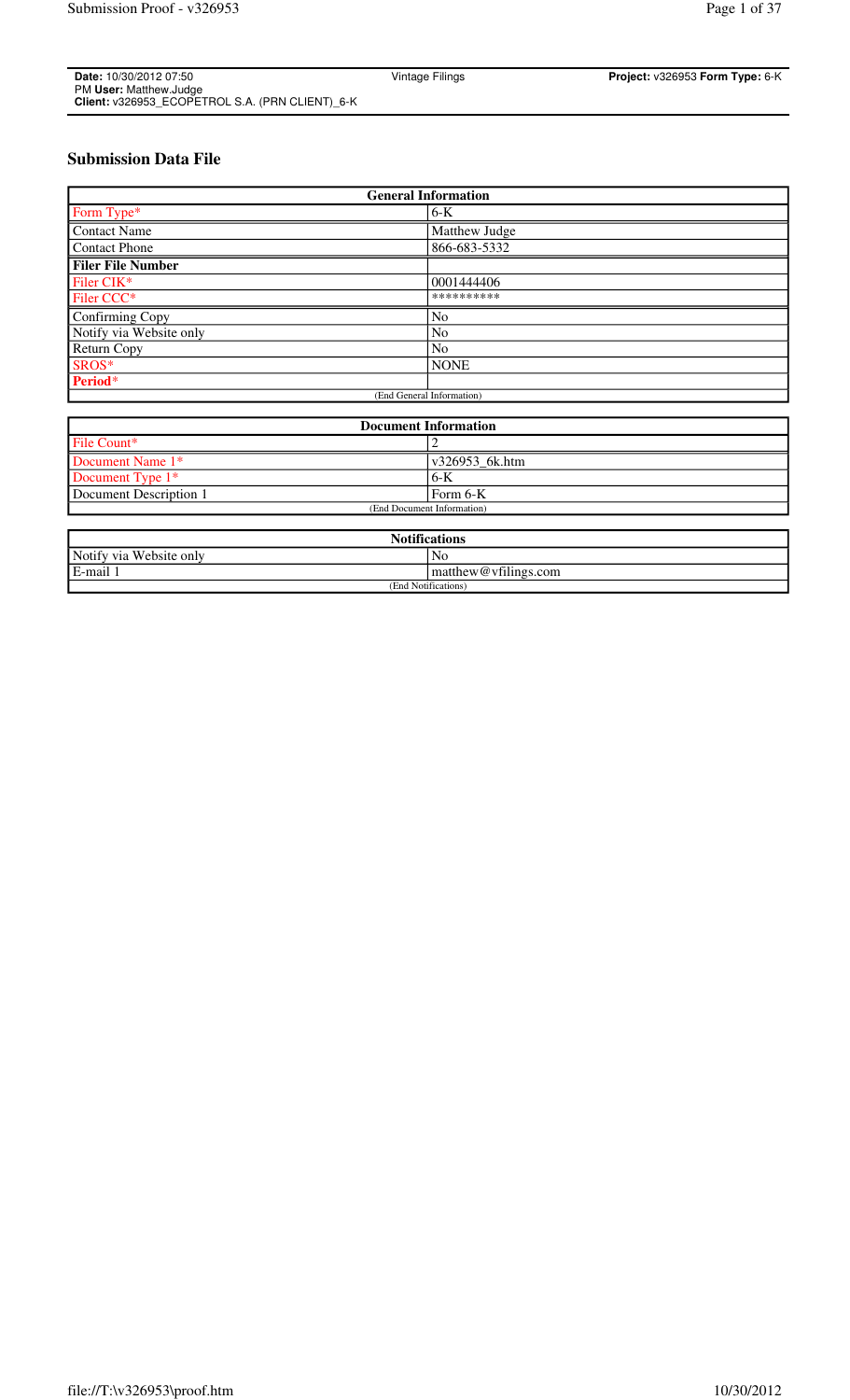| Date: 10/30/2012 07:50                                                    | Vintage Filings | Project: v326953 Form Type: 6-K            |
|---------------------------------------------------------------------------|-----------------|--------------------------------------------|
| PM User: Matthew.Judge<br>Client: v326953_ECOPETROL S.A. (PRN CLIENT)_6-K |                 | File: v326953_6k.htm Type: 6-K Pg: 1 of 35 |
|                                                                           |                 |                                            |
|                                                                           |                 |                                            |
|                                                                           |                 | <b>ecopeTROL</b>                           |
|                                                                           |                 |                                            |
| <b>PRESS RELEASE</b>                                                      |                 |                                            |

## **Ecopetrol announces its results for the third quarter and the nine-month period ended September 30, 2012**

- *The consolidated average production (Ecopetrol S.A. including interests in affiliates and subsidiaries) in the third quarter of 2012 increased by 1.6% compared to the same quarter of 2011.*
- *Ecopetrol S.A.'s net income for the third quarter was COP\$3,247.5 billion, equivalent to COP\$78.99 per share.*
- *Revenues, operating income, EBITDA and net income of Ecopetrol S.A. in the nine-month period ended September 30, 2012, increased by 10.0%, 3.7%, 4.1% and 2.3%, respectively, compared to the first nine months of 2011.*

Ecopetrol S.A. (BVC: ECOPETROL; NYSE: EC; TSX: ECP) announced today its unaudited financial results, both consolidated and unconsolidated, for the third quarter and first nine months of 2012, prepared and filed in Colombian pesos (COP\$) in accordance with the Public Accountancy Legal Framework (Regimen de Contabilidad Publica, RCP) of Colombia's General Accounting Office.

Some figures in this report are presented in U.S. dollars (US\$) where indicated. The tables shown in the body of this report have been rounded to one digit. Figures presented in COP\$ billion are equivalent to COP\$ one thousand million.

### **Ecopetrol S.A. Financial Results Highlights**

|                            |           | <b>Unconsolidated</b> |            |                 |                 |          |
|----------------------------|-----------|-----------------------|------------|-----------------|-----------------|----------|
| (COP\$ Billion)            | $302012*$ | $302011*$             | Var. $\%$  | Jan-Sep $2012*$ | Jan-Sep $2011*$ | Var $\%$ |
| Total sales                | 14.228.7  | 14,133.4              | $0.7\%$    | 44,470.3        | 40,438.2        | $10.0\%$ |
| Operating profit           | 4,913.0   | 6,273.5               | $(21.7)\%$ | 17,818.6        | 17.176.3        | $3.7\%$  |
| Net Income                 | 3,247.5   | 4,196.7               | $(22.6)\%$ | 11,266.2        | 11,015.7        | $2.3\%$  |
| Earnings per share (COP\$) | 78.99     | 103.68                | $(23.8)\%$ | 274.00          | 272.16          | $0.7\%$  |
| <b>EBITDA</b>              | 6,231.7   | 7,157.9               | $(12.9)\%$ | 21,407.6        | 20,565.0        | $4.1\%$  |
| <b>EBITDA</b> Margin       | 44%       | 51%                   |            | 48%             | 51%             |          |
|                            |           | <b>Consolidated</b>   |            |                 |                 |          |
| (COP\$ Billion)            | $302012*$ | 30 2011 *             | Var. $%$   | Jan-Sep $2012*$ | Jan-Sep $2011*$ | Var. $%$ |
| Total sales                | 16.556.7  | 16.360.3              | $1.2\%$    | 51,093.8        | 47,049.9        | 8.6%     |
| Operating profit           | 5,551.3   | 6,689.1               | $(17.0)\%$ | 19,250.3        | 18.445.8        | $4.4\%$  |
| Net Income                 | 3.227.3   | 4,153.0               | $(22.3)\%$ | 11,158.2        | 11.014.5        | $1.3\%$  |
| <b>EBITDA</b>              | 6,914.6   | 7,693.3               | $(10.1)\%$ | 23,150.1        | 22.218.4        | $4.2\%$  |
| <b>EBITDA</b> Margin       | 42%       | 47%                   |            | 45%             | 47%             |          |

\* Not audited, for illustration purposes only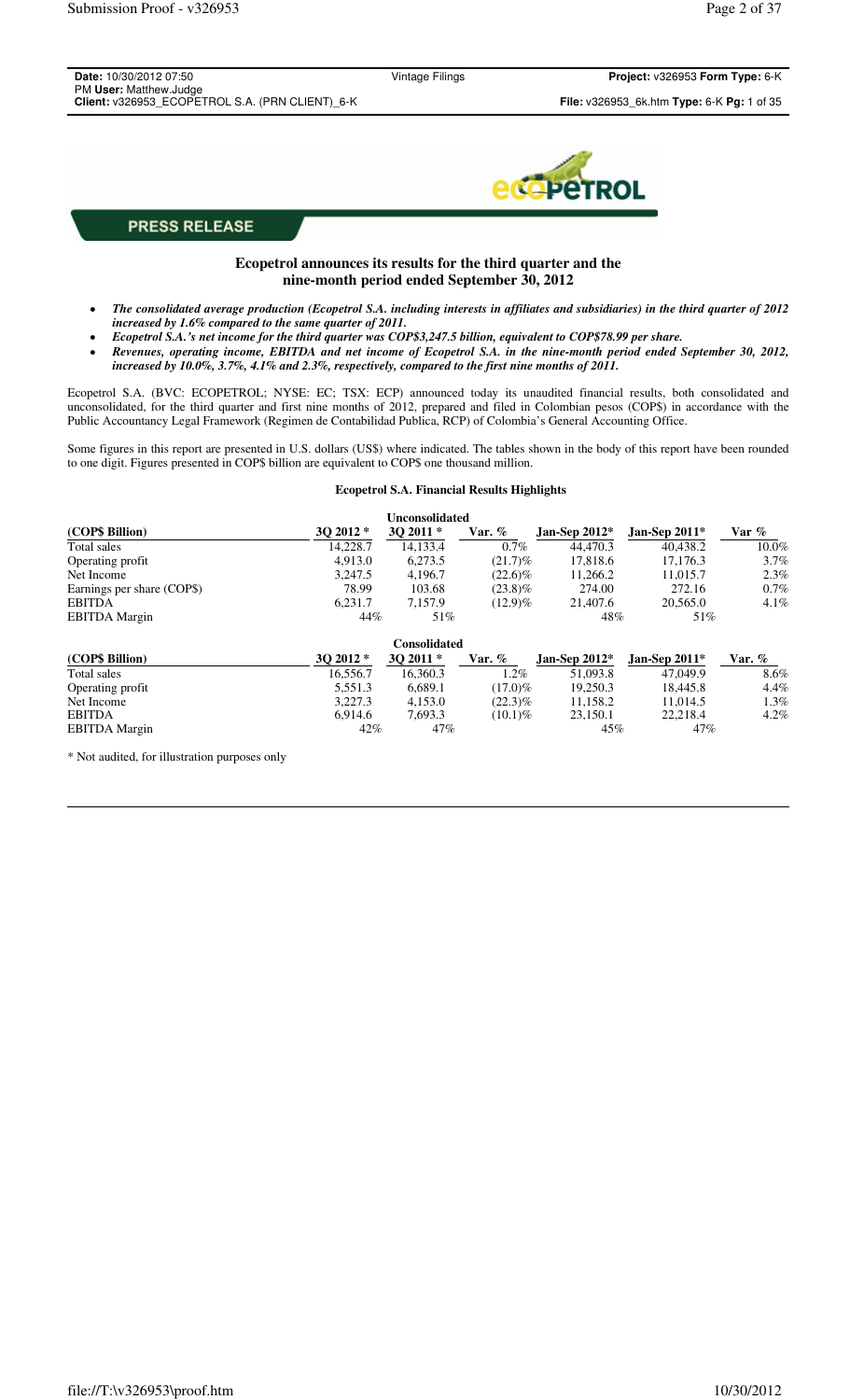| <b>Date:</b> 10/30/2012 07:50                                             | Vintage Filings | Project: v326953 Form Type: 6-K                                   |
|---------------------------------------------------------------------------|-----------------|-------------------------------------------------------------------|
| PM User: Matthew.Judge<br>Client: v326953 ECOPETROL S.A. (PRN CLIENT) 6-K |                 | <b>File:</b> $v326953$ 6k.htm <b>Type:</b> 6-K <b>Pg:</b> 2 of 35 |
|                                                                           |                 |                                                                   |



In the opinion of Ecopetrol S.A.'s CEO, Javier Gutierrez:

*"2012 has been a year in which Ecopetrol and its affiliates and subsidiaries have maintained their rate of growth despite facing challenges specific to the current industrial environment and our country. The company has made steady progress quarter after quarter in reaching the goals of our investment plan for 2020.*

*Among the important accomplishments for this quarter, I would like to highlight the three hydrocarbon discoveries, including one discovery in the Gulf of Mexico, higher production by our affiliates Equion and Savia, the signing of a long-term agreement for the export of heavy crude to India, the improved credit rating profile by Standard & Poors, Ecopetrol's inclusion for a second consecutive year in the Dow Jones Sustainability World Index, the three technology patents awarded and the continued improvements in the HSE accident indexes.* 

*We believe these accomplishments demonstrate that we are able to adapt to the environment. Our achievements in the quarter, as well as the belief that our operation is strong, give us the confidence we need to continue reporting good results for our nearly 500,000 shareholders."* 

> Dirección de Relacionamiento con el Inversionista Tel: 2345190, correo electrónico: investors@ecopetrol.com.co www.ecopetrol.com.co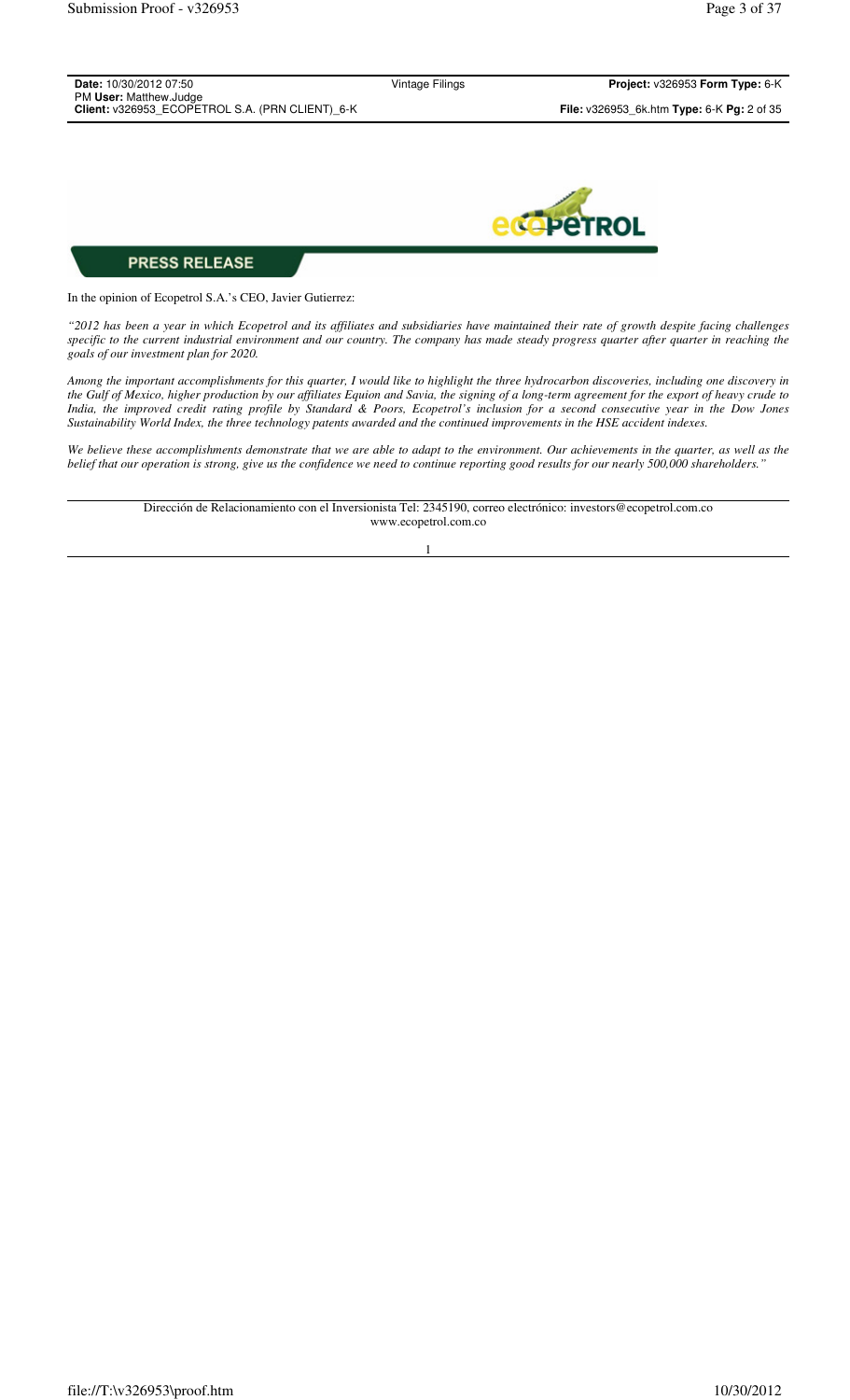| Date: 10/30/2012 07:50<br>PM User: Matthew.Judge                                           | Vintage Filings                                                                                             | Project: v326953 Form Type: 6-K            |
|--------------------------------------------------------------------------------------------|-------------------------------------------------------------------------------------------------------------|--------------------------------------------|
| Client: v326953_ECOPETROL S.A. (PRN CLIENT)_6-K                                            |                                                                                                             | File: v326953_6k.htm Type: 6-K Pg: 3 of 35 |
|                                                                                            |                                                                                                             |                                            |
|                                                                                            |                                                                                                             | CPETROL                                    |
| <b>PRESS RELEASE</b>                                                                       |                                                                                                             |                                            |
|                                                                                            | Ecopetrol announces its results for the third quarter and the<br>nine-month period ended September 30, 2012 |                                            |
|                                                                                            | Table of contents                                                                                           |                                            |
| I. Financial and operating results                                                         |                                                                                                             |                                            |
| Availability of crude and products<br>a.<br>Ecopetrol S.A. sales volume<br>b.              |                                                                                                             |                                            |
| Crude and product prices<br>c.                                                             |                                                                                                             |                                            |
| Financial results<br>d.                                                                    |                                                                                                             |                                            |
| Ecopetrol S.A. cash flow<br>e.<br>f.<br>Ecopetrol S.A. segment results                     |                                                                                                             |                                            |
| Ecopetrol S.A. balance sheet<br>g.                                                         |                                                                                                             | 10                                         |
| Credit rating<br>h.                                                                        |                                                                                                             | 10                                         |
| II. Consolidated financial results <sup>1</sup>                                            |                                                                                                             | 11                                         |
| III. Business aspects<br>Investment plan<br>a.                                             |                                                                                                             | 13<br>13                                   |
| Exploration<br>b.                                                                          |                                                                                                             | 13                                         |
| Production<br>c.                                                                           |                                                                                                             | 15                                         |
| d.<br>Refining                                                                             |                                                                                                             | 16                                         |
| Transportation<br>e.<br>f.<br><b>Biofuels</b>                                              |                                                                                                             | 18<br>19                                   |
| IV. Organizational consolidation, social corporate responsibility and corporate government |                                                                                                             | 20                                         |
| Organizational consolidation<br>a.                                                         |                                                                                                             | 20                                         |
| Corporate responsibility<br>b.                                                             |                                                                                                             | 20                                         |
| V. Conference calls                                                                        |                                                                                                             | 21                                         |
| VI. Exhibits: Ecopetrol S.A.<br>VII. Exhibits: Subsidiaries results                        |                                                                                                             | 22<br>28                                   |
|                                                                                            |                                                                                                             |                                            |

Dirección de Relacionamiento con el Inversionista Tel: 2345190, correo electrónico: investors@ecopetrol.com.co www.ecopetrol.com.co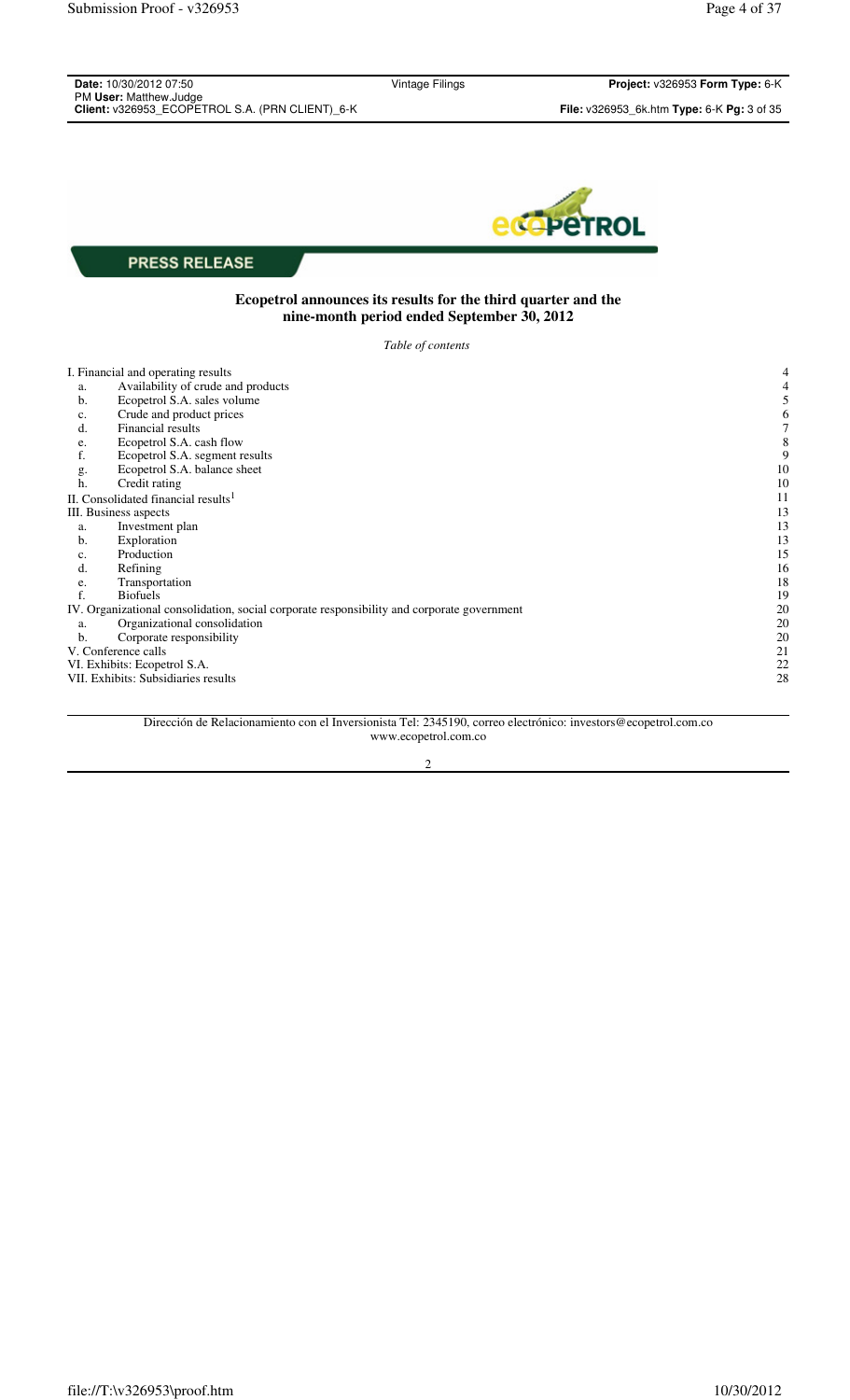| Date: 10/30/2012 07:50                          | Vintage Filings |
|-------------------------------------------------|-----------------|
| PM User: Matthew.Judge                          |                 |
| Client: v326953 ECOPETROL S.A. (PRN CLIENT) 6-K |                 |



#### **I. Financial and operating results**

### **a. Availability of crude and products**

The availability of Ecopetrol S.A. crude and products is summarized in the following produced and purchased volumes:

## **Ecopetrol S.A. (unconsolidated)**

| Gross oil and gas production     |         |         |              |                     |              |              |
|----------------------------------|---------|---------|--------------|---------------------|--------------|--------------|
| (MBOED)                          | 3Q 2012 | 3Q 2011 | $\Delta(\%)$ | Jan-Sep 2012        | Jan-Sep 2011 | $\Delta(\%)$ |
| Crude Oil                        | 583.6   | 575.2   | $1.5\%$      | 586.7               | 563.5        | 4.1%         |
| <b>Natural Gas</b>               | 108.7   | 102.3   | $6.3\%$      | 110.1               | 99.3         | 10.9%        |
| <b>Total</b>                     | 692.3   | 677.5   | $2.2\%$      | 696.8               | 662.8        | 5.1%         |
| (-) Royalties                    |         |         |              |                     |              |              |
| (MBOED)                          | 3Q 2012 | 3Q 2011 | $\Delta(\%)$ | Jan-Sep 2012        | Jan-Sep 2011 | $\Delta(\%)$ |
| Crude Oil                        | 87.8    | 87.5    | 0.3%         | 87.8                | 86.4         | 1.6%         |
| <b>Natural Gas</b>               | 21.2    | 22.2    | $(4.5)\%$    | 21.4                | 21.1         | 1.4%         |
| <b>Total</b>                     | 109.0   | 109.7   | $(0.6)\%$    | 109.2               | 107.5        | $1.6\%$      |
| $(=)$ Net oil and gas production |         |         |              |                     |              |              |
| (MBOED)                          | 3Q 2012 | 3Q 2011 | $\Delta(\%)$ | <b>Jan-Sep 2012</b> | Jan-Sep 2011 | $\Delta(\%)$ |
| Crudo                            | 495.8   | 487.7   | $1.7\%$      | 498.9               | 477.1        | 4.6%         |
| Gas natural                      | 87.5    | 80.1    | $9.2\%$      | 88.7                | 78.2         | 13.4%        |
| <b>Total</b>                     | 583.3   | 567.8   | 2.7%         | 587.6               | 555.3        | 5.8%         |
| Local Purchase volume (MBOED)*   | 3Q 2012 | 3Q 2011 | $\Delta(\%)$ | <b>Jan-Sep 2012</b> | Jan-Sep 2011 | $\Delta(\%)$ |
| Crude Oil                        | 201.4   | 190.8   | 5.6%         | 198.3               | 185.0        | 7.2%         |
| Products                         | 9.6     | 7.5     | 28.0%        | 10.1                | 6.7          | 50.7%        |
| Natural Gas                      | 12.8    | 40.2    | $(68.2)\%$   | 22.5                | 37.5         | $(40.0)\%$   |
| <b>Total</b>                     | 223.8   | 238.5   | $(6.2)\%$    | 230.9               | 229.2        | $0.7\%$      |
| <b>Imports volume (MBD)</b>      | 3Q 2012 | 3Q 2011 | $\Delta(\%)$ | <b>Jan-Sep 2012</b> | Jan-Sep 2011 | $\Delta(\%)$ |
| Products                         | 79.6    | 80.3    | (0.9)%       | 91.8                | 74.3         | 23.6%        |

\* Purchased volume includes royalties from Ecopetrol and other companies

The following are highlights of the third quarter:

- Increased purchases of crude: larger purchases of royalties and crude oil diluents from other producers due to Colombia´s higher production.
- Increased purchases of refined products: purchases of more jet fuel from Reficar S.A. in order to meet the increased Colombian demand in 2012 which rose 9.8%, and of naptha diluent given the higher production of heavy crude.
- Decreased purchases of gas: starting January 2012, some gas producers signed commercialization agreements to sell royalties (Decree 2100 of 2011), reducing the availability.

Dirección de Relacionamiento con el Inversionista Tel: 2345190, correo electrónico: investors@ecopetrol.com.co www.ecopetrol.com.co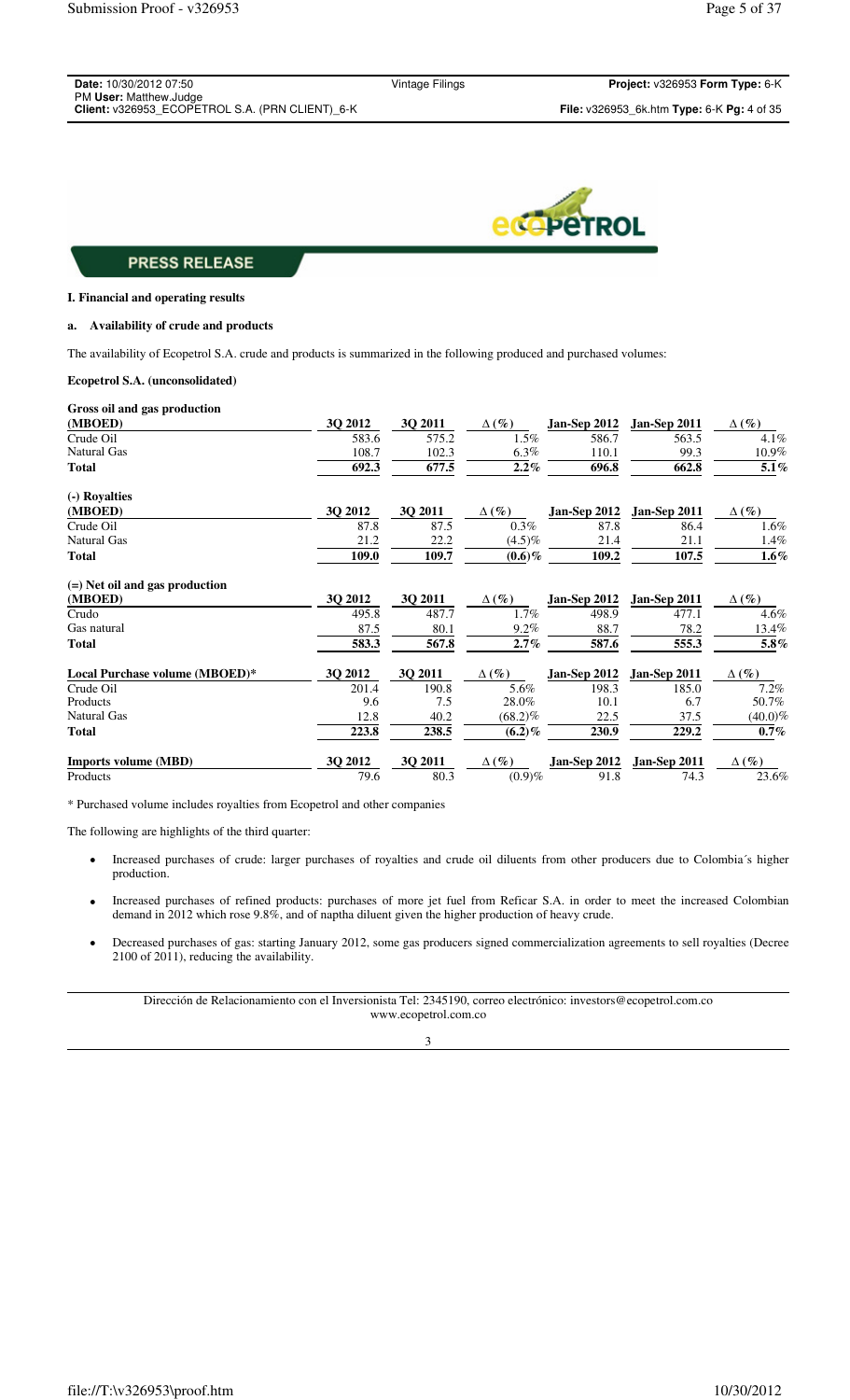| <b>Date: 10/30/2012 07:50</b>                   |  |
|-------------------------------------------------|--|
| PM User: Matthew.Judge                          |  |
| Client: v326953 ECOPETROL S.A. (PRN CLIENT) 6-K |  |

Vintage Filings **Project:** v326953 **Form Type:** 6-K



# **PRESS RELEASE**

### **b. Ecopetrol S.A. sales volume**

The following is a summary of sales volume:

#### **Ecopetrol S.A. (unconsolidated) Sales volume**

| Local sales volume (MBOED)         | 30 2012 | 30 2011 | $\Delta(\%)$ | <b>Jan-Sep 2012</b> | $Jan-Sep 2011$ | $\Delta(\%)$ |
|------------------------------------|---------|---------|--------------|---------------------|----------------|--------------|
| Crude Oil                          | 11.9    | 5.1     | 133.3%       | 10.1                | 3.8            | 165.8%       |
| <b>Natural Gas</b>                 | 52.7    | 71.3    | $(26.1)\%$   | 57.9                | 70.7           | $(18.1)\%$   |
| Gasoline                           | 63.1    | 63.5    | $(0.6)\%$    | 66.4                | 65.1           | $2.0\%$      |
| <b>Medium Distillates</b>          | 115.1   | 110.5   | $4.2\%$      | 112.1               | 108.2          | $3.6\%$      |
| LPG and propane                    | 14.5    | 17.5    | $(17.1)\%$   | 15.5                | 16.4           | $(5.5)\%$    |
| Fuel oil                           | 2.1     | 0.5     | 320.0%       | 2.0                 | 0.6            | 233.3%       |
| Industrial and Petrochemical       | 13.8    | 13.9    | $(0.7)\%$    | 13.9                | 15.6           | $(10.9)\%$   |
| <b>Total Local Sales</b>           | 273.2   | 282.3   | $(3.2)\%$    | 277.9               | 280.4          | $(0.9)\%$    |
| <b>Export sales volume (MBOED)</b> | 3Q 2012 | 3Q 2011 | $\Delta(\%)$ | <b>Jan-Sep 2012</b> | Jan-Sep 2011   | $\Delta(\%)$ |
| Crude Oil                          | 425.7   | 429.3   | (0.8)%       | 441.1               | 400.0          | $10.3\%$     |
| Products                           | 53.6    | 55.8    | $(3.9)\%$    | 53.0                | 55.8           | $(5.0)\%$    |
| Natural Gas                        | 15.8    | 28.2    | $(44.0)\%$   | 23.8                | 24.4           | $(2.5)\%$    |
| <b>Total Export Sales</b>          | 495.1   | 513.3   | $(3.5)\%$    | 517.9               | 480.2          | $7.9\%$      |
| Sales to free trade zone (MBOED)   | 3Q 2012 | 3Q 2011 | $\Delta(\%)$ | <b>Jan-Sep 2012</b> | Jan-Sep 2011   | $\Delta(\%)$ |
| Crude Oil                          | 70.3    | 74.1    | $(5.1)\%$    | 70.2                | 76.1           | (7.8)%       |
| Products                           | 2.9     | 1.0     | 190.0%       | 3.0                 | 1.9            | 57.9%        |
| <b>Natural Gas</b>                 | 6.0     | 2.2     | 172.7%       | 4.7                 | 2.4            | 95.8%        |
| Total sales to free trade zone     | 79.2    | 77.3    | $2.5\%$      | 77.9                | 80.4           | $(3.1)\%$    |
| <b>Total sales volume</b>          | 847.5   | 872.9   | $(2.9)$ %    | 873.7               | 841.0          | $3.9\%$      |

*International market (58% of the third quarter of 2012 sales, 68% including sales to Free Trade Zone: Reficar S.A. and Celsia):* 

The reduction in volume exported by Ecopetrol was primarily the result of:

- Natural gas:
	- o Lower availability of Guajira gas, which has been used to meet Colombia's high thermal demand.
	- o Lower sales volume in accordance with Decree 2100 of 2011 (explained on page # 4).
- Crude: Decreased availability of Castilla, South Blend and Caño Limón mainly due to delays in approval of environmental licenses and constraints in transportation systems.

The following is a summary of the main destinations of crude and product exports (does not include exports of natural gas to Venezuela). Highlights include the increase in crude sales to the United States and Far East, and of products to the Caribbean and Far East.

> Dirección de Relacionamiento con el Inversionista Tel: 2345190, correo electrónico: investors@ecopetrol.com.co www.ecopetrol.com.co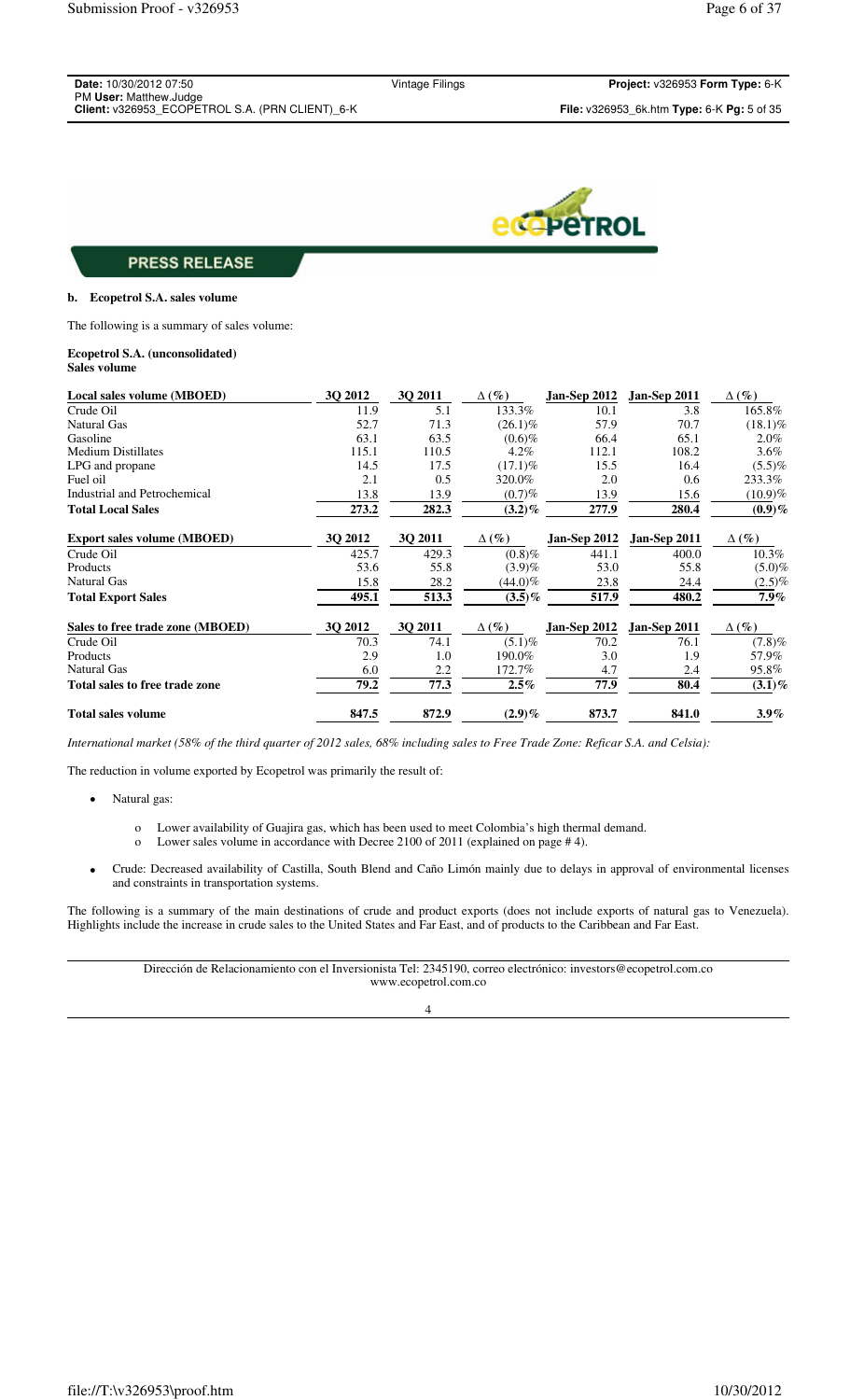| <b>Date: 10/30/2012 07:50</b>                   |
|-------------------------------------------------|
| PM User: Matthew.Judge                          |
| Client: v326953 ECOPETROL S.A. (PRN CLIENT) 6-K |



|                     | <b>Export destinations - Crudes</b> |         |             |             |
|---------------------|-------------------------------------|---------|-------------|-------------|
| <b>Destination</b>  | 3Q12                                | 3Q11    | Jan-Sep2012 | Jan-Sep2011 |
| U.S. Gulf Coast     | 42.9%                               | 68.1%   | 47.4%       | 48.6%       |
| Far East            | 14.3%                               | $6.5\%$ | $16.1\%$    | 15.5%       |
| Central America     | $10.3\%$                            | $3.3\%$ | 2.5%        | 5.5%        |
| U.S. West Coast     | $7.7\%$                             | 4.8%    | $9.0\%$     | 8.6%        |
| Europe              | 7.4%                                | $8.5\%$ | $3.4\%$     | $7.4\%$     |
| Other U.S.          | 5.3%                                | $0.6\%$ | $0.9\%$     | 2.1%        |
| U.S. Atlantic Coast | $3.9\%$                             | $3.9\%$ | $2.8\%$     | $3.4\%$     |
| Caribbean           | $3.2\%$                             | $4.3\%$ | $9.4\%$     | $3.3\%$     |
| Africa              | 2.3%                                | $0.0\%$ | $0.5\%$     | $0.8\%$     |
| South America       | $1.5\%$                             | $0.0\%$ | $6.8\%$     | $4.0\%$     |
| Canada              | $1.2\%$                             | $0.0\%$ | $1.2\%$     | $0.8\%$     |
|                     | 100.0%                              | 100.0%  | 100.0%      | 100.0%      |

| <b>Export destinations - Products</b> |          |         |             |             |
|---------------------------------------|----------|---------|-------------|-------------|
| <b>Destination</b>                    | 3Q12     | 3Q11    | Jan-Sep2012 | Jan-Sep2011 |
| Caribbean                             | 43.4%    | 42.4%   | 37.9%       | $35.1\%$    |
| Far East                              | $17.1\%$ | 7.6%    | 15.4%       | $4.0\%$     |
| U.S. Atlantic Coast                   | 11.2%    | $7.7\%$ | $10.3\%$    | 12.3%       |
| Central America                       | $9.5\%$  | 12.0%   | 8.3%        | 15.0%       |
| U.S. West Coast                       | 5.8%     | $0.0\%$ | 2.3%        | $0.4\%$     |
| U.S. Gulf Coast                       | $5.1\%$  | 12.4%   | 12.4%       | 18.5%       |
| Africa                                | $4.5\%$  | $2.4\%$ | 5.0%        | $0.8\%$     |
| South America                         | $2.0\%$  | $3.9\%$ | $1.6\%$     | $4.6\%$     |
| Other U.S.                            | $1.4\%$  | $9.7\%$ | $6.8\%$     | $7.0\%$     |
| Europe                                | $0.0\%$  | 1.9%    | $0.0\%$     | $2.2\%$     |
|                                       | 100.0%   | 100.0%  | 100.0%      | 100.0%      |

*Colombian Market (42% of third quarter sales, 32% excluding sales to Free Trade Zone: Reficar S.A. and Celsia):*

The decrease in local sales volume in the third quarter of 2012 was primarily the net result of:

- 1) Lower sales volume of the following products:
	- Natural gas: Ecopetrol no longer sold royalties from other producers' fields (as explained in pg. 4).
	- Petrochemicals and industrial products: asphalt sales fell as demand for the product decreased because of a slowdown in paving operations in Colombia.
- 2) Higher local sales volume of the following products:
	- Crude oil: higher demand for blends in the marine fuel market.
	- Medium distillates: increase in demand caused by the Colombia's higher economic growth:
		- o Diesel fuel: growth in the mining industry
		- o Jet fuel: increase in flight frequencies
	- Fuel oil: higher volumes produced and available for sale.

### **c. Crude and product prices**

| <b>Prices</b>                               | <b>30 2012</b> | <b>30 2011</b> | $\Delta(\%)$ |       | <b>Jan-Sep 2012 Jan-Sep 2011</b> | $\Delta(\%)$ |
|---------------------------------------------|----------------|----------------|--------------|-------|----------------------------------|--------------|
| WTI (average) (US\$/BI)                     | 92.2           | 89.8           | $2.7\%$      | 96.2  | 95.5                             | $0.7\%$      |
| Brent (average) (US\$/BI)                   | 109.4          | 112.2          | $(2.5)\%$    | 112.2 | 111.6                            | $0.5\%$      |
| Export crude oil basket (US\$/B1)           | 101.4          | 96.3           | 5.3%         | 104.7 | 96.6                             | 8.4%         |
| Crudes sold to free trade zone* (US\$/BI)   | 106.7          | 107.4          | $(0.7)\%$    | 108.9 | 104.3                            | $4.4\%$      |
| Export products basket (US\$/B1)            | 96.2           | 98.8           | $(2.6)\%$    | 99.8  | 95.9                             | $4.1\%$      |
| Products sold to free trade zone* (US\$/B1) | 52.2           | 97.0           | $(46.2)\%$   | 71.5  | 111.9                            | (36.1)%      |
| Natural gas basket (US\$/MMBTU)             | 6.0            | 5.3            | 13.2%        | 5.8   | 4.7                              | 23.4%        |
| Gas sold to free trade zone* (US\$/MMBTU)   | 5.7            | 5.3            | $7.5\%$      | 5.6   | 4.5                              | 24.4%        |
| $*$ Free trade zone = Reficar S.A.          |                |                |              |       |                                  |              |

#### *Crude oil:*

During the third quarter of 2012, the export basket price rose in comparison with the same period last year mainly because of higher crude prices of Castilla, Magdalena and Vasconia.

> Dirección de Relacionamiento con el Inversionista Tel: 2345190, correo electrónico: investors@ecopetrol.com.co www.ecopetrol.com.co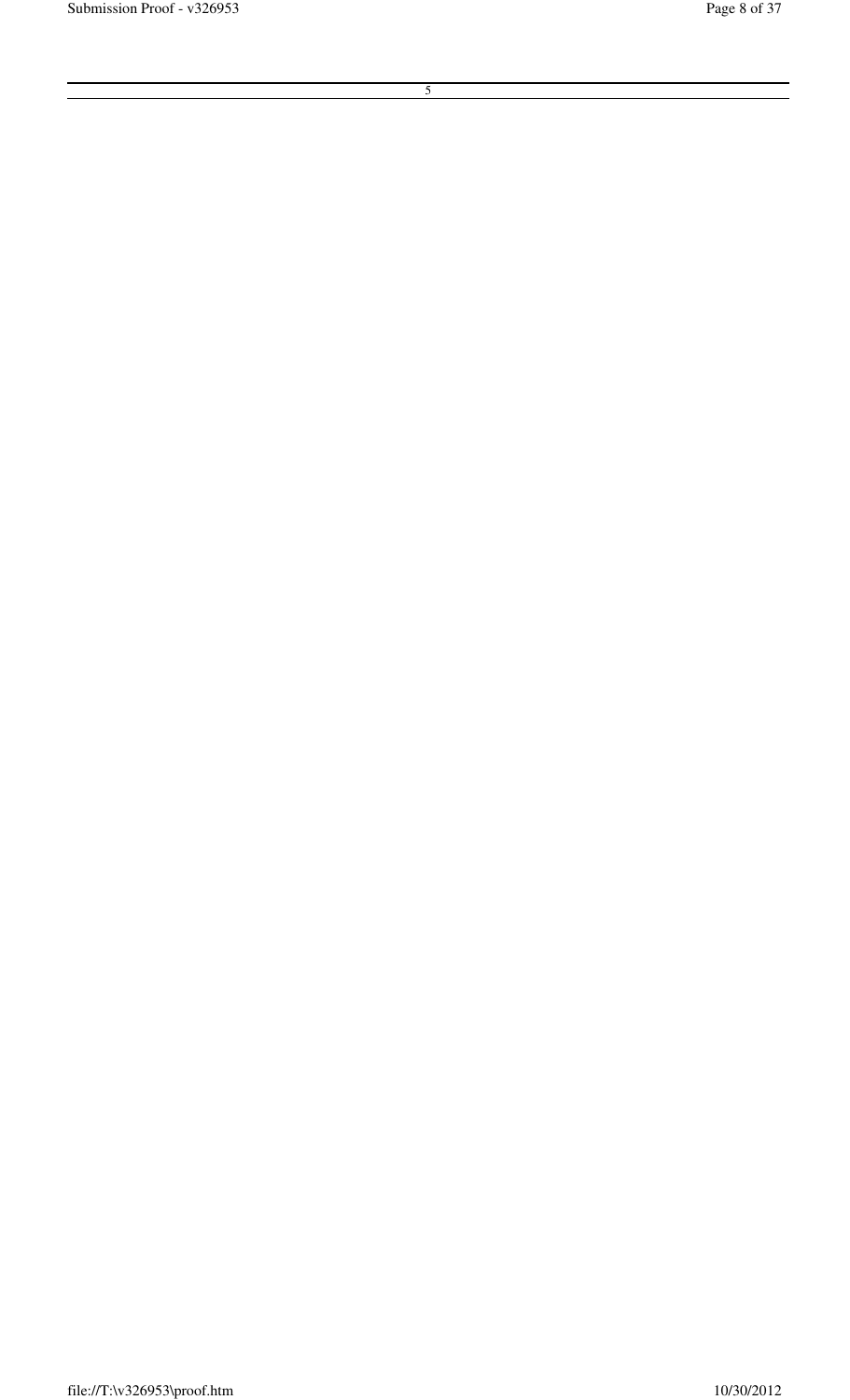| Date: 10/30/2012 07:50                          | Vintage Filings | Project: v326953 Form Type: 6-K                                   |
|-------------------------------------------------|-----------------|-------------------------------------------------------------------|
| PM User: Matthew.Judge                          |                 |                                                                   |
| Client: v326953 ECOPETROL S.A. (PRN CLIENT) 6-K |                 | <b>File:</b> $v326953$ 6k.htm <b>Type:</b> 6-K <b>Pg:</b> 7 of 35 |
|                                                 |                 |                                                                   |
|                                                 |                 |                                                                   |



During the third quarter of the year, the export basket of Ecopetrol crude was indexed to Brent (72%), Maya (24%), Platts No. 6 of 3% USGC (1%) and other (3%).

#### *Products:*

Product sales prices to Free Trade Zones declined as a result of the lower propylene price, which was caused by reduced demand for derivatives of this product.

#### **d. Financial results**

#### **Unconsolidated Income Statement**

| (COP\$ Billion)            | 30 2012 * | 3Q 2011* | $\Delta(\%)$ | Jan-Sep $2012*$ | Jan-Sep $2011*$ | $\Delta(\%)$ |
|----------------------------|-----------|----------|--------------|-----------------|-----------------|--------------|
| <b>Local Sales</b>         | 4,395.5   | 4.480.6  | (1.9)%       | 13,622.5        | 13,066.6        | 4.3%         |
| <b>Export Sales</b>        | 8.094.8   | 7,933.9  | $2.0\%$      | 25,690.6        | 22,208.8        | 15.7%        |
| Sales to free trade zone   | 1,297.3   | 1,339.8  | $(3.2)\%$    | 3,940.3         | 4,082.9         | $(3.5)\%$    |
| Sales of services          | 441.1     | 379.1    | $16.4\%$     | 1,216.9         | 1,079.9         | 12.7%        |
| <b>Total Sales</b>         | 14,228.7  | 14,133.4 | $0.7\%$      | 44,470.3        | 40,438.2        | 10.0%        |
| Variable Costs             | 6,654.0   | 5,651.1  | 17.7%        | 19,576.6        | 16,816.6        | 16.4%        |
| <b>Fixed Costs</b>         | 2,111.3   | 1,636.9  | 29.0%        | 5,463.3         | 4,533.9         | 20.5%        |
| Cost of Sales              | 8,765.3   | 7,288.0  | 20.3%        | 25,039.9        | 21,350.5        | $17.3\%$     |
| Gross profit               | 5,463.4   | 6,845.4  | $(20.2)\%$   | 19,430.4        | 19,087.7        | $1.8\%$      |
| <b>Operating Expenses</b>  | 550.4     | 571.9    | $(3.8)\%$    | 1,611.8         | 1,911.4         | (15.7)%      |
| <b>Operating Profit</b>    | 4,913.0   | 6,273.5  | $(21.7)\%$   | 17,818.6        | 17,176.3        | $3.7\%$      |
| Non Operating Loss         | (204.4)   | (14.2)   | 1,339.4%     | (1,164.4)       | (844.6)         | 37.9%        |
| Income tax                 | 1,461.1   | 2,062.6  | $(29.2)\%$   | 5,388.0         | 5,316.0         | $1.4\%$      |
| Net Income                 | 3,247.5   | 4,196.7  | $(22.6)\%$   | 11,266.2        | 11,015.7        | $2.3\%$      |
| Earnings per share (COP\$) | 78.99     | 103.68   | $(23.8)\%$   | 274.00          | 272.2           | $0.7\%$      |
| <b>EBITDA</b>              | 6,231.7   | 7,157.9  | $(12.9)\%$   | 21,407.6        | 20,565.0        | $4.1\%$      |
| <b>EBITDA</b> Margin       | 44%       | 51%      |              | 48%             | 51%             |              |

\* Not audited, for illustration purposes only

Explanations for the main variations are the following:

**Operating revenue** for the third quarter of 2012 increased 1% compared to the same period of 2011, led primarily by a 5.3% increase in crude export prices, offset by a 3.5% decline in export volume and a 3.2% decrease in Colombian sales volume. The lower volumes were due to 1) production constraints mainly in July and August of 2012, and 2) delays in approval of environmental licenses.

**Cost of sales** in the third quarter of 2012 increased by 20.3% compared to the same quarter of 2011, due primarily to a 29% reduction in **fixed costs**, as a result of: 1) increased maintenance in wells and transport infrastructure, as well as maintenance in the Barrancabermeja refinery (COP\$147 billion); 2) higher use of materials (COP\$39 billion); and 3) non-capitalized project expenses (COP\$73 billion). The increase in utilizations of contracted services (COP\$131 billion) came from an increased subsoil activity, field support for new wells (Piedemonte), water management volumes and an increase in BSW (base sediment and water) mainly in the Rubiales and Quifa fields.

**Variable cost** rose 17.7% in the quarter particularly due to the "one time" reversal on the amortizable petroleum investment charge in the Chichimene field in the third quarter of 2011, amounting to COP\$ 618 billion (lower costs of COP\$ 410 billion and higher non financial revenues of COP\$ 208 billion) which did not affect any other quarter results.

> Dirección de Relacionamiento con el Inversionista Tel: 2345190, correo electrónico: investors@ecopetrol.com.co www.ecopetrol.com.co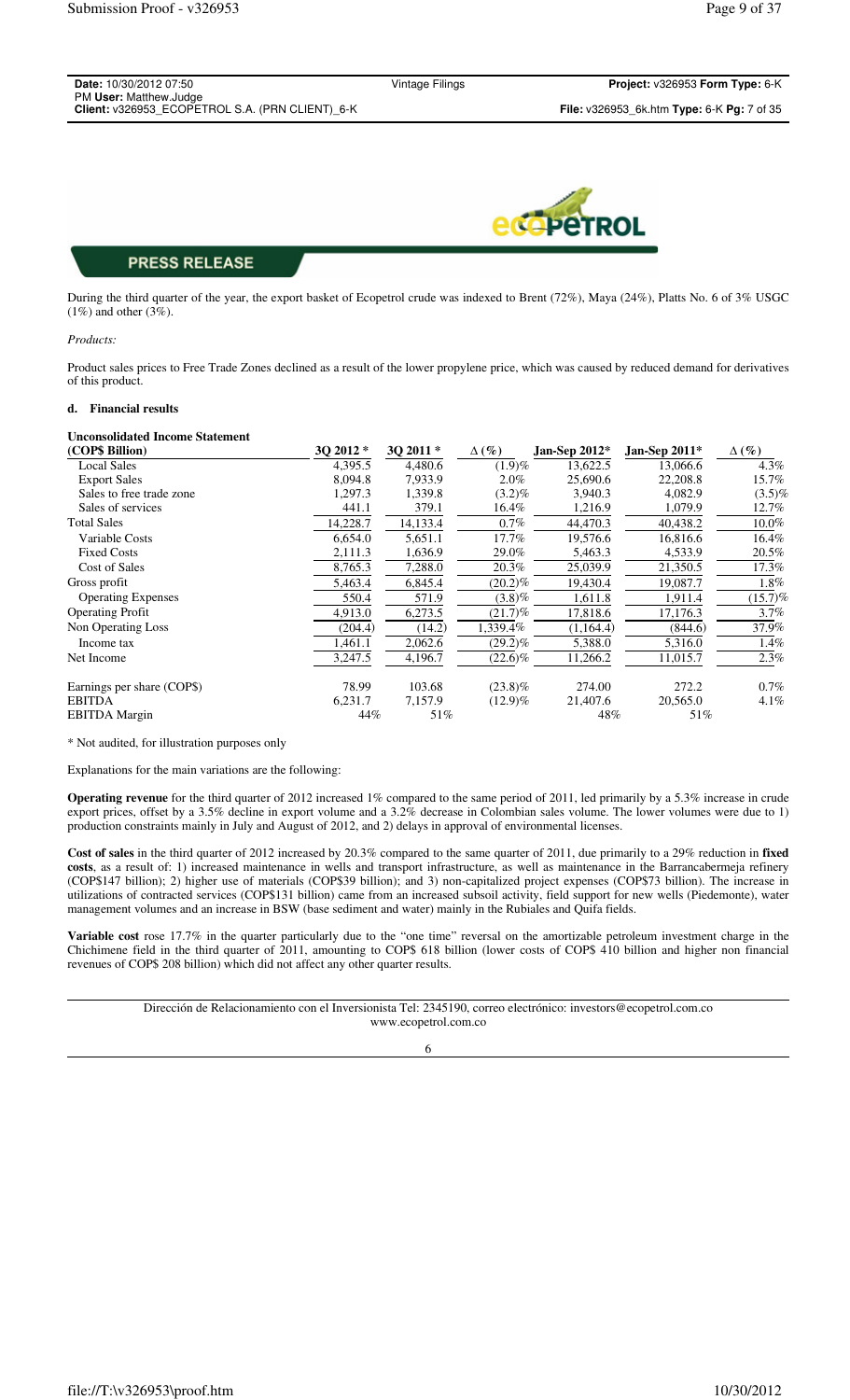| Date: 10/30/2012 07:50                           |  |
|--------------------------------------------------|--|
| PM User: Matthew.Judge                           |  |
| Client: v326953 ECOPETROL S.A. (PRN CLIENT), 6-K |  |

Vintage Filings **Project:** v326953 **Form Type:** 6-K **Client:** v326953\_ECOPETROL S.A. (PRN CLIENT)\_6-K **File:** v326953\_6k.htm **Type:** 6-K **Pg:** 8 of 35



## **PRESS RELEASE**

Besides the accounting adjustment, the variations in variable costs are explained by: 1) higher price of purchased hydrocarbons (COP\$315 billion), and 2) higher average cost of volume sold in the quarter (COP\$417 billion) when adding transportation expenses in the cost allocation process.

**Operating expenses** fell 3.8% as compared to the same period of 2011, due primarily to the reduction in exploratory and project expenses (fewer dry wells and lower seismic study costs in the third quarter of 2012).

**Operating margin** in the third quarter of 2012 was 34.5% compared to 44.4% in the same period of 2011. If the "reversal" of the amortizable petroleum investment charge in the Chichimene had not taken place, the margin of the third quarter of 2011 would have been 41.5%.

The higher **non-operating loss** is explained primarily by 1) provisions from possible additional charges from self-generation and transmission of electric power in the partnership contracts of Cusiana, Cupiagua and Cravo Norte; and 2) lower exchange rate difference loss of COP\$ 21 billion (revaluation of the Colombian peso vs. the U.S. dollar).

The following exhibit summarizes the segment net income of companies where Ecopetrol holds interest and whose profit/loss is accounted according to the equity method.

#### **Equity Method: Net income per segment** (COP\$ billion)

|                                   | <b>3O 2012</b> | 30 2011 | Jan-Sep 2012 | <b>Jan-Sep 2011</b> |
|-----------------------------------|----------------|---------|--------------|---------------------|
| <b>Exploration and Production</b> | 141.2          |         | 495.1        | 371.9               |
| Refining                          | 9.1            | 31.4    | (30.6)       | 48.9                |
| Transportation                    | 131.8          | 72.8    | 180.8        | 95.4                |
| Corporate                         | 29.1           | 7.9     | 76.4         | 57.0                |
| <b>Total</b>                      | 311.2          | 134.4   | 721.8        | 573.2               |

The decrease in the **income tax provision** in 2012 compared to the same quarter of 2011 was mainly the result of a 24.8% reduction in pre-tax earnings.

The lower volumes sold and the increase in costs were the drivers of a 22.6% decline in Ecopetrol's **net income** compared to the second quarter of 2011. If the "one time" adjustment on the amortizable petroleum investment charge in the Chichimene field in the third quarter of 2011 had not taken place, the variation of the net income would had been minus 9.3%.

**EBITDA** in the third quarter of 2012 was COP\$6,231 billion, equivalent to an **EBITDA margin** of 43.8%.

#### **e. Ecopetrol S.A. cash flow**

| <b>COP\$ Billion</b>                 | <b>30 2012</b> | <b>30 2011</b> | Jan-Sep 2012 | Jan-Sep 2011 |
|--------------------------------------|----------------|----------------|--------------|--------------|
| <b>Initial Cash</b>                  | 9.272.4        | 7,917.0        | 9.238.0      | 5.479.0      |
| Cash generated from operations $(+)$ | 13,948.1       | 13,268.0       | 45.294.9     | 38,002.0     |
| Cash used in operations (-)          | (8, 101.5)     | (9,219.0)      | (31,600.6)   | (24, 420.0)  |
| Capex $(-)$                          | (2,485.4)      | (2,549.0)      | (5,689.3)    | (7,182.0)    |
| Acquisitions (-)                     |                |                |              | (769.0)      |
| Dividend payments (-)                | (3,500.0)      | (1,943.0)      | (8,419.3)    | (3,926.0)    |
| Equity offering $(+)$                | 3.0            | 235.0          | 169.8        | 235.0        |
| New debt $(+)$                       |                |                |              |              |
| Other inflows $(+/-)$                | 193.7          | 236.0          | 1,110.3      | 822.0        |
| $Fx$ differences $(+)$               | 36.9           | 163.1          | (736.7)      | (132.9)      |
| <b>Final Cash</b>                    | 9,367.1        | 8,108.1        | 9,367.1      | 8,108.1      |

\*For reporting purposes, balances in dollars are converted monthly to pesos at the average exchange rate. The initial cash position for each quarter is calculated based on the average rate for the first month and the final position is calculated based on the average rate for the last month of the respective quarter. .

> Dirección de Relacionamiento con el Inversionista Tel: 2345190, correo electrónico: investors@ecopetrol.com.co www.ecopetrol.com.co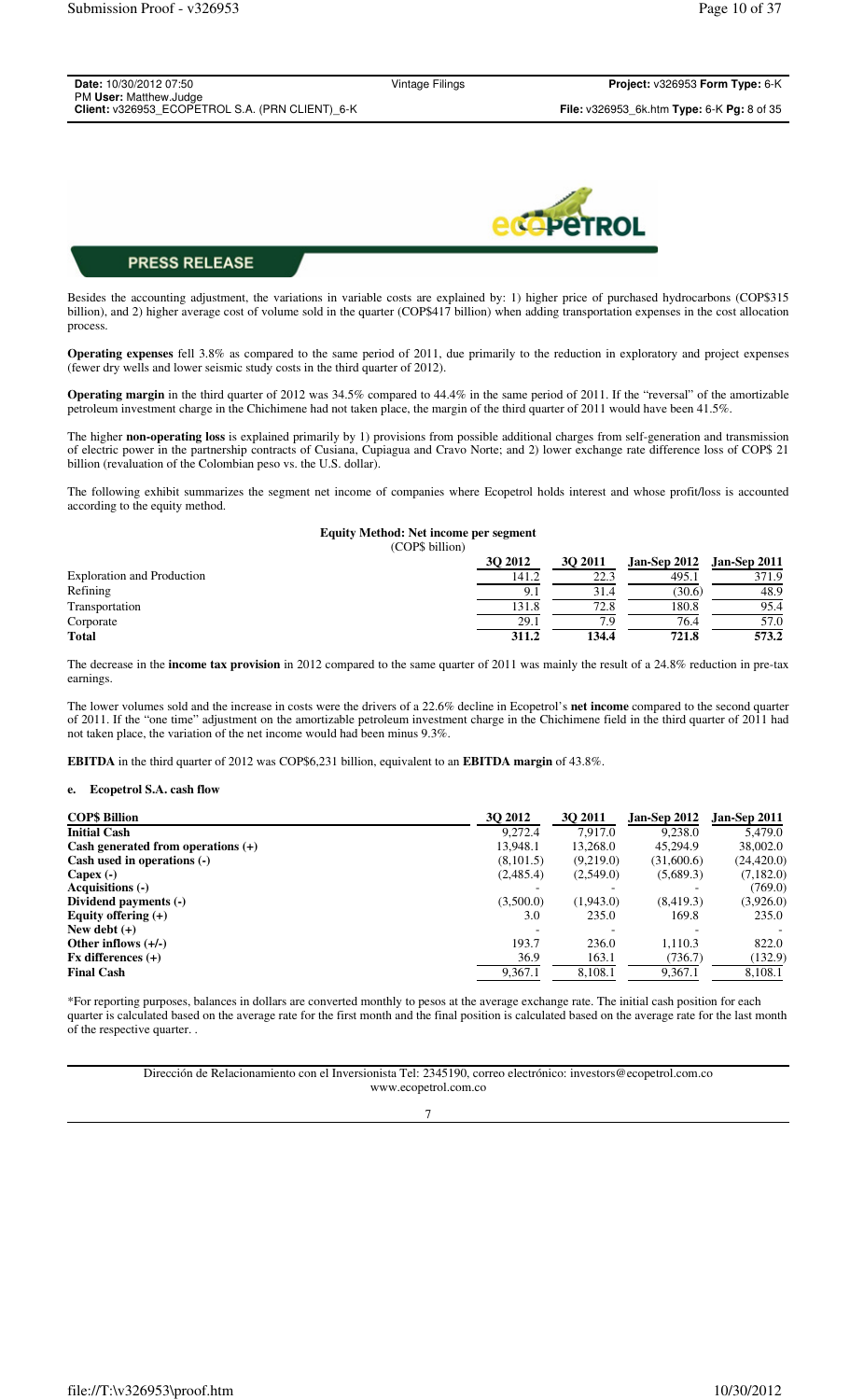| <b>Date:</b> 10/30/2012 07:50                                             | Vintage Filings | <b>Project: <math>v326953</math> Form Type: 6-K</b>               |
|---------------------------------------------------------------------------|-----------------|-------------------------------------------------------------------|
| PM User: Matthew.Judge<br>Client: v326953 ECOPETROL S.A. (PRN CLIENT) 6-K |                 | <b>File:</b> $v326953$ 6k.htm <b>Type:</b> 6-K <b>Pg:</b> 9 of 35 |



As of September 30, 2012, Ecopetrol´s balance of cash and portfolio investments amounted to COP\$9,367.1 billion (46% denominated in U.S. dollars). Of the outstanding balance, COP\$ 2.56 trillion are earmarked to the payment of the third installment of the ordinary dividend, and COP\$ 1.34 trillion to the payment of the extraordinary dividend of the Government during the fourth quarter of this year.

### **f. Ecopetrol S.A. segment results**

|                              |            |            | <b>Quarterly Results by Segment</b> |                       |                       |                       |                             |            |
|------------------------------|------------|------------|-------------------------------------|-----------------------|-----------------------|-----------------------|-----------------------------|------------|
| <b>COP\$ Billion</b>         |            | E&P        |                                     | Refining & Petrochem. |                       | <b>Transportation</b> | <b>Supply and Marketing</b> |            |
|                              | $3Q-12$    | 3Q-11      | 3Q-12                               | 3Q-11                 | 3Q-12                 | 3Q-11                 | 3Q-12                       | 3Q-11      |
| <b>Domestic Sales</b>        | 3,835.9    | 3,826.6    | 4,102.8                             | 4,429.0               | 643.0                 | 569.4                 | 312.3                       | 214.6      |
| <b>International Sales</b>   | 5,596.7    | 5,242.8    | 816.0                               | 886.2                 |                       | ٠                     | 2,979.4                     | 3,144.7    |
| <b>Total Sales</b>           | 9,432.6    | 9,069.4    | 4,918.8                             | 5,315.2               | 643.0                 | 569.4                 | 3,291.7                     | 3,359.3    |
| <b>Operating Income/Loss</b> | 4,925.6    | 5,708.9    | (23.1)                              | 146.9                 | 13.0                  | 165.5                 | (2.4)                       | 252.2      |
| <b>Operating Margin</b>      | 52.2%      | 62.9%      | $(0.5)\%$                           | $2.8\%$               | 2.0%                  | 29.1%                 | $(0.1)\%$                   | 7.5%       |
| <b>Net Income/Loss</b>       | 3,306.2    | 4,020.5    | (94.7)                              | (57.0)                | 65.1                  | 146.5                 | (28.9)                      | 86.7       |
| <b>Net Margin</b>            | 35.1%      | 44.3%      | $(1.9)\%$                           | $(1.1)\%$             | 10.1%                 | 25.7%                 | (0.9)%                      | 2.6%       |
| <b>EBITDA</b>                | 6,004.1    | 6,394.1    | 108.6                               | 264.5                 | 119.6                 | 245.6                 | (0.6)                       | 253.7      |
| Ebitda Margin                | 63.7%      | 70.5%      | 2.2%                                | 5.0%                  | 18.6%                 | 43.1%                 | $(0.0)\%$                   | 7.6%       |
| <b>COP\$ Billion</b>         | E&P        |            | Refining & Petrochem.               |                       | <b>Transportation</b> |                       | <b>Supply and Marketing</b> |            |
|                              | Jan-Sep 12 | Jan-Sep 11 | Jan-Sep 12                          | Jan-Sep 11            | Jan-Sep 12            | Jan-Sep 11            | Jan-Sep 12                  | Jan-Sep 11 |
| <b>Domestic Sales</b>        | 11,401.2   | 11,141.1   | 12,657.4                            | 12,442.4              | 1,901.6               | 1,676.0               | 863.5                       | 829.6      |
| <b>International Sales</b>   | 17,504.4   | 14,835.2   | 2,481.5                             | 2,626.2               |                       |                       | 9.644.9                     | 8,830.3    |
| <b>Total Sales</b>           | 28,905.6   | 25,976.3   | 15,139.0                            | 15,068.6              | 1,901.6               | 1,676.0               | 10,508.4                    | 9,659.9    |
| <b>Operating Income/Loss</b> | 17,288.0   | 15,811.0   | (61.2)                              | 259.5                 | 409.2                 | 546.6                 | 182.4                       | 559.5      |
| <b>Operating Margin</b>      | 59.8%      | 60.9%      | $(0.4)\%$                           | 1.7%                  | 21.5%                 | 32.6%                 | $1.7\%$                     | 5.8%       |
| <b>Net Income/Loss</b>       | 11,449.8   | 10,656.4   | (452.9)                             | (208.9)               | 251.9                 | 408.9                 | 17.3                        | 159.3      |
| <b>Net Margin</b>            | 39.6%      | 41.0%      | $(3.0)\%$                           | $(1.4)\%$             | 13.2%                 | 24.4%                 | $0.2\%$                     | 1.6%       |
| <b>EBITDA</b>                | 20,201.1   | 18,613.3   | 318.0                               | 605.4                 | 696.5                 | 782.2                 | 192.0                       | 564.2      |
| Ebitda Margin                | 69.9%      | 71.7%      | 2.1%                                | 4.0%                  | 36.6%                 | 46.7%                 | 1.8%                        | 5.8%       |

Note: The report by segment is based on transfer prices between business units, using as reference export parity prices. In line with the change in methodology, in 2011 a reclassification took place for the transportation segment, by which transportation services from third parties were allocated directly to the corresponding segment and were not booked as revenue for the transportation segment. Other figures of 2011 were also reclassified for reporting purposes.

#### **Exploration and Production:**

Revenues for the segment in the third quarter of 2012 exceeded those of the same quarter of 2011 owing largely to higher prices of crude. Despite the higher revenues, the segment's operating and net results were lower primarily due to 1) the higher amortization and depletion costs, and 2) the higher hydrocarbon transported volumes.

#### **Refining:**

Although the Barrancabermeja refinery operation was stable and reliable throughout the quarter, the segment's results in the third quarter of 2012 fell below those of the third quarter of 2011, due primarily to: 1) a reduction in refining margins as the result of lower selling prices of Colombian fuels, and 2) higher cost of feeds.

> Dirección de Relacionamiento con el Inversionista Tel: 2345190, correo electrónico: investors@ecopetrol.com.co www.ecopetrol.com.co

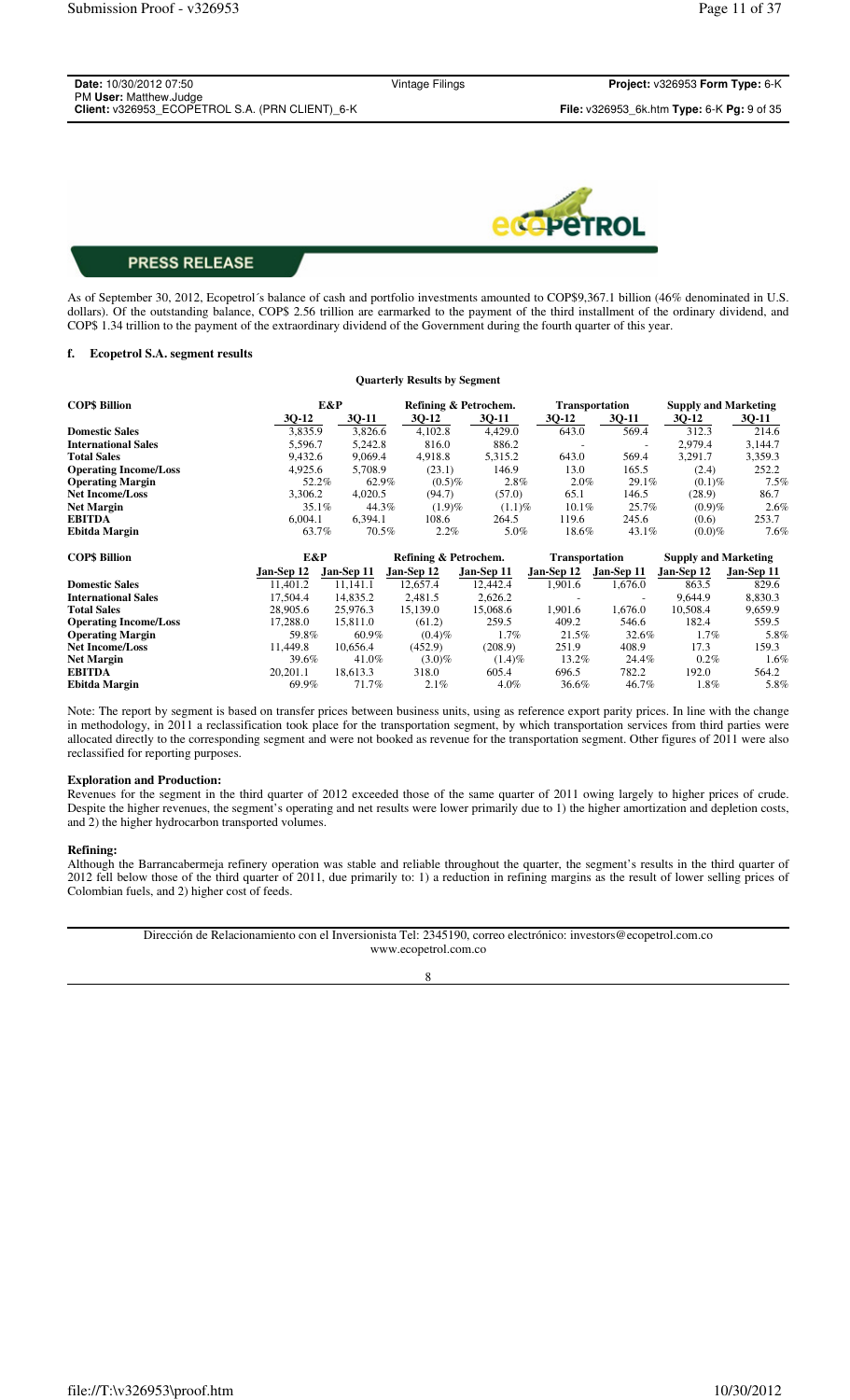| PM User: Matthew.Judge                          |                                                                  |
|-------------------------------------------------|------------------------------------------------------------------|
| Client: v326953 ECOPETROL S.A. (PRN CLIENT) 6-K | <b>File:</b> v326953 6k.htm <b>Type:</b> 6-K <b>Pg:</b> 10 of 35 |



## **Transportation:**

The transportation segment posted higher revenue in the third quarter of the year than in the same period of 2011. However operating results were lower due to: 1) maintenance turnaround as part of the Integrity Program of storage facilities and pipelines; and 2) increased investments. The earnings of the affiliates had a positive impact on net results.

## **Supply and Market:**

In the third quarter of 2012, revenues were lower than the same period a year ago due to a reduction in crude export volume. Operating and net results were lower primarily because of: 1) the increased costs of imported diluents; and 2) higher costs of transporting using tank trucks for purchased crude and diluent.

## **g. Ecopetrol S.A. balance sheet**

| <b>Unconsolidated Balance Sheet</b> |                                  |           |              |
|-------------------------------------|----------------------------------|-----------|--------------|
| (COP\$ Billion)                     | September 30, 2012 June 30, 2012 |           | $\Delta(\%)$ |
| <b>Current Assets</b>               | 17,886.2                         | 15,534.2  | 15.1%        |
| Long Term Assets                    | 72,625.6                         | 71,172.6  | $2.0\%$      |
| <b>Total Assets</b>                 | 90,511.8                         | 86,706.8  | 4.4%         |
| Current Liabilities                 | 20,347.7                         | 20,028.7  | 1.6%         |
| Long Term Liabilities               | 16,403.3                         | 16,207.7  | 1.2%         |
| <b>Total Liabilities</b>            | 36,751.0                         | 36,236.4  | 1.4%         |
| Equity                              | 53,760.8                         | 50,470.4  | $6.5\%$      |
| Total Liabilities and Shareholders  | 90,511.8                         | 86,706.8  | $4.4\%$      |
| Debit Memorandum accounts           | 127,453.9                        | 127,360.7 |              |
| Credit Memorandum accounts          | 119.556.9                        | 111.986.0 |              |

The main variation in **assets** was due to a COP\$1,842 billion increase in cash and cash equivalents, and short-term investments as a result of the operational cash generation.

As of the end of September 2012, **liabilities** increased 1.4% compared to June of 2012, principally due to the COP\$1,396 billion rise in the income tax provision, and accounts payable registration from the share subscription of Cenit Transporte y Logística de Hidrocarburos S.A.S.. Both increases were partially offset by the COP\$3,500 billion July dividend payment.

Financial obligations accounted for 15.4% of total liabilities. The breakdown is the following: 1) a loan facility with Colombian banks with an outstanding balance of COP\$1,776 billion; 2) Dollar denominated bonds for US\$1.5 billion; 3) internal public debt bonds for COP\$1.0 trillion; and 4) Gibraltar Gas Plant contract (BOMT) with a balance of COP\$60.2 billion.

The 6.5% growth in equity is primarily the result of the net income in the third quarter of 2012.

#### **h. Credit rating**

In August, the credit rating agency Standard & Poor's revised its corporate credit and debt rating outlook on Ecopetrol S.A. from stable to positive, and affirmed its BBB- investment grade rating.

The improvement in Ecopetrol's corporate rating outlook by Standard & Poor's is consistent with the agency's decision on August 15 to upgrade the Republic of Colombia's outlook from stable to positive.

> Dirección de Relacionamiento con el Inversionista Tel: 2345190, correo electrónico: investors@ecopetrol.com.co www.ecopetrol.com.co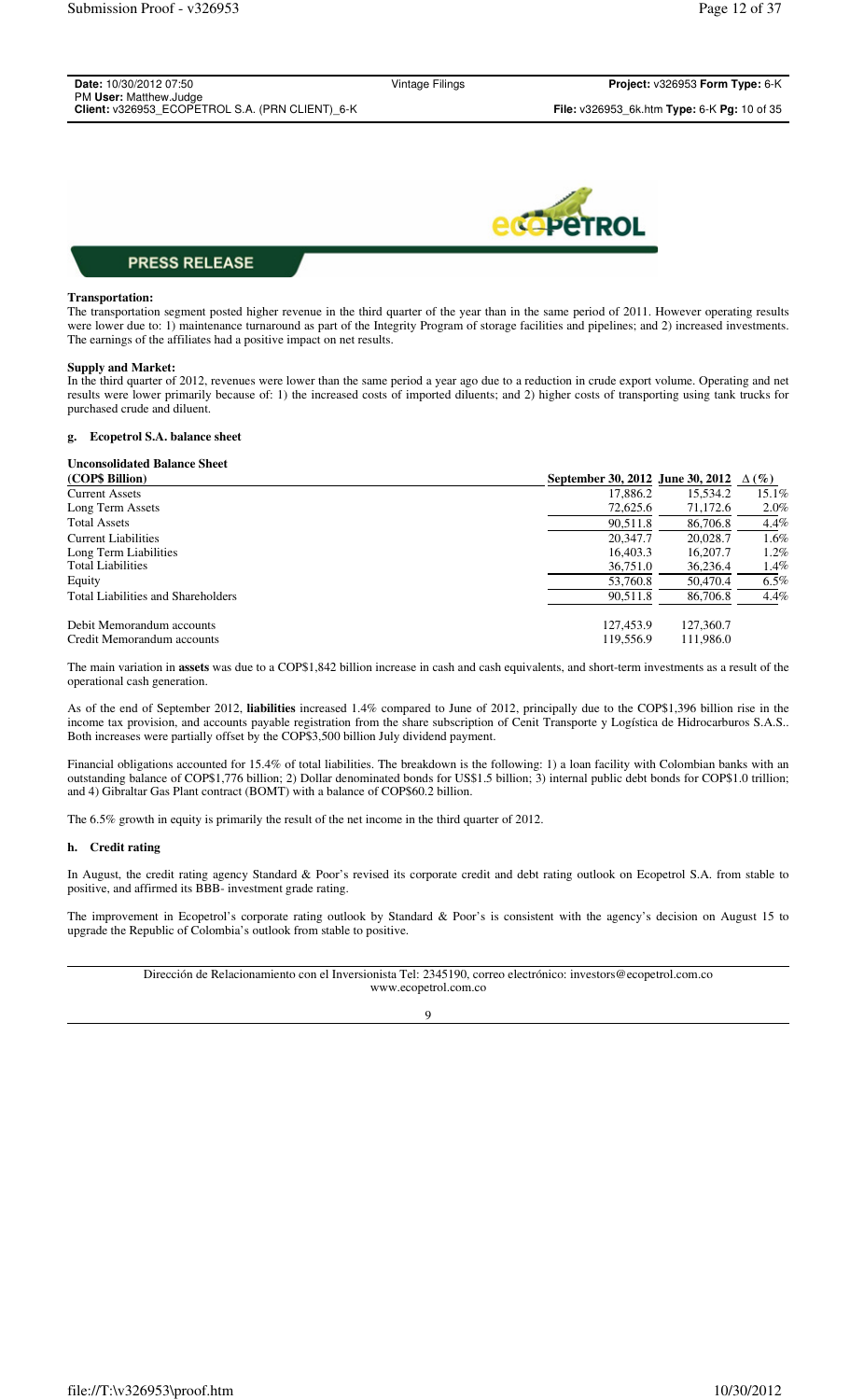| Project: v326953 Form Type: 6-K             |
|---------------------------------------------|
|                                             |
| File: v326953 6k.htm Type: 6-K Pg: 11 of 35 |
|                                             |



The Standard & Poor's report mentions that Ecopetrol's rating is based on its stand-alone risk profile as well as the high likelihood that the Colombian government would provide the Company timely, sufficient and extraordinary support in case of financial distress. The improvement in the outlook reflects the possibility that the company's credit rating would increase if the sovereign were to be upgraded.

#### **II. Consolidated financial results<sup>1</sup>**

The following are Ecopetrol's consolidated financial statements:

#### **Consolidated Income Statement**

|                           |          |           |              | Jan-Sep   | Jan-Sep   |              |
|---------------------------|----------|-----------|--------------|-----------|-----------|--------------|
| (COP\$ Billion)           | 3Q 2012* | 30 2011 * | $\Delta(\%)$ | 2012*     | 2011*     | $\Delta(\%)$ |
| <b>Local Sales</b>        | 5,335.4  | 5,399.6   | $(1.2)\%$    | 16,283.4  | 15,699.0  | 3.7%         |
| <b>Export Sales</b>       | 10,632.4 | 10,579.5  | $0.5\%$      | 33,227.4  | 30,071.4  | 10.5%        |
| Sales of services         | 588.9    | 381.2     | 54.5%        | 1,583.0   | 1,279.5   | 23.7%        |
| <b>Total Sales</b>        | 16,556.7 | 16,360.3  | $1.2\%$      | 51,093.8  | 47,049.9  | $8.6\%$      |
| Variable Costs            | 7.641.9  | 6,826.6   | 11.9%        | 22,786.3  | 20,258.6  | 12.5%        |
| <b>Fixed Costs</b>        | 2,587.4  | 2,058.1   | 25.7%        | 6,743.2   | 5,760.9   | 17.1%        |
| Cost of Sales             | 10,229.3 | 8,884.7   | $15.1\%$     | 29,529.5  | 26,019.5  | 13.5%        |
| Gross profit              | 6,327.4  | 7,475.6   | $(15.4)\%$   | 21,564.3  | 21,030.4  | 2.5%         |
| <b>Operating Expenses</b> | 776.1    | 786.5     | $(1.3)\%$    | 2,314.0   | 2,584.6   | $(10.5)\%$   |
| <b>Operating Profit</b>   | 5,551.3  | 6,689.1   | $(17.0)\%$   | 19,250.3  | 18,445.8  | $4.4\%$      |
| Non Operating Loss        | (565.3)  | (267.9)   | 111.0%       | (1,865.8) | (1,595.1) | 17.0%        |
| Income tax                | 1,595.5  | 2,191.7   | $(27.2)\%$   | 5,850.6   | 5,716.0   | 2.4%         |
| Minority interest         | 163.2    | 76.5      | 113.3%       | 375.7     | 120.2     | 212.6%       |
| Net Income                | 3,227.3  | 4,153.0   | $(22.3)\%$   | 11,158.2  | 11,014.5  | 1.3%         |
| <b>EBITDA</b>             | 6,914.6  | 7,693.3   | $(10.1)\%$   | 23,150.1  | 22,218.4  | $4.2\%$      |
| <b>EBITDA</b> Margin      | 42%      | 47%       |              | 45%       | 47%       |              |

\* Not audited, for illustration purposes only

The highest individual contributions to **total sales** (before eliminations) among affiliates during the third quarter of 2012 came from the Cartagena Refinery, with COP\$1,755.8 billion; Hocol with COP\$906.9 billion; Equión with COP\$586.1 billion; Propilco S.A. with COP\$349.2 billion; and Ocensa S.A. with COP\$234.6 billion.

The affiliates with the highest **net income** were Equión, with COP\$202.5 billion, ODL, with COP\$164.6 billion, and Hocol, with COP\$122.8 billion. The highest net losses were reported by Ecopetrol América Inc., with COP\$71.8 billion, Ecopetrol Oleo e Gas do Brasil, with COP\$13.6 billion, and, Reficar, with COP\$11.7 billion.

**<sup>1</sup>For purposes of consolidation of the third quarter of 2012, in addition to Ecopetrol's results, those of the following subsidiaries have been included:** 

**Ecopetrol Oleo e Gas Do Brasil, Ecopetrol America Inc, Ecopetrol del Peru S.A., Hocol, Bioenergy S.A., Andean Chemicals Limited, ECP Global Energy, Propilco S.A., Comai, ODL Finance S.A., Black Gold Re Ltd., Ecopetrol Pipelines Limited, Oleoducto de Colombia, Ocensa S.A., Reficar S.A., Oleoducto Bicentenario, Ecopetrol Capital A.G., Equión Energía Limited, Ecopetrol Global Capital SLU, Cenit Transporte and Logística de Hidrocarburos S.A.S. ("Cenit").**

**The consolidated financial statements for the third quarter of 2011 include the following affiliates: Ecopetrol Oleo e Gas Do Brasil, Ecopetrol America Inc, Ecopetrol del Peru S.A., Hocol, Bioenergy S.A., Andean Chemicals Limited, ECP Global Energy, Propilco S.A., Comai, ODL Finance S.A., Black Gold Re Ltd., Ecopetrol Transportation Company, Oleoducto de Colombia, Ocensa S.A., Reficar S.A., Oleoducto Bicentenario, Ecopetrol Capital A.G., Ecopetrol Transportation Investments Ltd., Equión Energía Limited (since January 24, 2011) and Ecopetrol Global Capital SLU.**

> Dirección de Relacionamiento con el Inversionista Tel: 2345190, correo electrónico: investors@ecopetrol.com.co www.ecopetrol.com.co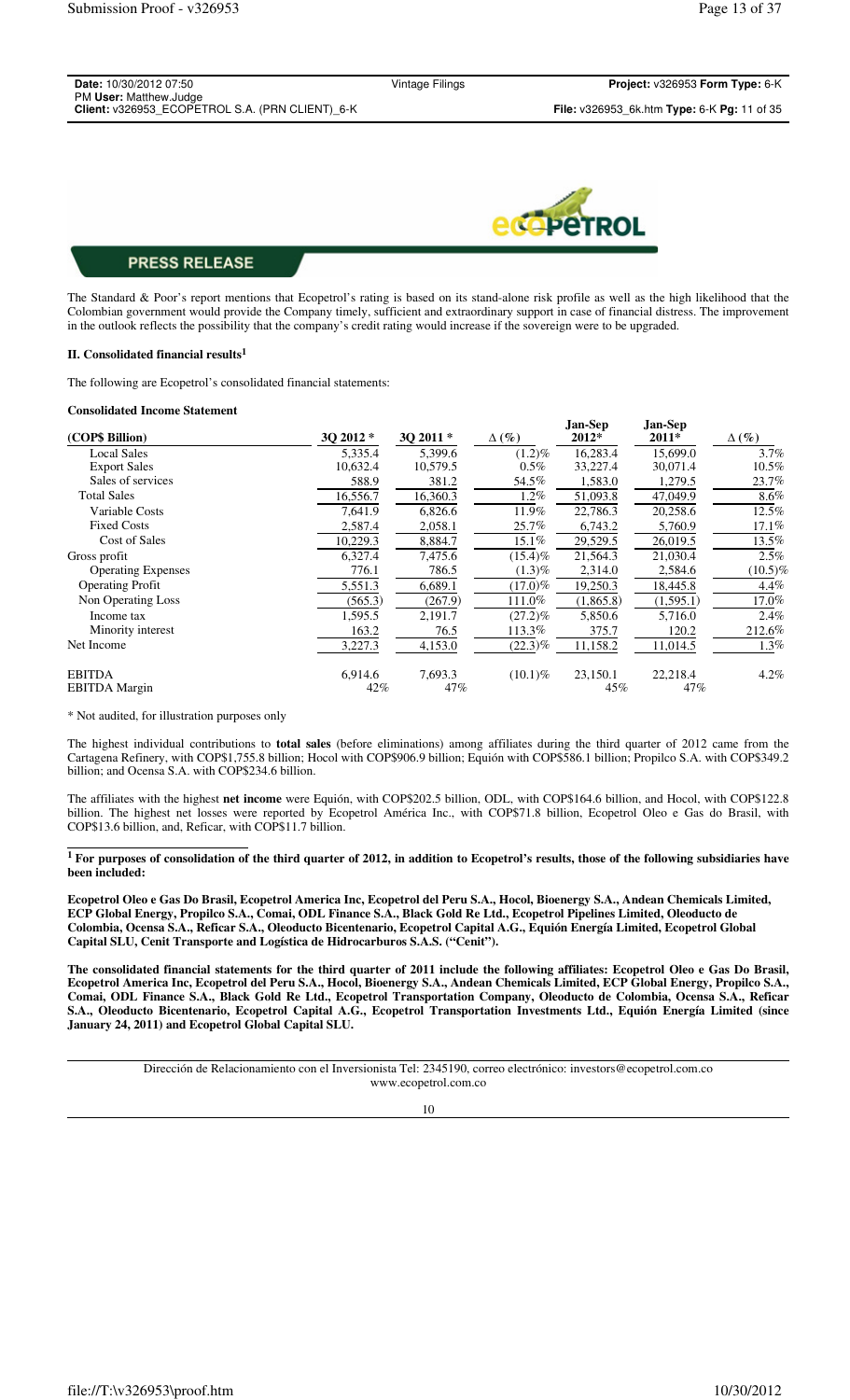| <b>Date:</b> 10/30/2012 07:50                   | Vintage Filings | Project: v326953 Form Type: 6-K                                    |
|-------------------------------------------------|-----------------|--------------------------------------------------------------------|
| PM User: Matthew.Judge                          |                 |                                                                    |
| Client: v326953 ECOPETROL S.A. (PRN CLIENT) 6-K |                 | <b>File:</b> $v326953$ 6k.htm <b>Type:</b> 6-K <b>Pg:</b> 12 of 35 |
|                                                 |                 |                                                                    |



Ecopetrol del Perú, Ecopetrol Oleo & Gas do Brasil, Ecopetrol América and Bioenergy have not yet reported earnings either because they are in the pre-operating stage or are carrying out exploratory activities that have not yielded production (except for Ecopetrol América). A majority of the affiliates in the crude and product transport business generate earnings for the group by lowering transport costs.

By means of the equity participation method, Invercolsa contributed COP\$ 15.2 billion, and Transgas de Occidente, COP\$0.1 billion, while Serviport posted a loss of COP\$ 0.1 billion.

**EBITDA** for the third quarter of 2012 was COP\$6,914.6 billion, primarily as the result of the increase in sales cost, which represents an **EBITDA margin** of 42%.

## **Consolidated Balance Sheet**

| (COP\$ Billion)                            | September 30, 2012 June 30, 2012 $\Delta(\%)$ |           |           |
|--------------------------------------------|-----------------------------------------------|-----------|-----------|
| <b>Current Assets</b>                      | 23,255.5                                      | 19.949.8  | $16.6\%$  |
| Long Term Assets                           | 77,365.2                                      | 76.991.7  | $0.5\%$   |
| <b>Total Assets</b>                        | 100,620.7                                     | 96,941.5  | $3.8\%$   |
| Current Liabilities                        | 21,544.7                                      | 22,072.6  | $(2.4)\%$ |
| Long Term Liabilities                      | 23,123.2                                      | 22,352.8  | 3.4%      |
| <b>Total Liabilities</b>                   | 44,667.9                                      | 44,425.4  | $0.5\%$   |
| Equity                                     | 53,328.6                                      | 50,058.0  | $6.5\%$   |
| Minority interest                          | 2,624.2                                       | 2,458.0   | $6.8\%$   |
| Total Liabilities and Shareholders' Equity | 100,620.7                                     | 96.941.5  | $3.8\%$   |
| Debit Memorandum accounts                  | 133,899.1                                     | 133,394.9 |           |
| Credit Memorandum accounts                 | 124,074.6                                     | 116,494.6 |           |

Dirección de Relacionamiento con el Inversionista Tel: 2345190, correo electrónico: investors@ecopetrol.com.co www.ecopetrol.com.co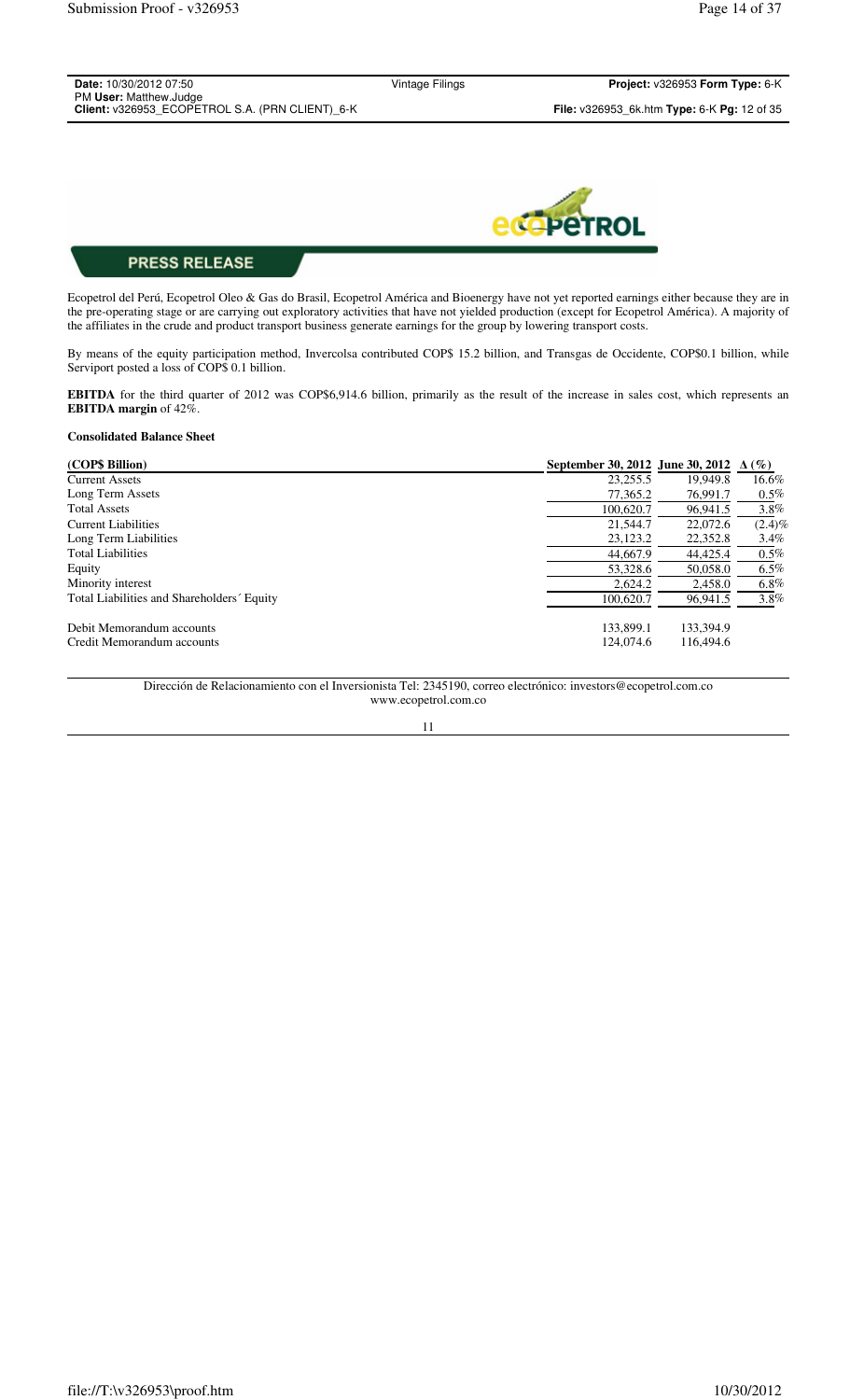| <b>Date: 10/30/2012 07:50</b>                   |
|-------------------------------------------------|
| PM User: Matthew.Judge                          |
| Client: v326953 ECOPETROL S.A. (PRN CLIENT) 6-K |

Vintage Filings **Project:** v326953 **Form Type:** 6-K



## **PRESS RELEASE**

### **III. Business aspects**

## **a. Investment plan**

*Ecopetrol´s capex:*

|                             | Capex (US\$ million) |         |         |              |  |  |
|-----------------------------|----------------------|---------|---------|--------------|--|--|
| <b>Allocation by</b>        |                      |         |         |              |  |  |
| <b>Business Segment</b>     | 30 2012              | segment | 30 2011 | $\Delta(\%)$ |  |  |
| Exploration                 | 120.0                | $8.8\%$ | 28.0    | 328.6%       |  |  |
| Production                  | 840.1                | 61.6%   | 807.7   | $4.0\%$      |  |  |
| Refining and Petrochemicals | 86.3                 | $6.3\%$ | 76.5    | 12.8%        |  |  |
| Transportation              | 203.2                | 14.9%   | 255.2   | $(20.4)\%$   |  |  |
| Supply and marketing        | 1.5                  | $0.1\%$ | 0.5     | 200.0%       |  |  |
| <b>Subsidiaries</b>         | 79.9                 | 5.9%    | 152.4   | $(47.6)\%$   |  |  |
| Acquisitions                | 0.3                  | $0.0\%$ | 18.7    | $(98.4)\%$   |  |  |
| Corporate                   | 31.7                 | 2.3%    | 19.7    | $60.9\%$     |  |  |
| <b>Total</b>                | 1.363.0              | 100.0%  | 1.358.7 | $0.3\%$      |  |  |

Investments in the third quarter of 2012 were very similar to investments in the same period last year. However there was a 328.6% increase in the exploration segment due to the approval of more environmental licenses allowing: 1) drilling more exploratory wells, and 2) higher exploratory activity, mainly stratigraphic wells and seismic programs, primarily in the offshore.

#### **b. Exploration**

#### *Exploration in Colombia:*

*Ecopetrol S.A.:*

### **Drilling in Colombia (A3/A2 and Stratigraphic) Ecopetrol S.A.**

|               | 30-2012   |             |            |     | Jan-Sep 2012 |             |               |       |
|---------------|-----------|-------------|------------|-----|--------------|-------------|---------------|-------|
|               | Number of | Hydrocarbon | In         |     | Number of    | Hydrocarbon |               |       |
| Type of well  | wells     | Presence *  | evaluation | Dry | wells        | Presence *  | In evaluation | Dry   |
| A3/A2         |           | ∸           |            |     |              |             |               |       |
| Stratigraphic |           |             |            |     |              |             |               | $6**$ |
| <b>Total</b>  |           |             |            |     |              |             |               |       |

\* Geological success; \*\* No geological success

During the third quarter of 2012, 7 appraisal wells (A1) were drilled, bringing the total to 24 wells (A1) from January to September 2012.

The following is a summary of wells drilled during the third quarter of 2012:

Dirección de Relacionamiento con el Inversionista Tel: 2345190, correo electrónico: investors@ecopetrol.com.co www.ecopetrol.com.co

### 13

file://T:\v326953\proof.htm 10/30/2012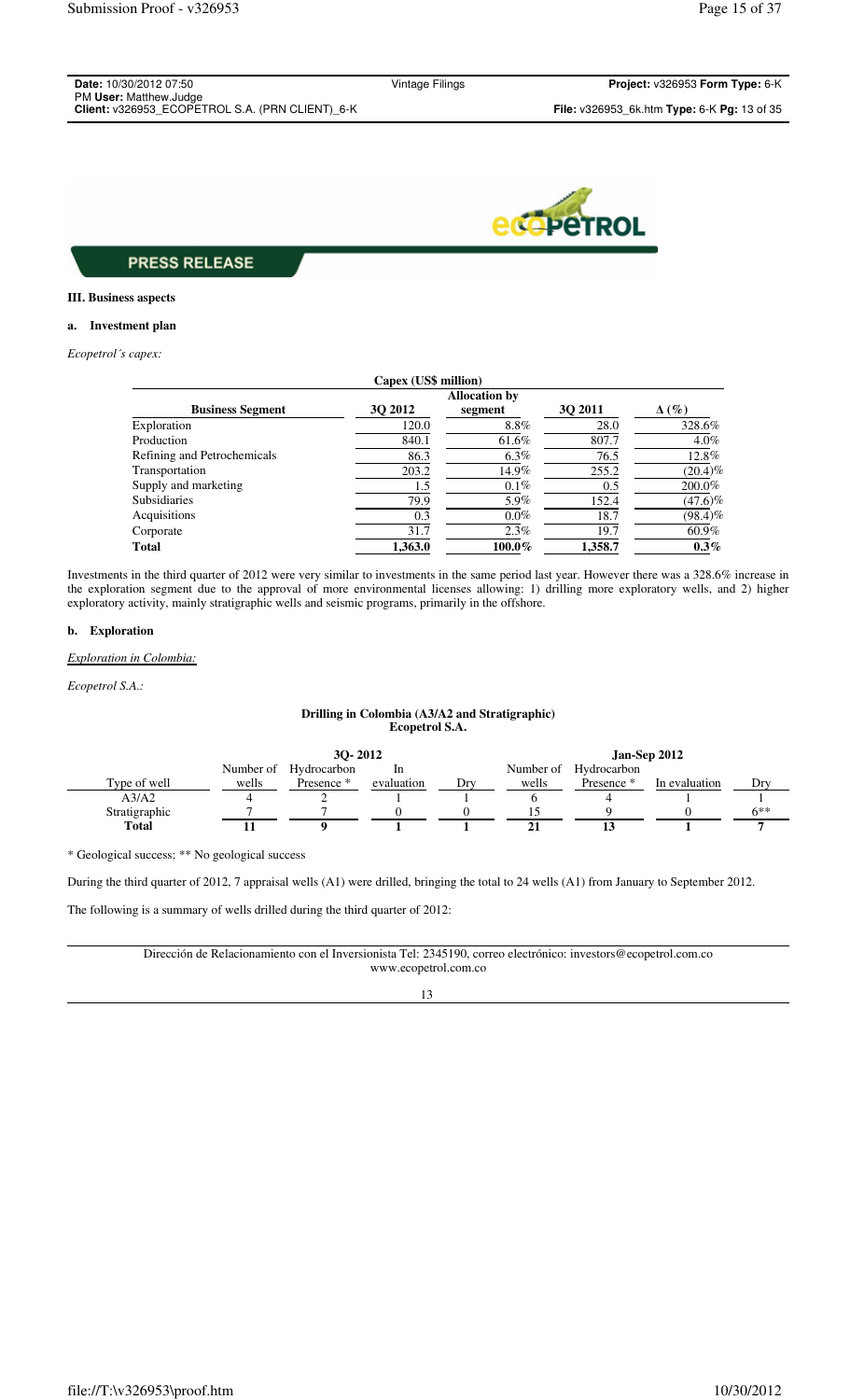| <b>Date:</b> 10/30/2012 07:50                   | Vintage Filings | Project: v326953 Form Type: 6-K                    |
|-------------------------------------------------|-----------------|----------------------------------------------------|
| PM User: Matthew.Judge                          |                 |                                                    |
| Client: v326953 ECOPETROL S.A. (PRN CLIENT) 6-K |                 | <b>File:</b> v326953 6k.htm Type: 6-K Pq: 14 of 35 |



#### **Drilling summary (A3/A2 and Stratigraphic): 3Q-2012 Ecopetrol S.A.**

|    | Type of well   | <b>Basin</b>    | <b>Block</b>    | Well              | <b>Result</b>         |
|----|----------------|-----------------|-----------------|-------------------|-----------------------|
|    | A <sub>3</sub> | VMM             | <b>PLAYÓN</b>   | <b>AULLADOR-1</b> | Hydrocarbon presence* |
| 2  | A <sub>3</sub> | LLA             | CAÑO SUR        | EMBRUJO-1 ST2**   | Hydrocarbon presence* |
| 3  | A <sub>3</sub> | LLA             | CAÑO SUR        | RETO-1            | Drv                   |
| 4  | A <sub>3</sub> | <b>OFFSHORE</b> | RC5             | MAPALE-1          | Under evaluation      |
|    | Stratigraphic  | LLA             | <b>CAÑO SUR</b> | <b>CUMANDAY-1</b> | Hydrocarbon presence* |
| 6  | Stratigraphic  | LLA             | <b>CAÑO SUR</b> | $CSE - X-12$      | Hydrocarbon presence* |
|    | Stratigraphic  | LLA             | CAÑO SUR        | $CSE-X-3$         | Hydrocarbon presence* |
| 8  | Stratigraphic  | LLA             | CAÑO SUR        | $CSE-X-4$         | Hydrocarbon presence* |
| 9  | Stratigraphic  | LLA             | <b>CAÑO SUR</b> | $CSE X-14$        | Hydrocarbon presence* |
| 10 | Stratigraphic  | LLA             | <b>CAÑO SUR</b> | $CSE X-11$        | Hydrocarbon presence* |
| 11 | Stratigraphic  | LLA             | <b>CAÑO SUR</b> | CSE X-9A          | Hydrocarbon presence* |

\* Geological success

\*\* Initially reported as an A1 well to the Ministry of Mines and Energy of Colombia but is in the process of being reclassified as A3 given the discovery of a new structure.

*Hocol S.A.:*

### **Drilling in Colombia (A3/A2 and Stratigraphic) Hocol S.A.**

|               | 30-2012 |                       |            |     | Jan-Sep 2012 |                       |                  |       |
|---------------|---------|-----------------------|------------|-----|--------------|-----------------------|------------------|-------|
|               |         | Number of Hydrocarbon | Under      |     |              | Number of Hydrocarbon |                  |       |
| Type of well  | wells   | Presence *            | evaluation | Drv | wells        | Presence *            | Under evaluation | Drv   |
| A3/A2         |         |                       |            |     |              |                       |                  |       |
| Stratigraphic |         |                       |            |     |              |                       |                  | $7**$ |
| Total         |         |                       |            |     |              |                       |                  |       |

\* Geological success; \*\* No Geological success

The following is a summary of wells drilled during the third quarter of 2012:

### **Drilling summary (A3/A2 and Stratigraphic): 3Q-2012 Hocol S.A.**

| Type of well  | Basin | <b>Block</b> | Well       | Result                |
|---------------|-------|--------------|------------|-----------------------|
| A3/A2         | /IM   | Perdices     | Granate W1 | $_{\rm DIV}$          |
| Stratigraphic | ∟LA   | CPO16        |            | Hydrocarbon presence* |

\* Geological success

*Equión S.A.:*

During the third quarter, the exploratory well Mapale-1 was drilled on Colombia's Atlantic Coast and was under evaluation as of Septermber 30.

*International exploration:* 

#### *Ecopetrol del Brasil*

During the third quarter, three exploration blocks were acquired in the Santos basin (BM-S-63, BM-S-71 and BM-S-72) with a pending approval by the National Petroleum Agency (Agencia Nacional de Petróleo, ANP). The well Sabiá was also drilled on block BM-S-72 but did not show evidence of hydrocarbons (to be expensed in the fourth quarter), and as of september 30 the Canário well (on block BM-S-63) was being drilled.

> Dirección de Relacionamiento con el Inversionista Tel: 2345190, correo electrónico: investors@ecopetrol.com.co www.ecopetrol.com.co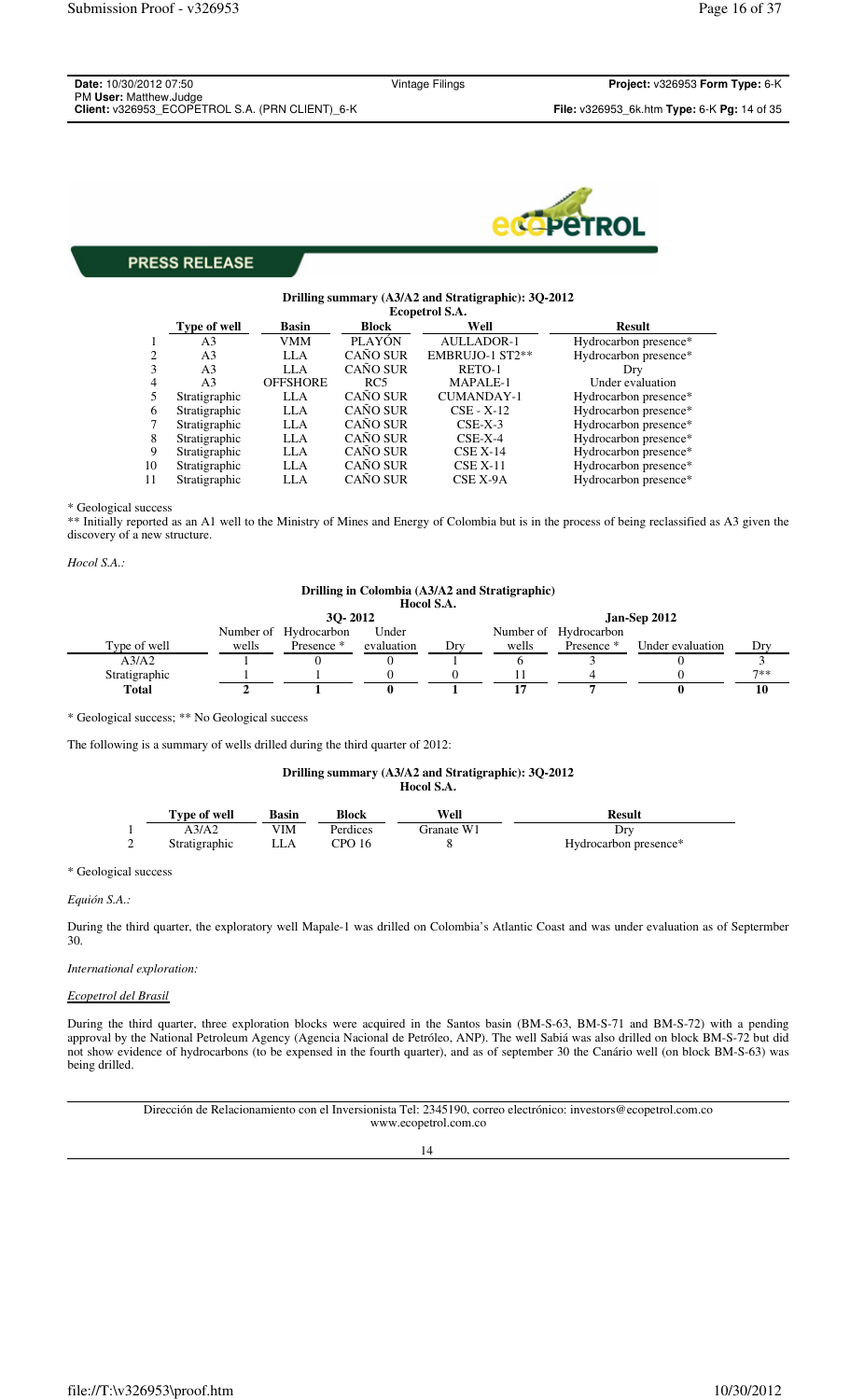| <b>Date:</b> 10/30/2012 07:50                                             | Vintage Filings | <b>Project:</b> $v326953$ Form Type: $6-K$                         |
|---------------------------------------------------------------------------|-----------------|--------------------------------------------------------------------|
| PM User: Matthew.Judge<br>Client: v326953 ECOPETROL S.A. (PRN CLIENT) 6-K |                 | <b>File:</b> $v326953$ 6k.htm <b>Type:</b> 6-K <b>Pg:</b> 15 of 35 |
|                                                                           |                 |                                                                    |



#### *Ecopetrol América Inc:*

During the third quarter, the exploratory well Parmer was drilled, located in deep waters of the U.S. Gulf Coast of Mexico, showing evidence of hydrocarbons. At the end of the quarter, drilling had begun on the Dalmatian and Candy Bars wells, both located in the U.S. Gulf Coast of Mexico.

#### *Savia:*

During the third quarter, affiliate Savia Perú evaluated the results of the exploratory well Colan-1, which showed presence of hydrocarbons but was determined to be commercially unsuccessful.

#### **c. Production**

*Total production* (*Ecopetrol S.A. including interests in affiliates and subsidiaries)*

#### **Production**

| Ecopetrol S.A. gross oil and gas          |                   |                  |                       |                  |                  |                    |
|-------------------------------------------|-------------------|------------------|-----------------------|------------------|------------------|--------------------|
| production (mboed)                        | 3Q 2012           | 3Q 2011          | $\Delta(\%)$          | Jan-Sep 2012     | Jan-Sep 2011     | $\Delta(\%)$       |
| Crude Oil                                 | 583.6             | 575.2            | 1.5%                  | 586.7            | 563.5            | 4.1%               |
| Natural Gas*                              | 108.7             | 102.3            | $6.3\%$               | 110.1            | 99.3             | 10.9%              |
| <b>Total</b>                              | 692.3             | 677.5            | 2.2%                  | 696.8            | 662.8            | $\overline{5.1}\%$ |
| Hocol (mboed)                             | 3Q 2012           | 30 2011          | $\Delta(\%)$          | Jan-Sep 2012     | Jan-Sep 2011     | $\Delta$ (%)       |
| Crude Oil                                 | 23.4              | $\frac{30.5}{ }$ | $\overline{(23.3)}\%$ | 25.6             | 30.4             | $(15.8)\%$         |
| <b>Natural Gas</b>                        | 0.1               | 0.6              | $(83.3)\%$            | 0.3              | 0.5              | $(40.0)\%$         |
| <b>Total</b>                              | $\overline{23.5}$ | 31.1             | $(24.4)\%$            | 25.9             | 30.9             | $(16.2)\%$         |
| Savia (mboed)                             | 3Q 2012           | 3Q 2011          | $\Delta(\%)$          | Jan-Sep 2012     | Jan-Sep 2011     | $\Delta(\%)$       |
| Crude Oil                                 | 6.1               | $\overline{5.7}$ | $\overline{7.0}$ %    | 6.1              | 5.8              | $\overline{5.2}\%$ |
| <b>Natural Gas</b>                        | 1.6               | 1.1              | 45.5%                 | 1.4              | 1.1              | 27.3%              |
| <b>Total</b>                              | $\overline{7.7}$  | 6.8              | 13.2%                 | $\overline{7.5}$ | $\overline{6.9}$ | 8.7%               |
| Equion (mboed)                            | 30 2012           | 30 2011          | $\Delta(\%)$          | Jan-Sep 2012     | Jan-Sep 2011     | $\Delta(\%)$       |
| Crude Oil                                 | 10.4              | 8.2              | 26.8%                 | 10.8             | 7.8              | 38.5%              |
| <b>Natural Gas</b>                        | 7.7               | 6.4              | 20.3%                 | 7.2              | 6.2              | $16.1\%$           |
| <b>Total</b>                              | 18.1              | 14.6             | 24.0%                 | 18.0             | 14.0             | 28.6%              |
| Ecopetrol America-K2 (mboed)              | 3Q 2012           | <b>30 2011</b>   | $\Delta(\%)$          | Jan-Sep 2012     | Jan-Sep 2011     | $\Delta(\%)$       |
| Crude Oil                                 | 1.3               | 1.4              | $(7.1)\%$             | 1.7              | 1.7              | $0.0\%$            |
| <b>Natural Gas</b>                        | 0.2               | 0.1              | $100.0\%$             | 0.2              | 0.1              | 100.0%             |
| <b>Total</b>                              | $\overline{1.5}$  | $\overline{1.5}$ | $0.0\%$               | $\overline{1.9}$ | $\overline{1.8}$ | $\overline{5.6}\%$ |
| <b>Ecopetrol including affiliates and</b> |                   |                  |                       |                  |                  |                    |
| subsidiares                               | 30 2012           | 30 2011          | $\Delta(\%)$          | Jan-Sep 2012     | Jan-Sep 2011     | $\Delta(\%)$       |
| Crude Oil                                 | 624.8             | 621.0            | 0.6%                  | 630.9            | 609.2            | 3.6%               |
| <b>Natural Gas</b>                        | 118.3             | 110.5            | 7.1%                  | 119.2            | 107.2            | 11.2%              |
| <b>Total Group's production</b>           | 743.1             | 731.5            | $1.6\%$               | 750.1            | 716.4            | 4.7%               |
| * Gas production includes white products  |                   |                  |                       |                  |                  |                    |

Gas production includes white products

Dirección de Relacionamiento con el Inversionista Tel: 2345190, correo electrónico: investors@ecopetrol.com.co www.ecopetrol.com.co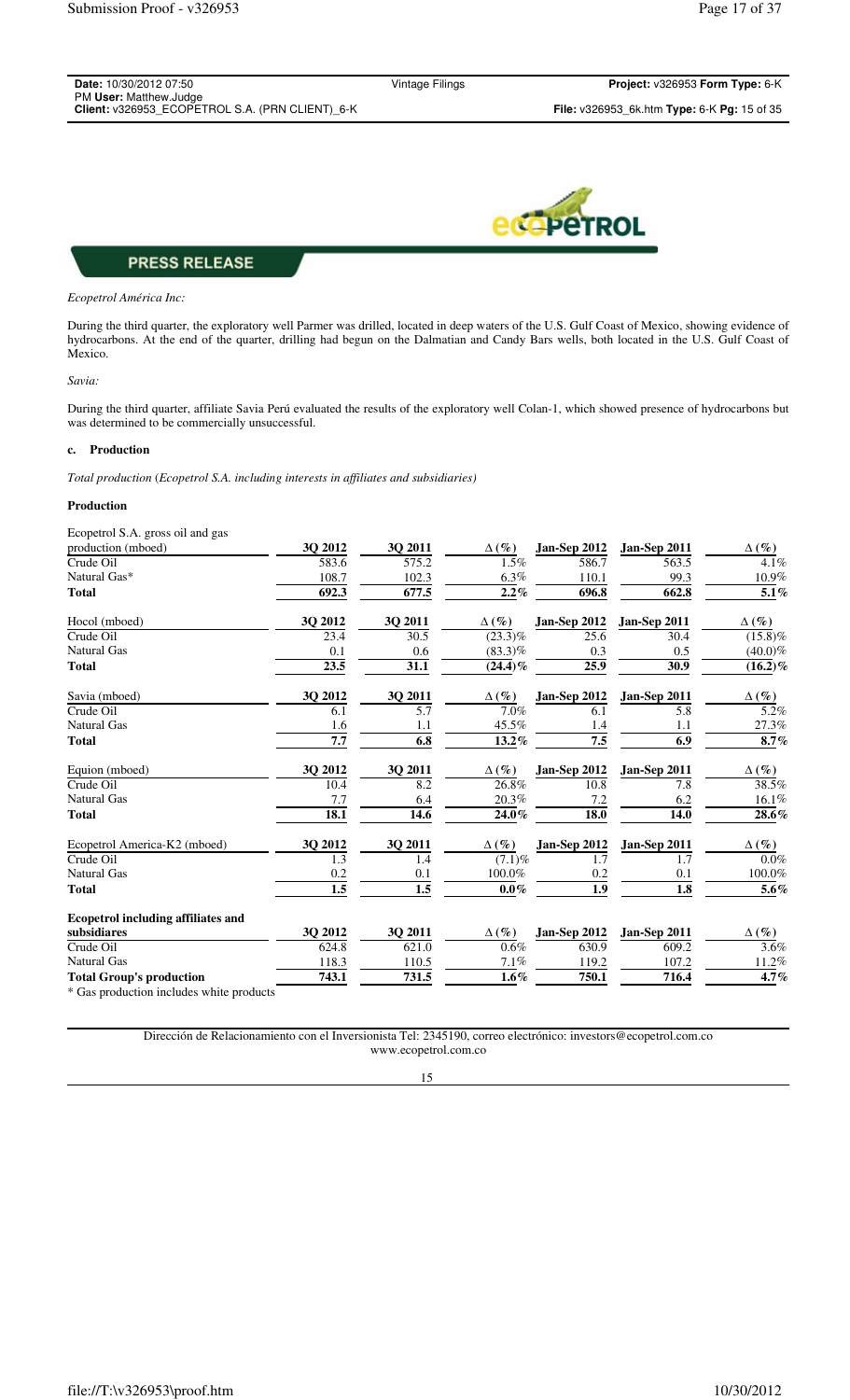| Project: v326953 Form Type: 6-K<br>Vintage Filings               |
|------------------------------------------------------------------|
|                                                                  |
| <b>File:</b> v326953 6k.htm <b>Type:</b> 6-K <b>Pg:</b> 16 of 35 |
|                                                                  |



*Production of Ecopetrol S.A.:*

| <b>Production per type of crude*</b> |         |         |                 |       |                         |                 |
|--------------------------------------|---------|---------|-----------------|-------|-------------------------|-----------------|
|                                      | 30 2012 | 30 2011 | $\mathscr{G}_o$ |       | Jan-Sep2012 Jan-Sep2011 | $\mathscr{C}_o$ |
| Light crudes                         | 57.7    | 60.4    | $-4.5\%$        | 61.2  | 60.0                    | $2.0\%$         |
| <b>Medium crudes</b>                 | 229.2   | 226.6   | $1.1\%$         | 227.7 | 231.6                   | $-1.7\%$        |
| <b>Heavy crudes</b>                  | 296.7   | 288.2   | $2.9\%$         | 297.7 | 271.9                   | $9.5\%$         |
| <b>Total</b>                         | 583.6   | 575.2   | $1.5\%$         | 586.6 | 563.5                   | $4.1\%$         |
|                                      |         |         |                 |       |                         |                 |

\*Does not include subsidiary companies

Production of heavy crude oil accounted for 51% of total crude production. The following is a summary of the production of the main fields (Ecopetrol's interest):

#### **Ecopetrol´s production in main fields (mboed)**

|                              | 30 2012 | 30 2011 | $\Delta(\%)$ | 2012  | Jan-Sep2011 | $\Delta(\%)$ |
|------------------------------|---------|---------|--------------|-------|-------------|--------------|
| Castilla                     | 108.4   | 115.4   | $(6.0)\%$    | 110.5 | 110.8       | $(0.3)\%$    |
| Rubiales                     | 99.2    | 98.5    | $0.6\%$      | 99.2  | 91.5        | 8.4%         |
| Guajira                      | 58.4    | 62.2    | $(6.0)\%$    | 59.9  | 63.1        | $(5.0)\%$    |
| Chichimene                   | 42.6    | 28.3    | 50.5%        | 43.2  | 24.6        | 75.8%        |
| Caño Limon                   | 35.4    | 50.9    | $(30.6)\%$   | 33.0  | 50.3        | $(34.5)\%$   |
| Mature fields (Magd. Valley) | 28.9    | 16.2    | 78.4%        | 30.1  | 15.3        | 96.6%        |
| Casabe                       | 24.3    | 18.5    | 30.9%        | 22.9  | 17.7        | 29.5%        |
| La Cira-Infantas             | 22.9    | 20.0    | 15.0%        | 21.7  | 19.2        | 12.8%        |
| Apiay and other              | 22.1    | 22.6    | $(2.2)\%$    | 21.2  | 22.4        | $(5.2)\%$    |
| Other heavy crude            | 15.4    | 15.5    | $(0.6)\%$    | 16.1  | 15.0        | $7.4\%$      |

*Lifting costs of Ecopetrol S.A.:* 

Lifting cost per barrel produced for Ecopetrol S.A. in the period January-September 2012 was US\$10.78 (based on the methodology approved by the U.S. Securities and Exchange Commission, which does not include royalties in the calculation of cost per barrel), an increase of US\$1.28 per barrel compared to the same period last year, as a net result of:

- Higher costs: +US\$1.64 per barrel
	- 1. High price clauses in joint venture agreements (windfall profit clauses).
	- 2. Management and disposal of waters, due to the increase in total fluid levels and environmental restrictions.
	- 3. Increased industrial services owing to initiatives for the reactivation of wells.
	- 4. Increased maintenance to improve equipment reliability.
- Revaluation of the Colombian peso vs. the U.S. dollar: +US\$0.16 per barrel
- Lower costs associated with the higher volume produced: -US\$0.52 per barrel

#### **d. Refining**

*Barrancabermeja Refinery:* 

|                                                                      |         |         |         | Jan-Sep | Jan-Sep |              |
|----------------------------------------------------------------------|---------|---------|---------|---------|---------|--------------|
| Barrancabermeja Refinery                                             | 30 2012 | 30 2011 | $($ %)  | 2012    | 2011    | $\Delta(\%)$ |
| Refinery runs <sup>*</sup> (mbod)                                    | 235.7   | 226.8   | $3.9\%$ | 218.1   | 228.8   | $(4.7)\%$    |
| Utilization factor $(\%)$                                            | 83.4%   | 78.5%   | $6.2\%$ | 75.8%   | 81.3%   | (6.8)%       |
| * Includes volumes used in the refinery, not total volumes received. |         |         |         |         |         |              |

Dirección de Relacionamiento con el Inversionista Tel: 2345190, correo electrónico: investors@ecopetrol.com.co www.ecopetrol.com.co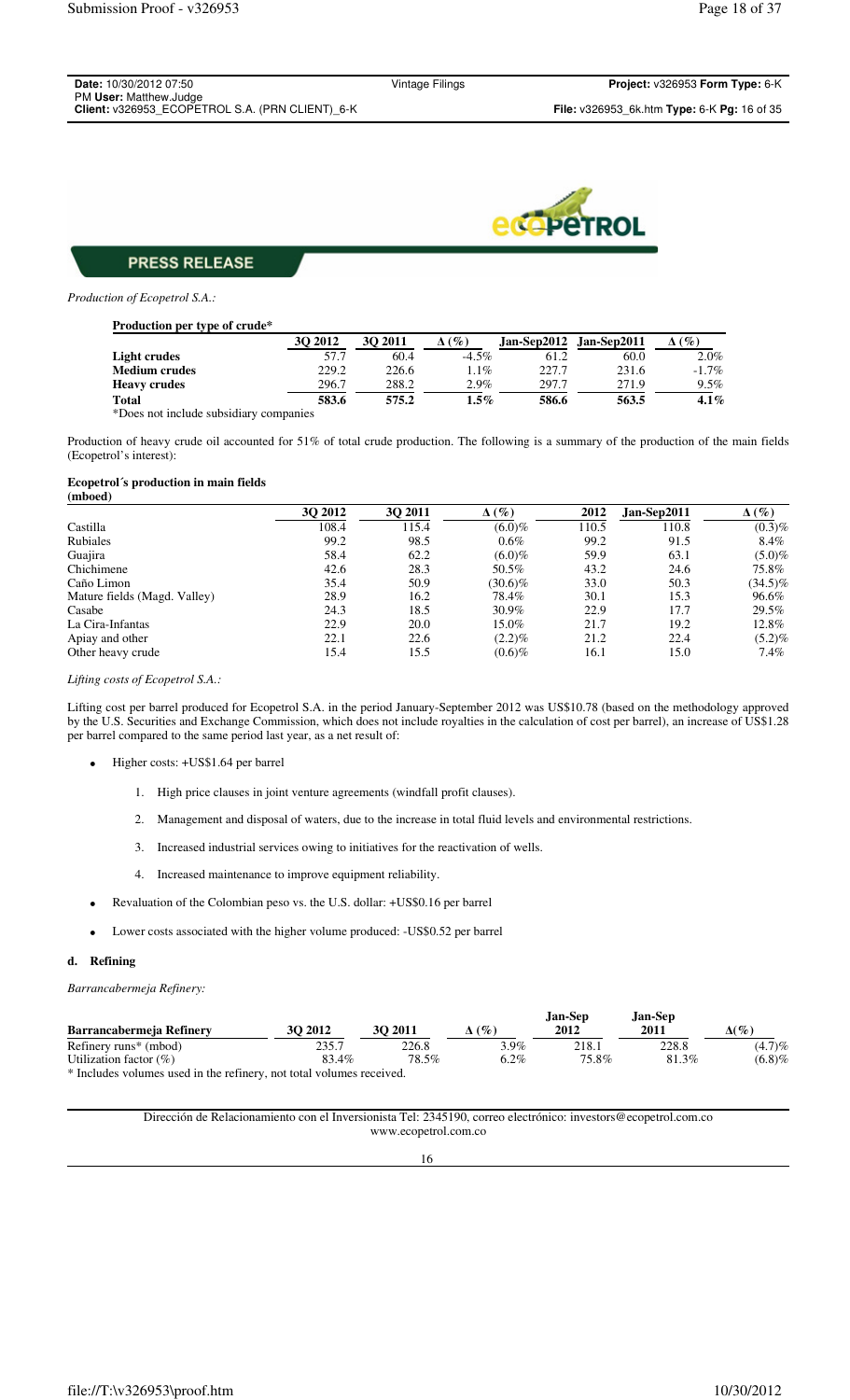| <b>Date: 10/30/2012 07:50</b>                   |  |
|-------------------------------------------------|--|
| PM User: Matthew.Judge                          |  |
| Client: v326953 ECOPETROL S.A. (PRN CLIENT) 6-K |  |

Vintage Filings **Project:** v326953 **Form Type:** 6-K **Client:** v326953\_ECOPETROL S.A. (PRN CLIENT)\_6-K **File:** v326953\_6k.htm **Type:** 6-K **Pg:** 17 of 35



## **PRESS RELEASE**

Both crude throughputs and the utilization factor at the refinery increased during the third quarter of 2012 compared to the same period of last year, due to mechanical reliability, and no major maintenance was required.

The modernization project was 12.3% complete as of the end of the third quarter. The other milestone was the start of the contract for the upgrade of the U-250 crude unit.

The master plan for industrial services reached a 52.2% progress as of the end of the third quarter, including five new compressors and seven refurbished compressors.

*Costs and margins of the Barrancabermeja Refinery:*

The refinery's operating cash cost for the period January-September 2012 was US\$6.18 per barrel, US\$0.84 per barrel higher than the same period of last year, which was the result of higher costs generated by:

- Scheduled turnarounds during the first semester of the year and a higher use of industrial services: +US\$0.48 per barrel
- Lower throughput due to maintenance during the first quarter of 2012: +US\$0.27 per barrel
- Revaluation of the Colombian peso vs. the U.S. dollar: +US\$0.09 per barrel

|                          |              |                |                        | Jan-Sep | Jan-Sep. |            |
|--------------------------|--------------|----------------|------------------------|---------|----------|------------|
| Barrancabermeia Refinery | $\cdot$ 2012 | <b>3O 2011</b> | $\mathscr{C}_{\infty}$ | 2012    | 2012     | $\phi_{o}$ |
| Refining Margin (USD/bl) |              | 1 J . I        | 3)%                    |         |          | $17.4\%$   |

Gross refining margin in third quarter 2012 decreased compared to the same period of last year due to higher refinery's feedstock price (higher export prices of Ecopetrol´s crude, used as index for the feedstock).

*Reficar S.A. (Cartagena Refinery):*

|       |         |           | Jan-Sep | Jan-Sep |             |
|-------|---------|-----------|---------|---------|-------------|
|       |         |           |         |         | $(\%)$      |
| 74.2  | 75.1    | $(1.2)\%$ | 73.6    | 76.9    | $(4.3)\%$   |
| 78.6% | 83.0%   | $(5.3)\%$ | 66.8%   | 84.0%   | $(20.5)\%$  |
|       | 30 2012 | 30 2011   | $(\%)$  | 2012    | <b>2011</b> |

\* Includes volumes used in the refinery, not total volumes received

In the third quarter of 2012, the throughput and utilization factor decreased due to operating restrictions on the crude unit.

|                          |          |            |                                    | Jan-Sep | <b>Jan-Sep</b> |            |
|--------------------------|----------|------------|------------------------------------|---------|----------------|------------|
| Cartagena Refinery       | 2012     | 2011<br>30 | $\mathscr{O}_\mathcal{O}$ .<br>′ ⊾ | 2012    | 2012           | $\sigma$   |
| Refining Margin (USD/bl) | <u>.</u> | .          | 150.4<br>$4\frac{9}{6}$            | J.U     |                | $(40.4)\%$ |

The gross refining margin for the third quarter of 2012 decreased compared to the same period of last year due to a higher price of the refinery's crude feedstock as a consequence of: 1) of a larger share of light crude, and 2) rising export prices of Ecopetrol, which are the used as index for the feedstock.

The expansion and modernization project reached a 71% progress as of September 30, 2012. The progress in each of the work streams was the following:

#### Dirección de Relacionamiento con el Inversionista Tel: 2345190, correo electrónico: investors@ecopetrol.com.co www.ecopetrol.com.co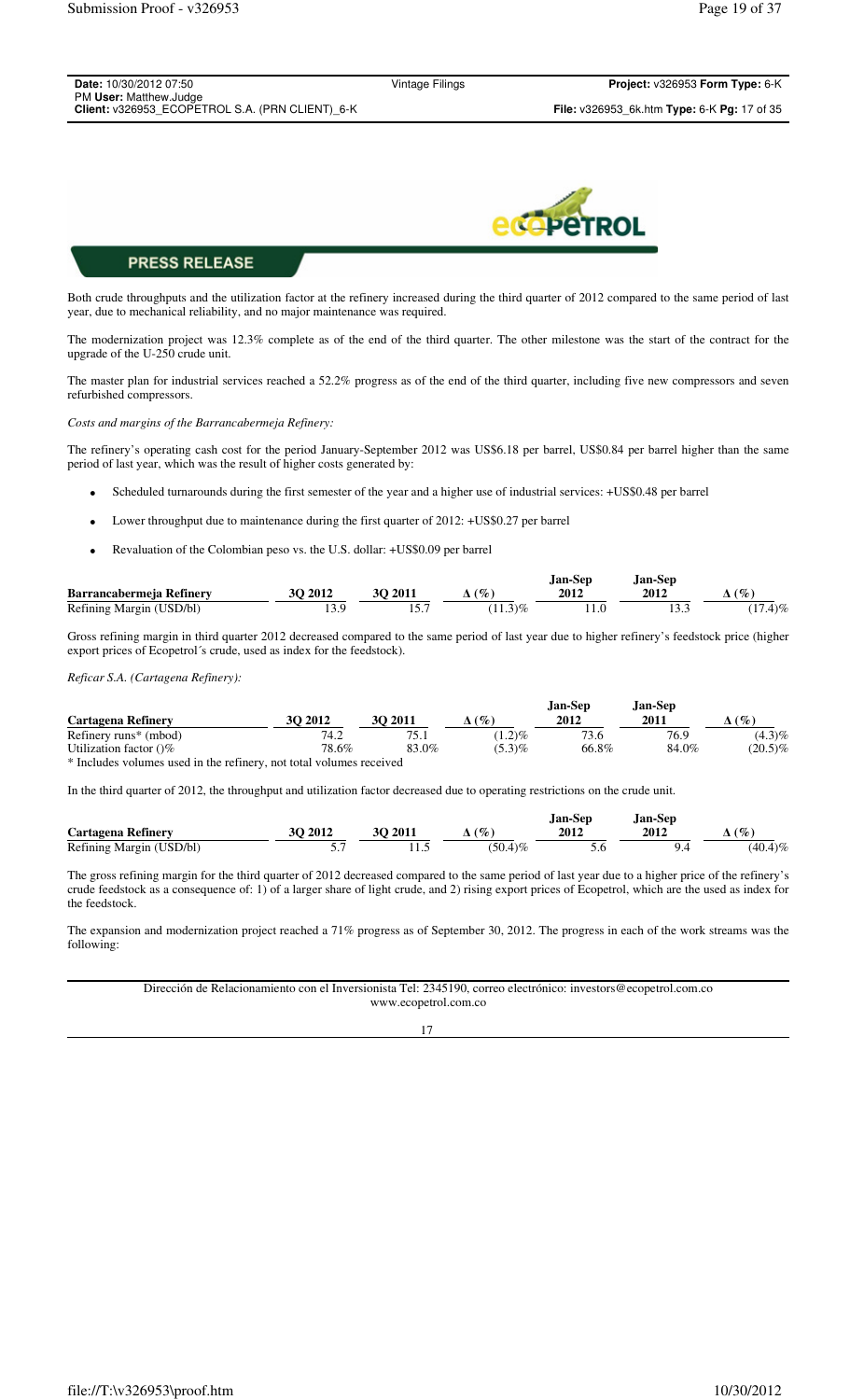| <b>Date:</b> 10/30/2012 07:50                   | Vintage Filings | Project: v326953 Form Type: 6-K                           |
|-------------------------------------------------|-----------------|-----------------------------------------------------------|
| PM User: Matthew.Judge                          |                 |                                                           |
| Client: v326953 ECOPETROL S.A. (PRN CLIENT) 6-K |                 | <b>File:</b> v326953 6k.htm <b>Type:</b> 6-K Pq: 18 of 35 |



| <b>PRESS RELEASE</b>                               |           |
|----------------------------------------------------|-----------|
| Detailed engineering:<br>$\bullet$                 | 97.2%     |
| Procurement<br>$\bullet$                           | 92.6%     |
| Module construction:<br>$\bullet$                  | $100.0\%$ |
| Construction (begun on October 2011):<br>$\bullet$ | 31.3%     |

The project is expected to be finished during the first half of 2014.

## **e. Transportation**

*Transported volumes:* 

|                                   |         |         |           | Jan-Sep | Jan-Sep     |           |
|-----------------------------------|---------|---------|-----------|---------|-------------|-----------|
| <b>Transported volumes (mbod)</b> | 30 2012 | 30 2011 | (9)       | 2012    | <b>2011</b> | $($ %)    |
| Crude                             | 873.5   | 930.9   | $(6.2)\%$ | 895.2   | 912.0       | $(1.8)\%$ |
| <b>Refined Products</b>           | 305.8   | 292.5   | $4.5\%$   | 303.4   | 283.2       | $7.1\%$   |
| <b>Total</b>                      | 1.179.3 | . 223.4 | $(3.6)\%$ | .198.6  | 1.195.2     | $0.3\%$   |

During the third quarter of 2012, a lower volume of crude was transported in comparison with the same period of 2011, mainly as a result of: 1) reduced flow along the Apiay–Porvenir, Rubiales–Monterrey and Santiago–El Porvenir pipelines due to the emergency situation at the Porvenir station in August, suspending the operation of Segment II of Ocensa; 2) reduction in pumping in the 20" Vasconia–GRB Pipeline due to a flow restriction caused by a defect that affected discharge pressure; and 3) lower availability of the Caño Limón–Coveñas and Transandino systems.

The following are highlights of the third quarter of 2012:

- Products: Increase in the capacity to transport solvent in the Sebastopol and Apiay product pipeline (from 53 to 90 mbod).
- Crude oil: Completion of assembly and connection of the pumping units at the Paramo Station in preparation for their operation. These units will increase the Transandino System's (OTA) capacity from 45 to 60 mbod.

#### *Bicentenario Oil Pipeline:*

General progress in project implementation was 59.4% by the end of the third quarter of the year (includes the Araguaney–Banadía line, Coveñas stations, and storage). The process of filling the Araguaney-Banadía Pipeline is expected to begin in the first half of 2013.

#### *CENIT S.A.:*

During the quarter, progress was made on two work streams:

- 1. Transfer of Ecopetrol's shares in Ocensa, ODC, ODL, OBC and Serviport to CENIT.
- 2. Definition and implementation of logistical components required by the operation (hiring of personnel and IT solutions).

CENIT is expected to begin operations during the first quarter of 2013.

Dirección de Relacionamiento con el Inversionista Tel: 2345190, correo electrónico: investors@ecopetrol.com.co www.ecopetrol.com.co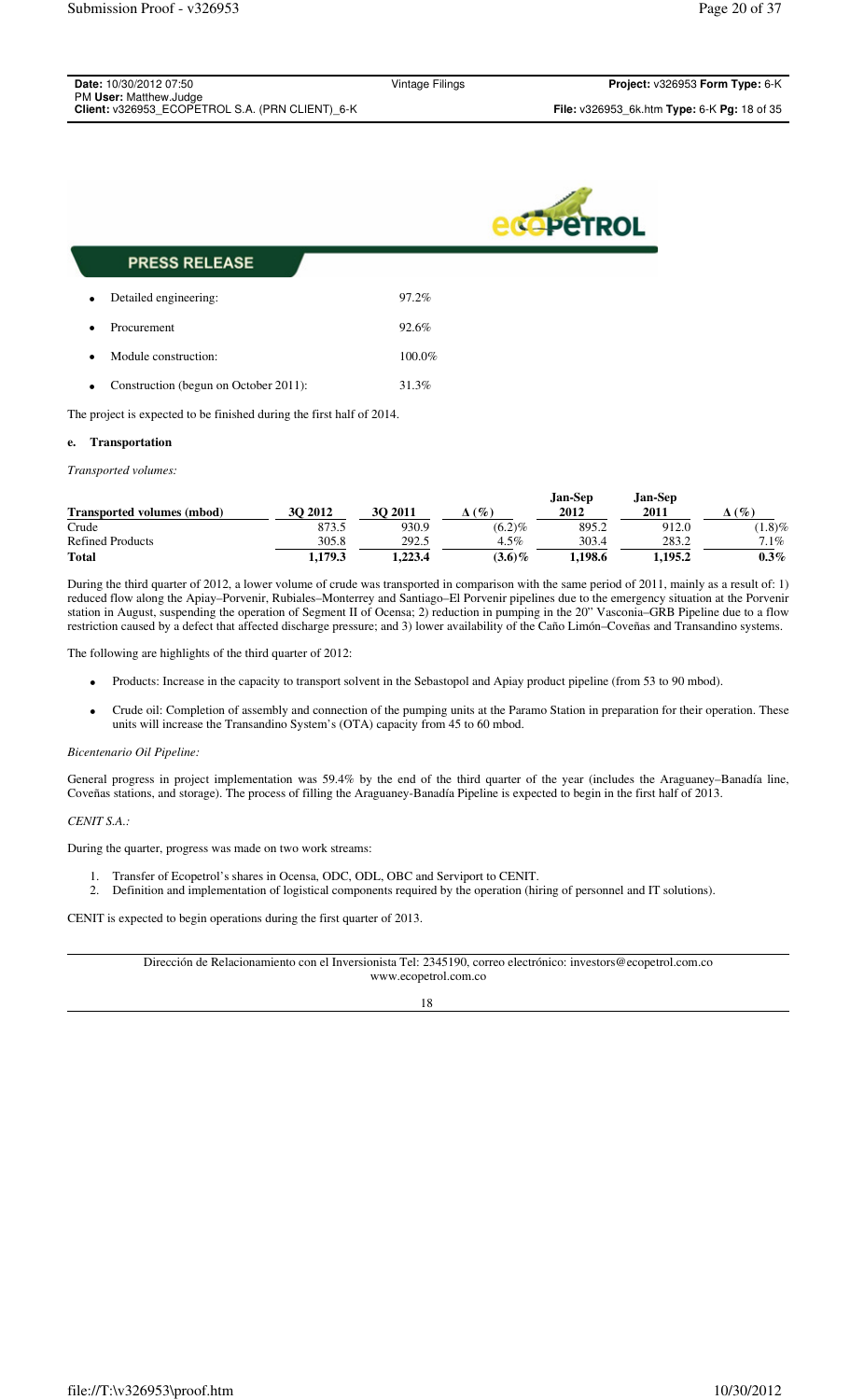| <b>Date:</b> 10/30/2012 07:50<br>PM User: Matthew.Judge | Vintage Filings | <b>Project:</b> $v326953$ Form Type: $6-K$                         |
|---------------------------------------------------------|-----------------|--------------------------------------------------------------------|
| Client: v326953 ECOPETROL S.A. (PRN CLIENT) 6-K         |                 | <b>File:</b> $v326953$ 6k.htm <b>Type:</b> 6-K <b>Pg:</b> 19 of 35 |
|                                                         |                 |                                                                    |



#### *Transportation costs:*

The barrel/kilometer transport cost for the period January-September 2012 was COP\$9.10/BKM, an increase of COP\$2.03/BKM compared to the same period last year, mostly due to:

- Higher costs of COP\$2.09/BKM associated with: 1) the higher volumes of drag reducing agents; 2) maintenance turnaround to assure infrastructure reliability and integrity aimed at mitigating the effects of the harsh weather; 3) higher depreciations from new revamped systems, as well as new oil and multipurpose pipelines; 4) higher costs of studies and start-up projects to improve the management of existing infrastructure integrity.
- Lower costs of COP\$0.06/BKM from higher volumes transported

## **f. Biofuels**

### *Ecodiesel Colombia S.A.:*

Biodiesel production in the third quarter of 2012 increased to 27,904 tons, 6.1% higher than production in the third quarter of last year as a result of: 1) optimization of raw material (CPO), and 2) the higher utilization factor of the plant.

### *Bioenergy S.A.:*

As of September 30, 2012, the Bioenergy project reached a 56.2% progress (56.6% in its industrial component and 55.3% in its agricultural component).

> Dirección de Relacionamiento con el Inversionista Tel: 2345190, correo electrónico: investors@ecopetrol.com.co www.ecopetrol.com.co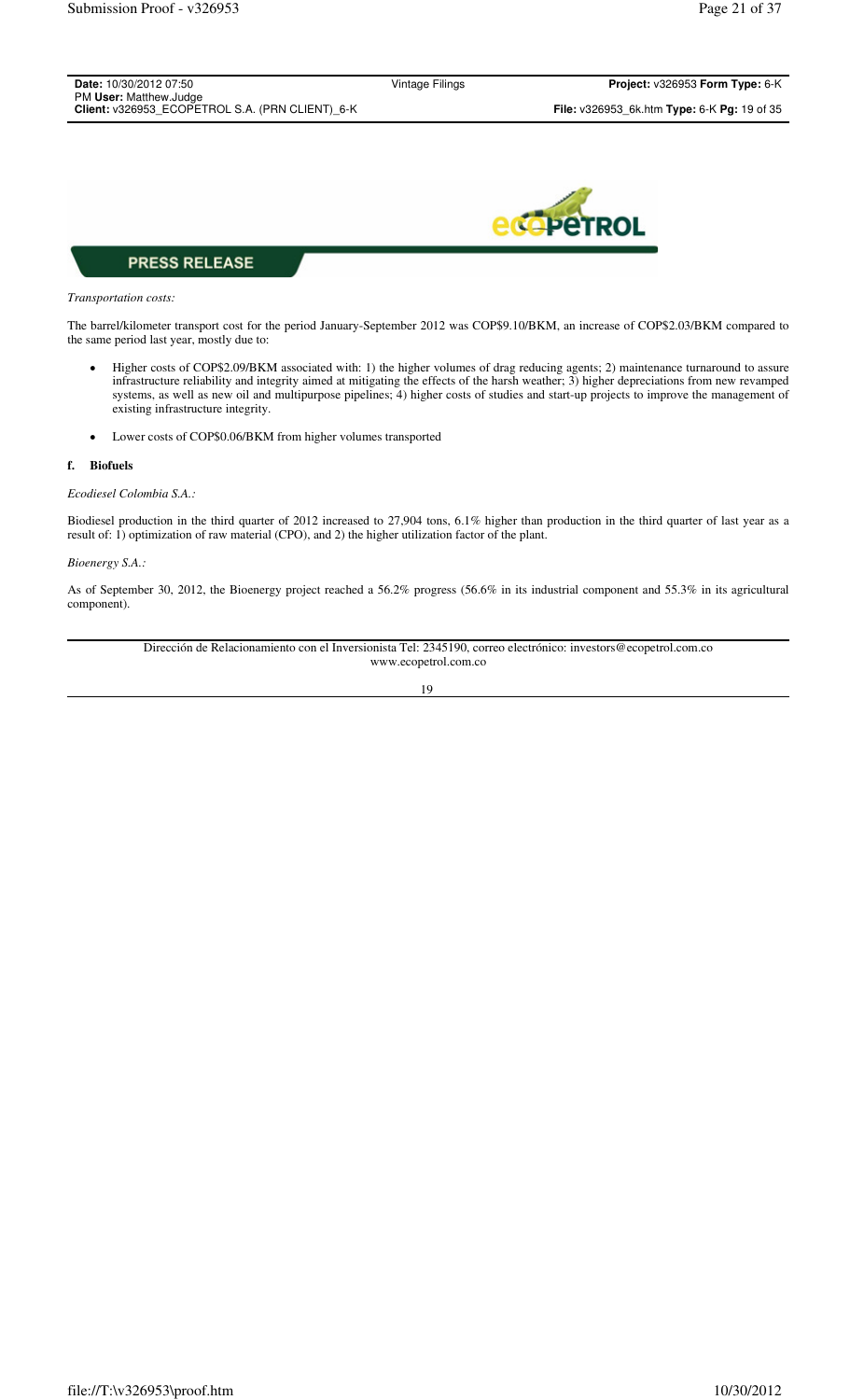| <b>Date:</b> 10/30/2012 07:50                   | Vintage Filings | <b>Project: <math>v326953</math> Form Type: 6-K</b>              |
|-------------------------------------------------|-----------------|------------------------------------------------------------------|
| PM User: Matthew.Judge                          |                 |                                                                  |
| Client: v326953 ECOPETROL S.A. (PRN CLIENT) 6-K |                 | <b>File:</b> v326953 6k.htm <b>Type:</b> 6-K <b>Pg:</b> 20 of 35 |
|                                                 |                 |                                                                  |



#### **IV. Organizational consolidation, social corporate responsibility and corporate government**

#### **a. Organizational consolidation**

*Health, Safety and Environment (HSE) performance:* 

| <b>HSE Index</b>                                             | 30 2012 | <b>30 2011</b> |      | $Jan-Sep2012$ $Jan-Sep2011$ |
|--------------------------------------------------------------|---------|----------------|------|-----------------------------|
| Accident frequency index (accidents per million labor hours) | 0.65    | 0.86           | 0.85 | . 04                        |
| Environmental incidents*                                     |         |                |      | 30                          |

\* The number of incidents could change after the end of the quarter given that accidents and incidents could be reclassified depending on the final result of the investigations.

It's important to highlight the historical minimum figure of the accident frequency index during the quarter.

#### *Science and technology:*

The following are the major milestones in the third quarter of 2012:

- Ecopetrol was granted a patent by the Superintendence of Industry and Trade of Colombia for the technology invention "Intelligent tool for the detection of boreholes and interpretation of online data".
- Ecopetrol S.A. was granted two patents by the Russian government for inventing the following technologies designed for theft reduction: 1) "Tool for the safe removal of valves installed on pipelines", and 2) "Feeder equipment and procedure for plugging fluid transport pipeline bypasses based on such equipment".

#### **b. Corporate responsibility**

#### *Social investments:*

During the first nine months of the year, COP\$104,4 million was invested in developing social investment agreements, allocated as follows: 1) COP\$40,1 million for education and culture, 2) COP\$15,2 million for citizens and democracy; and 3) COP\$49,1 million for regional competitiveness.

#### *Dow Jones Sustainability Index:*

For a second consecutive year, Ecopetrol S.A. was included in the Dow Jones Sustainability World Index. Ecopetrol is among the top 10% of companies with the best sustainability performance out of the 2,500 companies trading on stock exchanges, including four Colombian companies. The social, economic and environmental areas received higher scores in the 2012 assessment.

> Dirección de Relacionamiento con el Inversionista Tel: 2345190, correo electrónico: investors@ecopetrol.com.co www.ecopetrol.com.co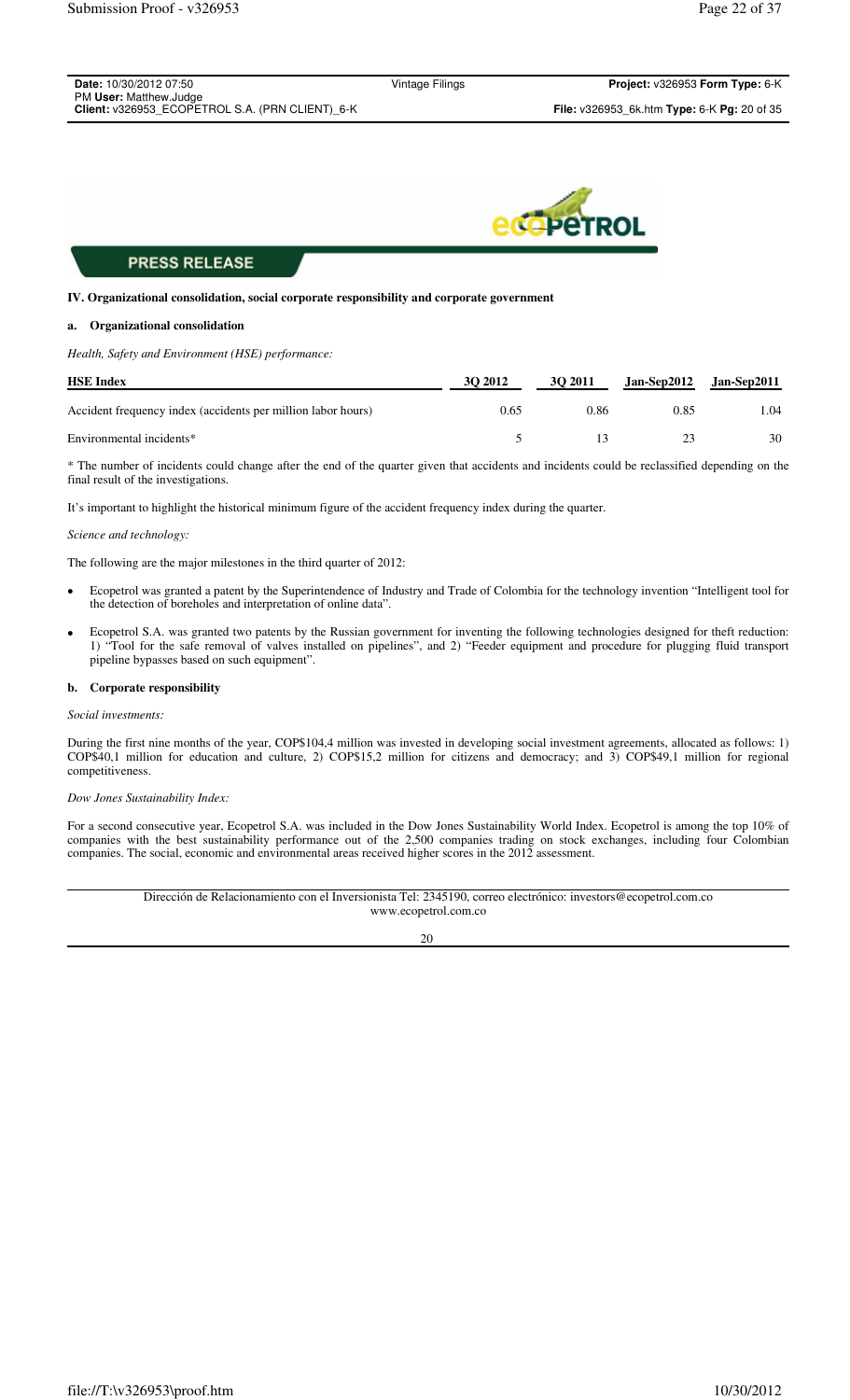| <b>Date:</b> 10/30/2012 07:50<br>PM User: Matthew.Judge | Vintage Filings | Project: v326953 Form Type: 6-K                                  |
|---------------------------------------------------------|-----------------|------------------------------------------------------------------|
| Client: v326953_ECOPETROL S.A. (PRN CLIENT)_6-K         |                 | <b>File:</b> v326953 6k.htm <b>Type:</b> 6-K <b>Pg:</b> 21 of 35 |
|                                                         |                 |                                                                  |



## **V. Conference calls**

Ecopetrol's management will host two webcasts to review results for the third quarter of 2012:

**Spanish English** October 30, 2012 <br>1:30 p.m. Bogota <br>3:00 p.m. Bogota <br>3:00 p.m. Bogota 1:30 p.m. Bogota

2:30 p.m. New York / Toronto 4:00 p.m. New York / Toronto

The webcast will be available on Ecopetrol's website www.ecopetrol.com.co

Please access the site 10 minutes beforehand in order to download the necessary software. A copy of the webcast will remain available for one year following the live event.

### **About Ecopetrol S.A.**

Ecopetrol S.A. (BVC: ECOPETROL; NYSE: EC; TSX: ECP) is the largest company in Colombia based on revenue, profits, assets and net equity. Ecopetrol is the only Colombian vertically integrated crude oil and natural gas company with operations in Colombia, Brazil, Peru and the U.S. Gulf Coast. Its affiliates include the following companies: Propilco, Black Gold Re Ltd., Ecopetrol Oleo e Gas do Brasil Ltda., Ecopetrol America Inc., Ecopetrol del Perú S.A., Hocol, Equión Energía Limited, Andean Chemicals Limited, COMAI, Bioenergy S.A., ODL Finance S.A., ECP Global Energy, Ecopetrol Transportation Company, Ocensa S.A., Oleoducto de Colombia, Refinería de Cartagena, Ecopetrol Transportation Investment, Ecopetrol Capital AG, Oleoducto Bicentenario de Colombia S.A.S., and Cenit Transport and Logistics of Hydrocarbons S.A.S . ("Cenit"). Ecopetrol S.A. is one of the 50 largest oil companies in the world and one of the four main oil companies in Latin America. The company is majority owned by the Republic of Colombia (88.5)%, and its shares trade on the Bolsa de Valores de Colombia S.A. (BVC) under the ticker "ECOPETROL", the New York Stock Exchange (NYSE) under the ticker "EC", and the Toronto Stock Exchange (TSX) under the ticker "ECP". The company divides its operations into four business segments as follows: 1) Exploration and Production, 2) Transport, 3) Refining & Petrochemicals, and 4) Supply and Marketing.

For more information on Ecopetrol, please visit www.ecopetrol.com.co

#### **Forward-looking statements**

This news release contains forward-looking statements related to the prospects of the business, estimates for operating and financial results, and growth forecasts of Ecopetrol. These are projections, and, as such, are solely based on the expectations of management concerning the future of the company and its continued access to capital to finance the company's business plan. Such forward-looking statements depend, essentially, on changes in market conditions, government regulations, competitive pressures, performance of the Colombian economy and industry, among other factors; therefore, they are subject to change without prior notice.

#### **Contact information:**

**Investor Relations Director** Alejandro Giraldo Telephone: +571-234-5190 E-mail: investors@ecopetrol.com.co

**Media relations (Colombia)** Jorge Mauricio Tellez Telephone: + 571-234-4329 E-mail: mauricio.tellez@ecopetrol.com.co

> Dirección de Relacionamiento con el Inversionista Tel: 2345190, correo electrónico: investors@ecopetrol.com.co www.ecopetrol.com.co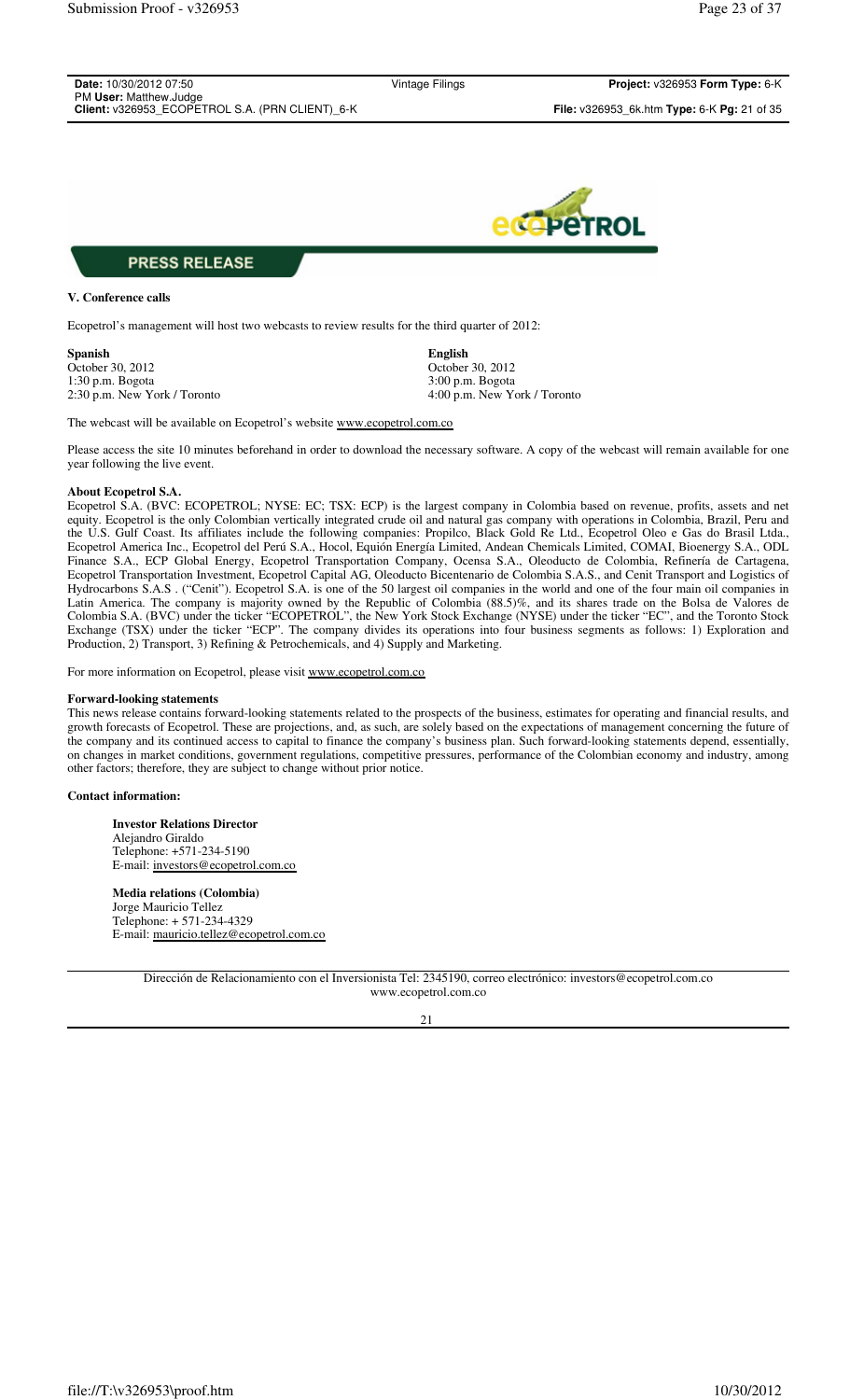| <b>Date:</b> 10/30/2012 07:50                   |
|-------------------------------------------------|
| PM User: Matthew.Judge                          |
| Client: v326953 ECOPETROL S.A. (PRN CLIENT) 6-K |

Vintage Filings **Project:** v326953 **Form Type:** 6-K



## **PRESS RELEASE**

### **VI. Exhibits: Ecopetrol S.A.**

#### **Unaudited Income Statement Ecopetrol S.A.**

| <b>COP\$ Million</b>                           |            |                      |                     |             |               |               |                     |
|------------------------------------------------|------------|----------------------|---------------------|-------------|---------------|---------------|---------------------|
|                                                | 3Q 2012*   | 3Q 2011*             | $\Delta$ (%)        | 2Q 2012*    | Jan-Sep 2012* | Jan-Sep 2011* | $\Delta$ (%)        |
| Income                                         |            |                      |                     |             |               |               |                     |
| <b>Local Sales</b>                             | 4,395,549  | 4,480,550            | (1.9)%              | 4,630,116   | 13,622,450    | 13,066,576    | 4.3%                |
| <b>Export Sales</b>                            | 8,094,825  | 7,933,934            | 2.0%                | 8,463,542   | 25,690,558    | 22,208,842    | 15.7%               |
| Sales to free trade zone                       | 1,297,320  | 1,339,827            | $(3.2)\%$           | 1,295,342   | 3,940,270     | 4,082,861     | $(3.5)\%$           |
| Sale of Services                               | 441,097    | 379,099              | 16.4%               | 407,131     | 1,216,947     | 1,079,865     | 12.7%               |
| <b>Total Income</b>                            | 14,228,791 | 14,133,410           | $0.7\%$             | 14,796,131  | 44,470,225    | 40,438,144    | $10.0\%$            |
| <b>Cost of Sales</b>                           |            |                      |                     |             |               |               |                     |
| <b>Variable Costs</b>                          |            |                      |                     |             |               |               |                     |
| Purchase of Hydrocarbons                       | 3,371,585  | 3,056,687            | 10.3%               | 3,424,619   | 10,354,054    | 8,926,318     | 16.0%               |
| Amortization and Depletion                     | 867,518    | 486,979              | 78.1%               | 822,164     | 2,417,969     | 2,247,065     | 7.6%                |
| Imported products                              | 1,413,346  | 1,581,397            | $(10.6)\%$          | 1,887,354   | 5,154,701     | 4,392,357     | 17.4%               |
| Hydrocarbon Transportation Services (1)        | 491,696    | 438,372              | 12.2%               | 503,186     | 1,507,389     | 1,241,434     | 21.4%               |
| Inventories and other                          | 509,820    | 87,686               | 481.4%              | (151,077)   | 142,463       | 9,378         | 1,419.1%            |
| <b>Fixed Costs</b>                             |            |                      |                     |             |               |               |                     |
| Depreciation                                   | 335,018    | 288,993              | 15.9%               | 312,210     | 948,458       | 845,976       | 12.1%               |
| <b>Contracted Services</b>                     | 756,493    | 625,779              | 20.9%               | 716,081     | 2,084,702     | 1,730,009     | 20.5%               |
| Maintenance                                    | 415,454    | 268,086              | 55.0%               | 328,492     | 964,441       | 725,078       | 33.0%               |
| <b>Labor Costs</b>                             | 253,222    | 232,497              | 8.9%                | 262,938     | 758,294       | 652,508       | 16.2%               |
| Other                                          | 351,074    | 221,521              | 58.5%               | 201,902     | 707,403       | 580,376       | 21.9%               |
| <b>Total Cost of Sales</b>                     | 8,765,226  | 7,287,997            | $\overline{20.3}$ % | 8,307,869   | 25,039,874    | 21,350,499    | 17.3%               |
| <b>Gross Profits</b>                           | 5,463,565  | 6,845,413            | $(20.2)\%$          | 6,488,262   | 19,430,351    | 19,087,645    | 1.8%                |
| <b>Operating Expenses</b>                      |            |                      |                     |             |               |               |                     |
| Administration                                 | 149,130    | 161,272              | $(7.5)\%$           | 152,097     | 452,318       | 453,097       | $(0.2)\%$           |
| Selling expenses (3)                           | 286.816    | 207.114              | 38.5%               | 147,913     | 689.838       | 557.444       | 23.8%               |
| <b>Exploration and Projects</b>                | 114,481    | 203,495              | $(43.7)\%$          | 186,996     | 469,620       | 900,797       | (47.9)%             |
|                                                | 4,913,138  | 6,273,532            | (21.7)%             | 6,001,256   | 17,818,575    | 17,176,307    | 3.7%                |
| <b>Operating Income/Loss</b>                   |            |                      |                     |             |               |               |                     |
| <b>Non Operating Income (expenses)</b>         |            |                      |                     |             |               |               |                     |
| Financial Income                               | 646,260    | 1,295,202            | $(50.1)\%$          | 1,307,117   | 3,212,712     | 3,463,650     | $(7.2)\%$           |
| <b>Financial Expenses</b>                      | (553, 117) | (1,310,734)          | 57.8%<br>69.6%      | (1,212,166) | (3, 199, 755) | (4,030,572)   | 20.6%               |
| Interest expenses                              | (94, 198)  | (55, 532)            |                     | (122, 802)  | (272, 609)    | (124, 848)    | 118.4%              |
| Non Financial Income<br>Non Financial Expenses | 127,009    | 288,424<br>(365,940) | $(56.0)\%$<br>75.3% | 204,290     | 500,188       | 748,345       | $(33.2)\%$<br>44.2% |
|                                                | (641, 488) |                      |                     | (613,097)   | (2,126,679)   | (1,474,378)   |                     |
| <b>Results from Subsidiaries</b>               | 311,150    | 134,341              | 131.6%              | (33, 349)   | 721,765       | 573,179       | 25.9%               |
| Income before income tax                       | 4,708,754  | 6,259,293            | $(24.8)\%$          | 5,531,249   | 16,654,197    | 16,331,683    | 2.0%                |
| Provision for Income Tax                       | 1,461,105  | 2,062,581            | $(29.2)\%$          | 1,855,770   | 5,388,017     | 5,315,963     | $\overline{1.4\%}$  |
| Minority interest                              |            |                      |                     |             |               |               |                     |
| <b>Net Income</b>                              | 3,247,649  | 4,196,712            | (22.6)%             | 3,675,479   | 11,266,180    | 11,015,720    | 2.3%                |
| <b>EBITDA</b>                                  | 6,231,682  | 7,157,924            | $(12.9)\%$          | 7,056,603   | 21,407,574    | 20,565,038    | 4.1%                |
| <b>EBITDA MARGIN</b>                           | 44%        | 51%                  |                     | 48%         | 48%           | 51%           |                     |
| <b>EARNINGS PER SHARE</b>                      | 78.99      | 103.68               | $(23.8)\%$          | 89.39       | 274.00        | 272.16        | 0.7%                |

\* Not audited, for illustration purposes only

In order to make comparisons, from 2011 onwards reclassifications were done within the cost of sales (1) For comparisons, were tranfered from commercial expenses the following: in 3Q-2011 COP\$137 billion and in the first half of 2011 COL\$317.3 billion corresponds to hydrocarbon transport.

> Dirección de Relacionamiento con el Inversionista Tel: 2345190, correo electrónico: investors@ecopetrol.com.co www.ecopetrol.com.co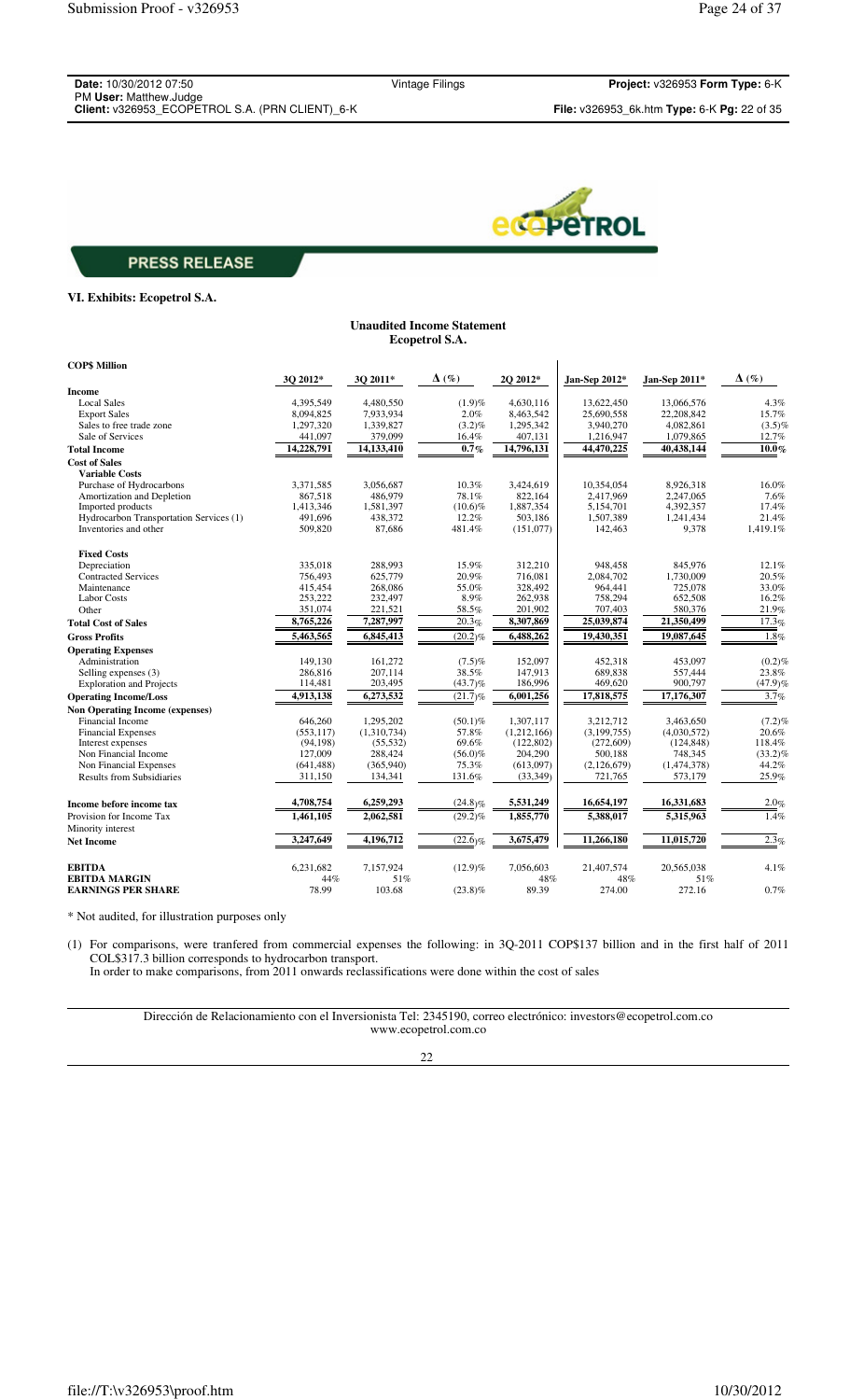**Date:** 10/30/2012 07:50 PM **User:** Matthew.Judge **Client:** v326953\_ECOPETROL S.A. (PRN CLIENT)\_6-K **File:** v326953\_6k.htm **Type:** 6-K **Pg:** 23 of 35

Vintage Filings **Project:** v326953 **Form Type:** 6-K

**Unaudited Income Statement**



## **PRESS RELEASE**

|                                        | <b>Ecopetrol Consolidated</b> |             |              |             |               |               |              |  |  |
|----------------------------------------|-------------------------------|-------------|--------------|-------------|---------------|---------------|--------------|--|--|
| <b>COPS Million</b>                    | 3Q-2012*                      | $30-2011*$  | $\Delta(\%)$ | 2Q-2012*    | Jan-Sep 2012* | Jan-Sep 2011* | $\Delta(\%)$ |  |  |
| Income                                 |                               |             |              |             |               |               |              |  |  |
| <b>Local Sales</b>                     | 5,335,365                     | 5,399,588   | $(1.2)\%$    | 5.590.008   | 16,283,352    | 15,698,961    | 3.7%         |  |  |
| <b>Export Sales</b>                    | 10,632,363                    | 10,579,496  | 0.5%         | 10,406,605  | 33,227,421    | 30,071,432    | 10.5%        |  |  |
| Sale of Services                       | 588,946                       | 381,206     | 54.5%        | 512,607     | 1,583,044     | 1,279,454     | 23.7%        |  |  |
| <b>Total Income</b>                    | 16,556,674                    | 16,360,290  | 1.2%         | 16,509,220  | 51,093,817    | 47,049,847    | 8.6%         |  |  |
| <b>Cost of Sales</b>                   |                               |             |              |             |               |               |              |  |  |
| <b>Variable Costs</b>                  |                               |             |              |             |               |               |              |  |  |
| Purchase of Hydrocarbons               | 3,991,916                     | 3,757,229   | $6.2\%$      | 3,452,230   | 11,957,341    | 10,907,171    | 9.6%         |  |  |
| Amortization and Depletion             | 994,921                       | 616,134     | 61.5%        | 976,666     | 2,871,457     | 2,633,746     | 9.0%         |  |  |
| Imported products                      | 2,004,988                     | 2,254,830   | $(11.1)\%$   | 2,574,184   | 6,980,939     | 6,123,618     | 14.0%        |  |  |
| Hydrocarbon Transportation Services    | 155,842                       | 149,278     | 4.4%         | 377,385     | 780,987       | 627,349       | 24.5%        |  |  |
| Inventories and other                  | 494,275                       | 49,152      | 905.6%       | (15, 473)   | 195,596       | (33, 284)     | 687.7%       |  |  |
| <b>Fixed Costs</b>                     |                               |             |              |             |               |               |              |  |  |
| Depreciation                           | 495,400                       | 453,905     | 9.1%         | 470,067     | 1,414,485     | 1,344,630     | 5.2%         |  |  |
| <b>Contracted Services</b>             | 772,412                       | 601.128     | 28.5%        | 723,556     | 2,115,451     | 1,650,352     | 28.2%        |  |  |
| Maintenance                            | 507,081                       | 358,242     | 41.5%        | 391,739     | 1,217,251     | 1,025,548     | 18.7%        |  |  |
| <b>Labor Costs</b>                     | 275,825                       | 308,669     | $(10.6)\%$   | 264,920     | 793,189       | 830,220       | $(4.5)\%$    |  |  |
| Other                                  | 536,727                       | 336,178     | 59.7%        | 325,768     | 1,202,808     | 910,111       | 32.2%        |  |  |
| <b>Total Cost of Sales</b>             | 10,229,387                    | 8,884,745   | 15.1%        | 9,541,042   | 29,529,504    | 26,019,461    | 13.5%        |  |  |
| <b>Gross Profits</b>                   | 6,327,287                     | 7,475,545   | $(15.4)$ %   | 6,968,178   | 21,564,313    | 21,030,386    | $2.5\%$      |  |  |
| <b>Operating Expenses</b>              |                               |             |              |             |               |               |              |  |  |
| Administration                         | 210.919                       | 227,910     | $(7.5)\%$    | 218,458     | 684,145       | 773,192       | $(11.5)\%$   |  |  |
| Selling expenses                       | 316,099                       | 246,962     | 28.0%        | 197,996     | 783,942       | 646,763       | 21.2%        |  |  |
| <b>Exploration and Projects</b>        | 249,087                       | 311,640     | $(20.1)\%$   | 366,665     | 845,951       | 1,164,601     | (27.4)%      |  |  |
| <b>Operating Income/Loss</b>           | 5,551,182                     | 6,689,033   | $(17.0)$ %   | 6,185,059   | 19,250,275    | 18,445,830    | 4.4%         |  |  |
| <b>Non Operating Income (expenses)</b> |                               |             |              |             |               |               |              |  |  |
| Financial Income                       | 35.947                        | 4.191.432   | $(99.1)\%$   | 2.012.010   | 3.984.027     | 6.668.981     | $(40.3)\%$   |  |  |
| <b>Financial Expenses</b>              | 66,783                        | (4,255,792) | $(101.6)\%$  | (1,911,282) | (3,783,414)   | (7,205,515)   | 47.5%        |  |  |
| Interest expenses                      | (137,064)                     | (93,019)    | 47.4%        | (175, 415)  | (415, 243)    | (236, 382)    | 75.7%        |  |  |
| Non Financial Income                   | 155,253                       | 282,012     | $(44.9)\%$   | 242,122     | 574,413       | 782,391       | $(26.6)\%$   |  |  |
| Non Financial Expenses                 | (686, 231)                    | (392, 556)  | 74.8%        | (586, 685)  | (2,225,538)   | (1,604,579)   | 38.7%        |  |  |
| Income before income tax               | 4,985,870                     | 6,421,110   | $(22.4)\%$   | 5,765,809   | 17,384,520    | 16,850,726    | $3.2\%$      |  |  |
| <b>Provision for Income Tax</b>        | 1,595,481                     | 2,191,670   | $(27.2)\%$   | 2,009,931   | 5,850,569     | 5,715,990     | 2.4%         |  |  |
| <b>Minority interest</b>               | 163,234                       | 76,484      | 113.4%       | 98,737      | 375,713       | 120,163       | 212.7%       |  |  |
| <b>Net Income</b>                      | 3.227.155                     | 4.152.956   | $(22.3)\%$   | 3,657,141   | 11,158,238    | 11,014,573    | $1.3\%$      |  |  |
| <b>EBITDA</b>                          | 6,914,600                     | 7,693,295   | $(10.1)\%$   | 7,456,278   | 23,150,113    | 22,218,370    | 4.2%         |  |  |
| <b>EBITDA MARGIN</b>                   | 42%                           | 47%         |              | 45%         | 45%           | 47%           |              |  |  |

### **Notes**

\* According to the Public Accounting Framework, Colombian companies only have the obligation to consolidate their financial statements at the end of each fiscal year. Therefore, the quarterly figures in this report are not audited and they do not constitute a formal consolidation of Ecopetrol's financial statements though they do adjust to the methodology defined for this purpose. This statement is not audited

> Dirección de Relacionamiento con el Inversionista Tel: 2345190, correo electrónico: investors@ecopetrol.com.co www.ecopetrol.com.co

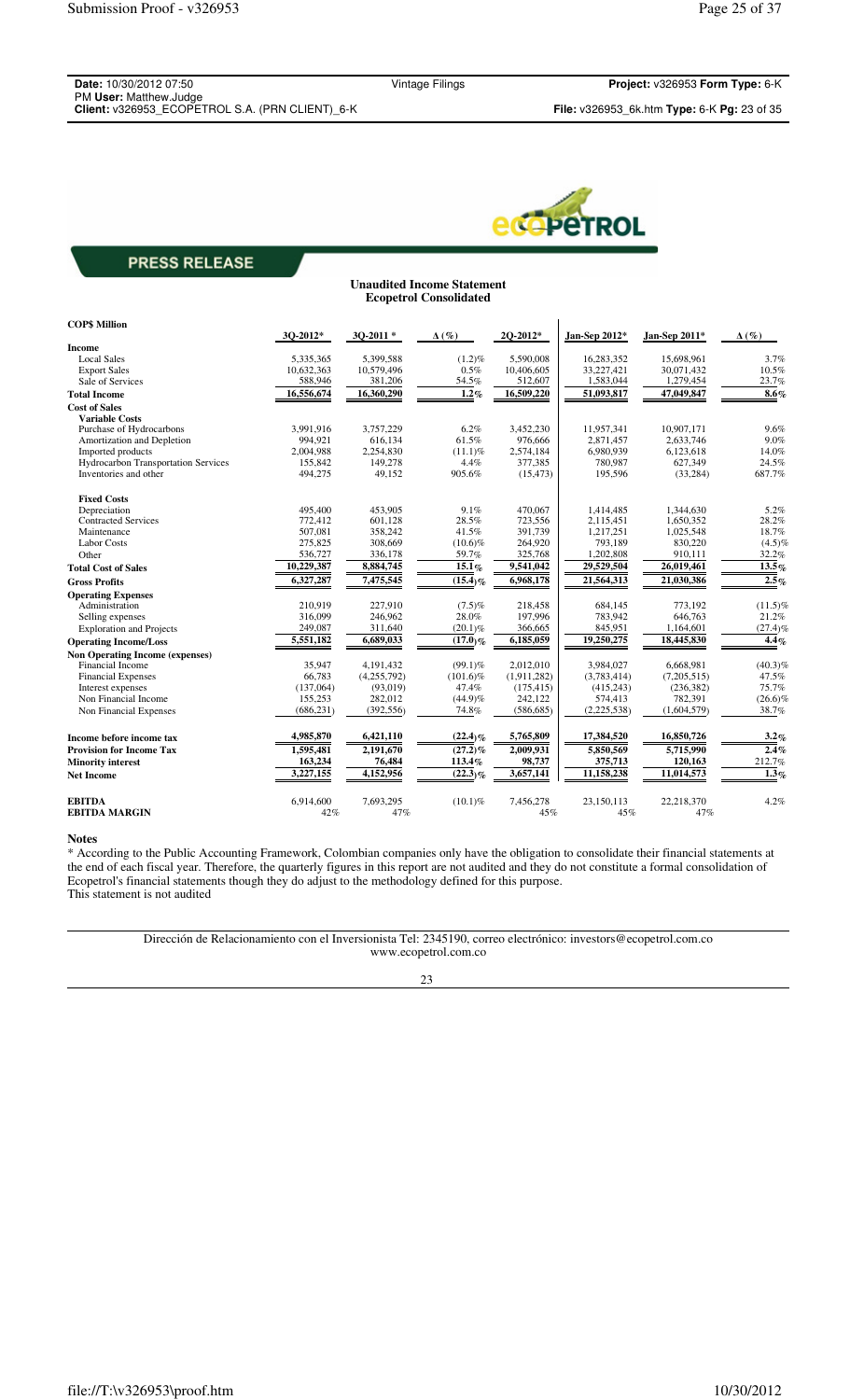| Date: 10/30/2012 07:50                          | Vintage Filings | Project: v326953 Form Type: 6-K                                    |
|-------------------------------------------------|-----------------|--------------------------------------------------------------------|
| PM User: Matthew.Judge                          |                 |                                                                    |
| Client: v326953 ECOPETROL S.A. (PRN CLIENT) 6-K |                 | <b>File:</b> $v326953$ 6k.htm <b>Type:</b> 6-K <b>Pg:</b> 24 of 35 |

**Balance Sheet**



## **PRESS RELEASE**

|                                                                             |                                      | <b>Unaudited</b>           |              |                                                     |                            |              |
|-----------------------------------------------------------------------------|--------------------------------------|----------------------------|--------------|-----------------------------------------------------|----------------------------|--------------|
|                                                                             | Ecopetrol S.A.<br>September 30, 2012 | June 30, 2012              | $\Delta(\%)$ | <b>Ecopetrol Consolidated</b><br>September 30, 2012 | June 30, 2012              | $\Delta(\%)$ |
|                                                                             |                                      |                            |              |                                                     |                            |              |
| <b>COPS Million</b>                                                         |                                      |                            |              |                                                     |                            |              |
| <b>Assets</b>                                                               |                                      |                            |              |                                                     |                            |              |
| <b>Current Assets</b>                                                       |                                      |                            |              |                                                     |                            |              |
| Cash and cash equivalents                                                   | 4,722,551                            | 4,063,131                  | 16.2%        | 7,156,467                                           | 5,958,773                  | 20.1%        |
| Investments                                                                 | 1.783.845                            | 600.592                    | 197.0%       | 1,895,316                                           | 620,557                    | 205.4%       |
| Accounts and notes receivable                                               | 4,356,640                            | 3,964,621                  | 9.9%         | 5,481,692                                           | 4,983,644                  | 10.0%        |
| Inventories                                                                 | 2,586,242                            | 2,723,353                  | (5.0)%       | 3,088,542                                           | 3,165,111                  | $(2.4)\%$    |
| Other                                                                       | 4,436,959                            | 4,182,511                  | 6.1%         | 5,633,436                                           | 5,221,695                  | 7.9%         |
| <b>Total Current Assets</b>                                                 | 17,886,237                           | 15,534,208                 | 15.1%        | 23, 255, 453                                        | 19,949,780                 | 16.6%        |
| <b>Non Current Assets</b>                                                   |                                      |                            |              |                                                     |                            |              |
| Investments                                                                 | 19,659,144                           | 18,619,650                 | 5.6%         | 4,589,264                                           | 6,253,321                  | $(26.6)\%$   |
| Accounts and notes receivable                                               | 1,533,390                            | 1,597,526                  | $(4.0)\%$    | 621,291                                             | 440,354                    | 41.1%        |
| Property, plant and equipment, net                                          | 20,848,404                           | 20,422,903                 | 2.1%         | 33,604,752                                          | 32,216,830                 | 4.3%         |
| Natural and environmental properties, Net                                   | 13,993,004                           | 13,935,851                 | 0.4%         | 16,844,097                                          | 16,456,955                 | 2.4%         |
| Resources delivered to administration                                       | 310,509                              | 292,287                    | 6.2%         | 321,666                                             | 321,666                    | $0.0\%$      |
| Other                                                                       | 16,281,103                           | 16,304,410                 | $(0.1)\%$    | 21,384,171                                          | 21,302,575                 | 0.4%         |
| <b>Total Non Current Assets</b>                                             | 72,625,554                           | 71,172,627                 | 2.0%         | 77,365,241                                          | 76,991,701                 | 0.5%         |
| <b>Total Assets</b>                                                         | 90,511,790                           | 86,706,835                 | $4.4\%$      | 100,620,694                                         | 96,941,481                 | $3.8\%$      |
| <b>Liabilities and Equity</b>                                               |                                      |                            |              |                                                     |                            |              |
| <b>Current Liabilities</b>                                                  |                                      |                            |              |                                                     |                            |              |
| Financial obligations                                                       | 446.902                              | 448,892                    | (0.4)%       | 1,887,481                                           | 921,243                    | 104.9%       |
| Accounts payable and related parties                                        | 12,641,532                           | 13,752,469                 | $(8.1)\%$    | 10,801,855                                          | 13,888,744                 | $(22.2)\%$   |
| Estimated liabilities and provisions                                        | 1,698,572                            | 1,467,326                  | 15.8%        | 2,525,520                                           | 2,264,872                  | 11.5%        |
| Other                                                                       | 5,560,697                            | 4,360,013                  | 27.5%        | 6,329,839                                           | 4,997,754                  | 26.7%        |
| <b>Total Current Liabilities</b>                                            | 20,347,703                           | 20,028,700                 | 1.6%         | 21,544,695                                          | 22,072,613                 | $(2.4)\%$    |
| <b>Long Term Liabilities</b>                                                |                                      |                            |              |                                                     |                            |              |
| Financial obligations                                                       | 5.209.607                            | 5,239,811                  | $(0.6)$ %    | 10.876.029                                          | 9,962,701                  | 9.2%         |
| Labor and pension plan obligations                                          | 3,477,345                            | 3,384,102                  | 2.8%         | 3,486,082                                           | 3,392,839                  | 2.7%         |
| Estimated liabilities and provisions                                        | 4,089,402                            | 3,998,027                  | 2.3%         | 4,205,364                                           | 4,110,787                  | 2.3%         |
| Other                                                                       | 3,626,970                            | 3,585,794                  | 1.1%         | 4,555,697                                           | 4,886,495                  | (6.8)%       |
| <b>Total Long Term Liabilities</b>                                          | 16,403,324                           | 16,207,734                 | 1.2%         | 23,123,172                                          | 22,352,822                 | 3.4%         |
| <b>Total Liabilities</b>                                                    | 36,751,027                           | 36,236,434                 | $1.4\%$      | 44,667,867                                          | 44,425,435                 | $0.5\%$      |
| <b>Minoritary Interest</b>                                                  |                                      |                            |              | 2,624,208                                           | 2,458,035                  | 6.8%         |
| <b>Equity</b>                                                               | 53,760,763                           | 50,470,401                 | 6.5%         | 53,328,619                                          | 50,058,011                 | $6.5\%$      |
|                                                                             |                                      |                            |              |                                                     |                            |              |
| <b>Total Liabilities and Shareholders' Equity</b>                           | 90,511,790                           | 86,706,835                 | $4.4\%$      | 100,620,694                                         | 96,941,481                 | $3.8\%$      |
| <b>Memorandum Debtor Accounts*</b><br><b>Memorandum Creditor Accounts *</b> | 127,453,882<br>119,556,865           | 127,360,652<br>111,986,030 |              | 133,899,071<br>124,074,616                          | 133,394,876<br>116,494,600 |              |

#### **Notes**

\* Under Colombian GAAP, these accounts represent facts or circumstances from which rights or obligations could derive and affect the Company, however, these accounts are not included in the Balance Sheet

> Dirección de Relacionamiento con el Inversionista Tel: 2345190, correo electrónico: investors@ecopetrol.com.co www.ecopetrol.com.co

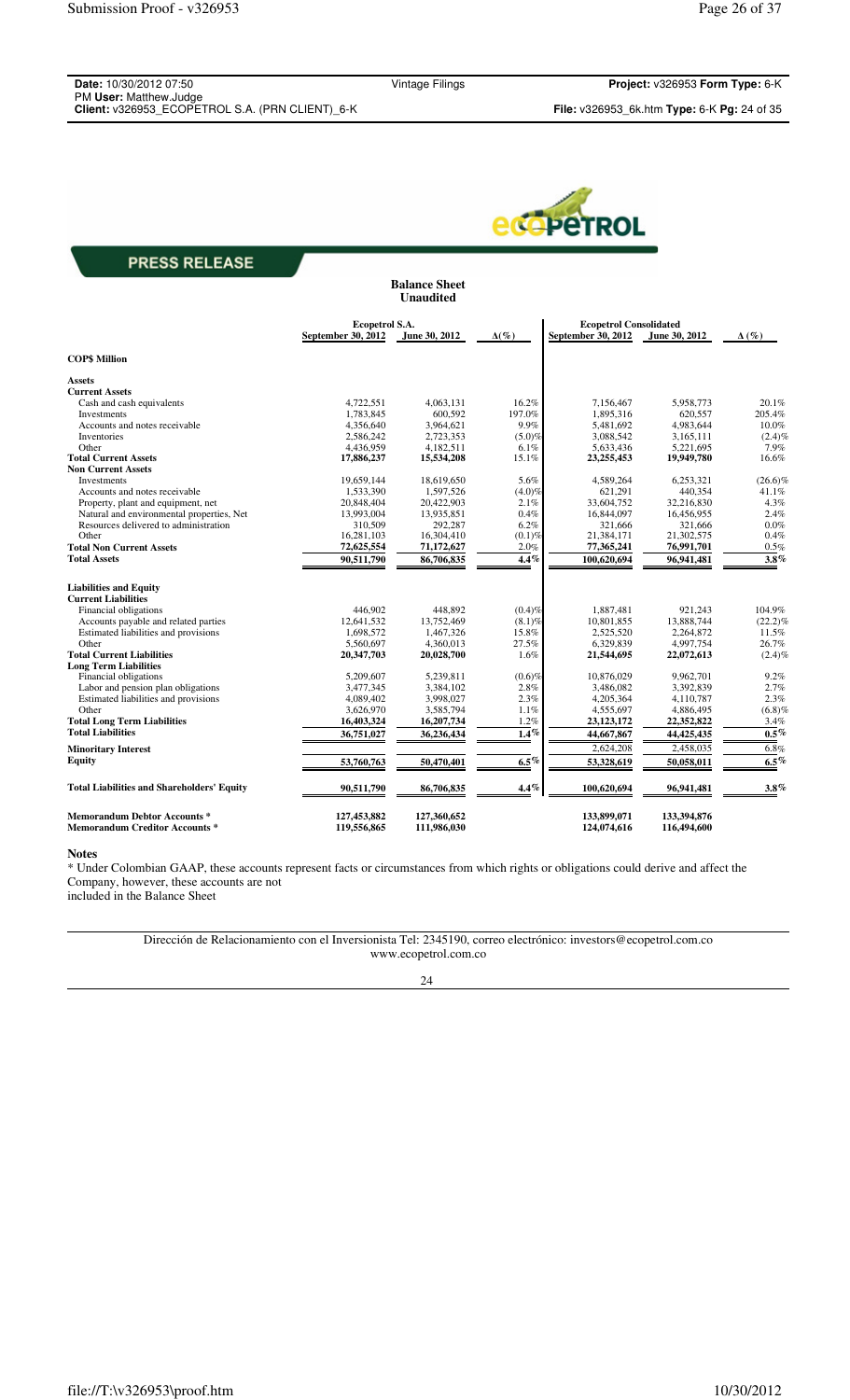**Date:** 10/30/2012 07:50 PM **User:** Matthew.Judge **Client:** v326953\_ECOPETROL S.A. (PRN CLIENT)\_6-K **File:** v326953\_6k.htm **Type:** 6-K **Pg:** 25 of 35

Vintage Filings **Project:** v326953 **Form Type:** 6-K



# **PRESS RELEASE**

| <b>Unaudited Cash Flow Statement</b><br><b>Ecopetrol S.A.</b>                    |             |             |              |             |               |               |              |
|----------------------------------------------------------------------------------|-------------|-------------|--------------|-------------|---------------|---------------|--------------|
| <b>COPS</b> million                                                              | 3Q 2012*    | 3Q 2011*    | $\Delta(\%)$ | 2Q 2012*    | Jan-Sep 2012* | Jan-Sep 2011* | $\Delta(\%)$ |
| Cash flow provided by operating activities:                                      |             |             |              |             |               |               |              |
| <b>Net income</b>                                                                | 3,247,649   | 4,196,712   | $(22.6)\%$   | 3,675,480   | 11,266,180    | 11,015,720    | 2.3%         |
| Adjustments to reconcile net income to cash provided by<br>operating activities: |             |             |              |             |               |               |              |
| Depreciation, depletion and amortization                                         | 1.462.408   | 1,088,944   | 34.3%        | 1,456,323   | 4.134.889     | 3.667.228     | 12.7%        |
| Net provisions                                                                   | 256,217     | (13, 545)   | 1,991.6%     | 109,310     | 489,943       | (61,029)      | 902.8%       |
| Disposal of property, plant and equipment                                        | 13          | 1,921       | $(99.3)\%$   | (36)        | 127           | 2,320         | $(94.5)\%$   |
| Loss for disposal of property, plant and equipment                               |             |             | $0.0\%$      |             |               |               | $0.0\%$      |
| Loss for disposal of natural and environmental resources                         |             |             | $0.0\%$      |             | 3,490         |               | $0.0\%$      |
| Loss for disposal of other assets                                                | 78          | 20          | 290.0%       |             | 78            | 288           | $(72.9)\%$   |
| Income (loss) from equity method on affiliated companies                         | (311, 149)  | (134, 340)  | 131.6%       | 33,348      | (721, 765)    | (573, 179)    | 25.9%        |
| Net changes in operating assets and liabilities:                                 |             |             |              |             |               |               |              |
| Accounts and notes receivable                                                    | (577, 331)  | (1,619,376) | 64.3%        | (959, 449)  | (357, 023)    | (3,679,862)   | 90.3%        |
| Inventories                                                                      | 137,954     | 59,917      | 130.2%       | (84, 014)   | (178, 789)    | (188, 276)    | 5.0%         |
| Deferred and other assets                                                        | 152,040     | (169, 525)  | 189.7%       | (89,003)    | 547,183       | (1,712,166)   | 132.0%       |
| Accounts payable and related parties                                             | 102,380     | (366, 410)  | 127.9%       | (497, 657)  | 1,798,607     | 2,146,728     | $-16.2%$     |
| Taxes payable                                                                    | 1,166,604   | 1,602,787   | $(27.2)\%$   | (4,771,670) | (2,220,898)   | 3,482,061     | $(163.8)\%$  |
| Labor obligations                                                                | 31,917      | 31,218      | 2.2%         | 28,097      | 17,654        | 20,080        | $(12.1)\%$   |
| Estimated liabilities and provisions                                             | (228, 424)  | 35,810      | $(737.9)$ %  | (68,270)    | (411,968)     | (57, 880)     | 611.8%       |
| Cash provided by operating activities                                            | 5,440,356   | 4,714,133   | 15.4%        | (1,167,541) | 14,367,708    | 14,062,033    | 2.2%         |
| Cash flows from investing activities:                                            |             |             |              |             |               |               |              |
| Payment for purchase of Companies, net of cash acquired                          | (2,300)     | (55,809)    | 95.9%        |             | (2,300)       | (868,954)     | 99.7%        |
| Purchase of investment securities                                                | (1,157,185) | (71,606)    | 1516.0%      | (444, 395)  | (8,472,896)   | (9,657,535)   | 12.3%        |
| Redemption of investment securities                                              | 1,556,177   | (1,150,681) | 235.2%       | 4,400,585   | 8,414,398     | 7,384,942     | 13.9%        |
| Sale of property, plant and equipment                                            |             |             | $0.0\%$      |             |               |               | $0.0\%$      |
| Investment in natural and environmental resources                                | (796, 721)  | (785, 202)  | $(1.5)\%$    | (1,009,181) | (2,347,903)   | (2,179,718)   | 7.7%         |
| Additions to property, plant and equipment                                       | (825, 278)  | (1,808,792) | 54.4%        | (834, 476)  | (2,851,333)   | (4,369,621)   | 34.7%        |
| Net cash generated by investing activities                                       | (1,225,307) | (3,872,090) | 68.4%        | 2,112,533   | (5,260,034)   | (9,690,886)   | 45.7%        |
| Cash flows from financing activities:                                            |             |             |              |             |               |               |              |
| Financial obligations                                                            | (56,074)    | 151,475     | $(137.0)\%$  | (173,986)   | (301, 376)    | (53, 367)     | 464.7%       |
| Received from associates - capitalization                                        |             | 478,467     | $(100.0)\%$  |             |               | 478,494       | $(100.0)\%$  |
| Dividends                                                                        | (3,499,555) | (1,994,449) | 75.5%        | (4,919,777) | (8,386,790)   | (3,915,703)   | 114.2%       |
| Net cash used in financing activities                                            | (3,555,629) | (1,364,507) | 160.6%       | (5,093,763) | (8,688,166)   | (3,490,576)   | 148.9%       |
| Net increase (decrease) in cash and cash equivalents                             | 659,420     | (522, 464)  | 226.2%       | (4,148,771) | 419,508       | 880,571       | $(52.4)\%$   |
| Cash and cash equivalents at the beginnig of the year                            | 4,063,131   | 2,995,118   | 35.7%        | 8,211,902   | 4,303,043     | 1,592,083     | 170.3%       |
| Cash and cash equivalents at the end of the year                                 | 4,722,551   | 2,472,654   | 91.0%        | 4,063,131   | 4,722,551     | 2,472,654     | $91.0\%$     |

#### **NOTES:**

\* Not audited, for illustration purposes only.

Dirección de Relacionamiento con el Inversionista Tel: 2345190, correo electrónico: investors@ecopetrol.com.co www.ecopetrol.com.co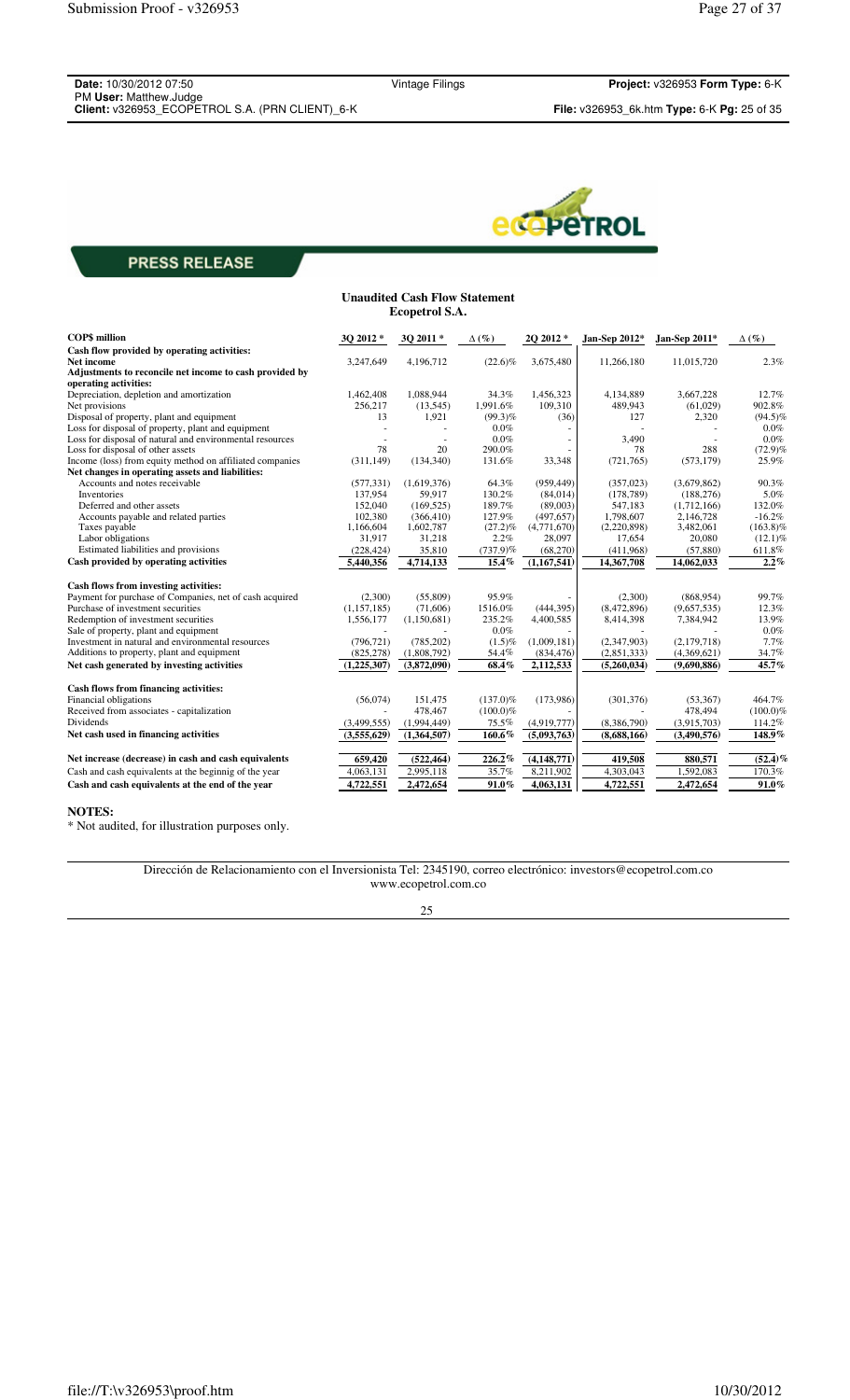| <b>Date: 10/30/2012 07:50</b>                   |  |
|-------------------------------------------------|--|
| PM User: Matthew.Judge                          |  |
| Client: v326953 FCOPFTROL S.A. (PRN CLIENT) 6-K |  |



| <b>Unaudited Cash Flow Statement</b><br><b>Ecopetrol Consolidated</b>            |               |             |                    |             |               |               |              |
|----------------------------------------------------------------------------------|---------------|-------------|--------------------|-------------|---------------|---------------|--------------|
| <b>COP\$</b> million                                                             | 3Q 2012 *     | 3Q 2011*    | $\Delta(\%)$       | 2Q 2012 *   | Jan-Sep 2012* | Jan-Sep 2011* | $\Delta(\%)$ |
| Cash flow provided by operating activities:                                      |               |             |                    |             |               |               |              |
| <b>Net income</b>                                                                | 3,227,155     | 4,152,954   | $(22.3)\%$         | 3,657,140   | 11,158,238    | 11,014,573    | 1.3%         |
| Adjustments to reconcile net income to cash provided by<br>operating activities: |               |             |                    |             |               |               |              |
| Minority interest                                                                | 163,234       |             | $100\%$            | 98,737      | 375,713       |               | $100\%$      |
| Depreciation, depletion and amortization                                         | 1,738,912     | 1,389,785   | 25.1%              | 1,823,454   | 5,146,127     | 4,578,912     | 12.4%        |
| Net provisions                                                                   | 261,764       | (6,933)     | 3,875.6%           | 115,315     | 505,673       | (52, 382)     | 1.065.4%     |
| Disposal of property, plant and equipment                                        |               |             | $0.0\%$            |             |               |               | $0.0\%$      |
| Loss for disposal of property, plant and equipment                               | 13            | 1,921       | $(99.3)\%$         | (36)        | 127           | 2,320         | $(94.5)\%$   |
| Loss for disposal of natural and environmental resources                         | (3, 412)      |             | $(100.0)\%$        |             | 3,490         |               | 100.0%       |
| Loss for disposal of other assets                                                | 3,490         | 20          | 17,350.7%          |             | 78            | 288           | $(72.9)\%$   |
| Income (loss) from equity method on affiliated companies                         | (15, 224)     | (8,675)     | 75.5%              | (31,611)    | (68, 759)     | (88, 220)     | 22.1%        |
| Net changes in operating assets and liabilities:                                 |               |             |                    |             |               |               |              |
| Accounts and notes receivable                                                    | (954, 023)    | (1,256,620) | $(24.1)\%$         | (1,238,555) | (2,921,059)   | (3, 125, 414) | 6.5%         |
| Inventories                                                                      | 78,077        | (28, 881)   | 370.3%             | (130, 480)  | (320, 274)    | (411, 419)    | 22.2%        |
| Deferred and other assets                                                        | 48.745        | 55,058      | $(11.5)\%$         | (167, 193)  | 180,555       | (550, 588)    | 132.8%       |
| Accounts payable and related parties                                             | (2,222,230)   | (4,316)     | 51,388.2%          | (16, 347)   | 127,031       | 2,614,100     | $(95.1)\%$   |
| Taxes payable                                                                    | 1,261,123     | 1,821,745   | $(30.8)\%$         | (4,673,081) | (2,430,485)   | 2,262,971     | $(207.4)\%$  |
| Labor obligations                                                                | 39,681        | 47,036      | $(15.6)\%$         | 38,067      | 9,977         | 40,311        | $(75.2)\%$   |
| Estimated liabilities and provisions                                             | (434, 251)    | (344, 467)  | 26.1%              | (654, 436)  | (487, 425)    | 252,426       | $(293.1)\%$  |
| Cash provided by operating activities                                            | 3,193,053     | 5,818,627   | $(45.1)\%$         | (1,179,026) | 11,279,007    | 16,537,878    | $(31.8)\%$   |
| Cash flows from investing activities:                                            |               |             |                    |             |               |               |              |
| Payment for purchase of Companies, net of cash acquired                          |               | (55,809)    | $(100.0)\%$        |             |               | (868, 954)    | 100.0%       |
| Purchase of investment securities                                                | (1,159,485)   | (71,606)    | $(1,519.3)\%$      | (444, 395)  | (8,475,196)   | (9,657,535)   | 12.2%        |
| Redemption of investment securities                                              | 3,873,231     | (879, 199)  | 540.5%             | 4,700,983   | 11,048,488    | 7,769,130     | 42.2%        |
| Sale of property, plant and equipment                                            |               |             | $0.0\%$            |             |               |               | $0.0\%$      |
| Investment in natural and environmental resources                                | (1, 198, 543) | (1,026,393) | 16.8%              | (1,171,691) | (3,911,387)   | (3,359,230)   | 16.4%        |
| Additions to property, plant and equipment                                       | (1,869,633)   | (2,969,425) | 37.0%              | (2,136,508) | (5, 154, 355) | (7,225,287)   | 28.7%        |
| Net cash used in investing activities                                            | (354, 430)    | (5,002,432) | $(92.9)\%$         | 948,389     | (6,492,450)   | (13,341,876)  | 51.3%        |
| Cash flows financing activities:                                                 |               |             |                    |             |               |               |              |
| Minority interest                                                                | 2,939         | 128,403     | $(97.7)\%$         | (430)       | (4,136)       | 734,381       | $(100.6)\%$  |
| Financial obligations                                                            | 1,855,686     | (117,505)   | 1.679.2%           | 718,315     | 4,175,208     | 48.626        | 8,486.4%     |
| Received from associates - capitalization                                        |               | 478,467     | $(100.0)\%$        |             |               | 478,494       | $(100.0)\%$  |
| Dividends                                                                        | (3,499,555)   | (1,994,449) | 75.5%              | (4,919,777) | (8,386,790)   | (3,915,703)   | 114.2%       |
| Net cash used in financing activities                                            | (1,640,930)   | (1,505,084) | $\overline{9.0}$ % | (4,201,892) | (4,215,718)   | (2,654,202)   | 58.8%        |
| Net increase (decrease) in cash and cash equivalents                             | 1,197,694     | (688, 889)  | 273.9%             | (4,432,529) | 570,839       | 541,800       | 5.4%         |
| Cash and cash equivalents at the beginnig of the year                            | 5,958,773     | 4,957,467   | 20.2%              | 10,391,302  | 6,585,628     | 3,726,778     | 76.7%        |
| Cash and cash equivalents at the end of the year                                 | 7,156,467     | 4,268,578   | 67.7%              | 5,958,773   | 7,156,467     | 4,268,578     | 67.7%        |
|                                                                                  |               |             |                    |             |               |               |              |

#### **Notes**

\* According to the Public Accounting Framework, Colombian companies only have the obligation to consolidate their financial statements the end of each fiscal year, therefore the quarterly figures in this report are not audited and they do not constitute a formal consolidation of Ecopetrol's financial statement, though they do adjust to the methodology defined for this purpose.

Dirección de Relacionamiento con el Inversionista Tel: 2345190, correo electrónico: investors@ecopetrol.com.co www.ecopetrol.com.co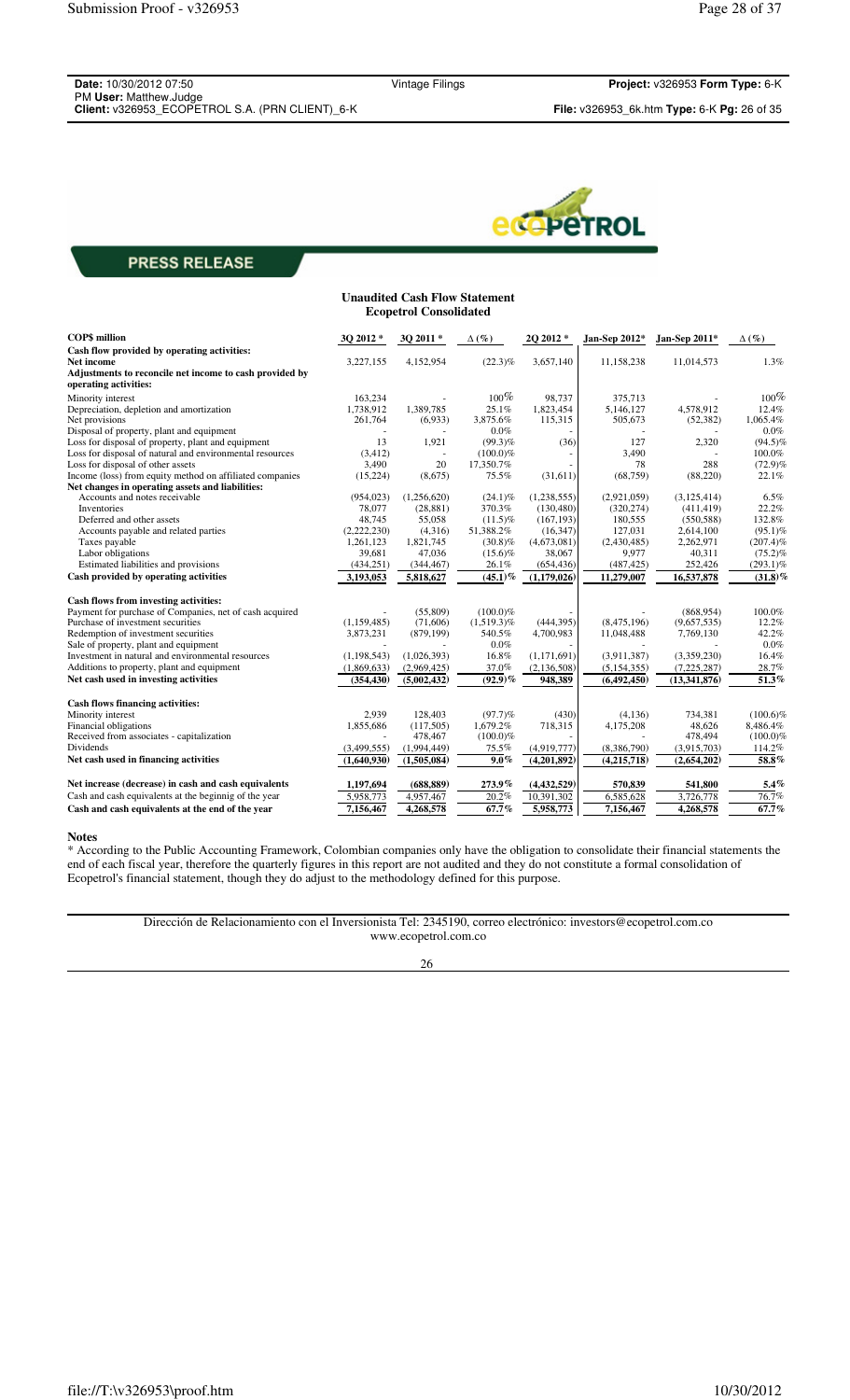| <b>Date:</b> 10/30/2012 07:50                   |  |
|-------------------------------------------------|--|
| PM User: Matthew.Judge                          |  |
| Client: v326953 ECOPETROL S.A. (PRN CLIENT) 6-K |  |

Vintage Filings **Project:** v326953 **Form Type:** 6-K **Client:** v326953\_ECOPETROL S.A. (PRN CLIENT)\_6-K **File:** v326953\_6k.htm **Type:** 6-K **Pg:** 27 of 35



# **PRESS RELEASE**

# **Calculation and Reconciliation of EBITDA Ecopetrol S.A.**

| <b>COP\$ Millions</b>                             | 3Q 2012 *  | 3Q 2011 *                     | $\Delta(\%)$ | 2Q 2012*    | Ene-Sep 2012* | Ene-Sep 2011* | $\Delta(\%)$ |
|---------------------------------------------------|------------|-------------------------------|--------------|-------------|---------------|---------------|--------------|
| <b>EBITDA CALCULATION</b>                         |            |                               |              |             |               |               |              |
| Operating income                                  | 4,913,138  | 6,273,532                     | $-21.7%$     | 6,001,256   | 17,818,575    | 17,176,307    | 3.7%         |
| Plus: Depreciations, depletions and amortizations | 1,318,544  | 884,392                       | 49.1%        | 1.055.347   | 3,588,999     | 3,388,731     | 5.9%         |
| <b>UNCONSOLIDATED EBITDA</b>                      | 6,231,682  | 7,157,924                     | $-12.9%$     | 7,056,603   | 21,407,574    | 20,565,038    | 4.1%         |
| <b>RECONCILIATION NET INCOME TO EBITDA</b>        |            |                               |              |             |               |               |              |
| Net Income                                        | 3,247,649  | 4,196,712                     | $-22.6%$     | 3.675.480   | (3,212,712)   | 11,015,720    | 2.3%         |
| Depreciations, depletions and amortizations       | 1.318.544  | 884.392                       | 49.1%        | 1.055.347   | 3.472.364     | 3.388.731     | 5.9%         |
| Financial income                                  | (646, 260) | (1,295,202)                   | $-50.1%$     | (1,307,117) | (500, 188)    | (3,463,650)   | $-7.2%$      |
| Financial expenses                                | 647,315    | 1,366,266                     | $-52.6%$     | 1,334,968   | 2,126,679     | 4,155,420     | $-16.4%$     |
| Non financial income                              | (127,009)  | (288, 424)                    | $-56.0%$     | (122, 647)  | (500, 188)    | (748, 345)    | $-33.2%$     |
| Non financial expenses                            | 641,488    | 365,940                       | 75.3%        | 531,454     | 2,126,679     | 1,474,378     | 44.2%        |
| Results in subsidiaries                           | (311, 150) | (134, 341)                    | 131.6%       | 33,348      | (721,765)     | (573, 179)    | 25.9%        |
| Provision for income tax                          | 1.461.105  | 2,062,581                     | $-29.2%$     | 1.855.770   | 5.388.017     | 5,315,963     | 1.4%         |
| UNCONSOLIDATED EBITDA                             | 6,231,682  | 7,157,924                     | $-12.9%$     | 7,056,603   | 21,407,574    | 20,565,038    | 4.1%         |
|                                                   |            | <b>Ecopetrol Consolidated</b> |              |             |               |               |              |
| <b>COPS Millions</b>                              | 3O 2012 *  | 3Q 2011 *                     | $\Delta(\%)$ | 2Q 2012*    | Ene-Sep 2012* | Ene-Sep 2011* | $\Delta(\%)$ |
| <b>EBITDA CALCULATION</b>                         |            |                               |              |             |               |               |              |
| Operating income                                  | 5,551,182  | 6,689,032                     | $-17.0%$     | 6,185,059   | 19,250,275    | 18,445,830    | 4.4%         |
| Plus: Depreciations, depletions and amortizations | 1,583,182  | 1,180,633                     | 34.1%        | 1,481,535   | 4,564,505     | 4,277,688     | 6.7%         |
| Minority interest                                 | (219,764)  | (176,370)                     | 24.6%        | (210,316)   | (664, 667)    | (505, 147)    | 31.6%        |
| <b>CONSOLIDATED EBITDA</b>                        | 6,914,600  | 7,693,295                     | $-10.1\%$    | 7,456,278   | 23,150,113    | 22,218,370    | 4.2%         |
| RECONCILIATION NET INCOME TO EBITDA               |            |                               |              |             |               |               |              |
| Net income                                        | 3.227.155  | 4.152.955                     | $-22.3%$     | 3.657.141   | 11.158.238    | 11.014.573    | 1.3%         |
| Depreciations, depletions and amortizations       | 1,583,182  | 1,180,633                     | 34.1%        | 1,505,722   | 4,564,505     | 4,277,688     | 6.7%         |
| Financial income                                  | (20, 724)  | (4,191,433)                   | $-99.5%$     | (1,980,444) | (3,913,870)   | (6,668,981)   | $-41.3%$     |
| Financial expenses                                | 70.282     | 4,348,811                     | $-98.4%$     | 2,086,743   | 4,197,258     | 7,441,897     | $-43.6%$     |
| Non financial income                              | (170, 477) | (282,011)                     | $-39.5%$     | (267,950)   | (644, 570)    | (782, 391)    | $-17.6%$     |
| Non financial expenses                            | 686.231    | 392.556                       | 74.8%        | 556,714     | 2.226.937     | 1.604.579     | 38.8%        |
| Minority interest on net income                   | 163,234    | 76,485                        | 113.4%       | 98,737      | 375,713       | 120,163       | 212.7%       |
| Provision for income taxes                        | 1,595,481  | 2,191,670                     | $-27.2%$     | 2,009,931   | 5,850,569     | 5,715,990     | 2.4%         |
| Minority interest on Ebitda                       | (219,764)  | (176, 370)                    | 24.6%        | (210,316)   | (664, 667)    | (505, 147)    | 31.6%        |
| <b>CONSOLIDATED EBITDA</b>                        | 6,914,600  | 7,693,295                     | $-10.1\%$    | 7,456,278   | 23,150,113    | 22,218,370    | 4.2%         |

\* Not audited, for illustration purposes only

Dirección de Relacionamiento con el Inversionista Tel: 2345190, correo electrónico: investors@ecopetrol.com.co www.ecopetrol.com.co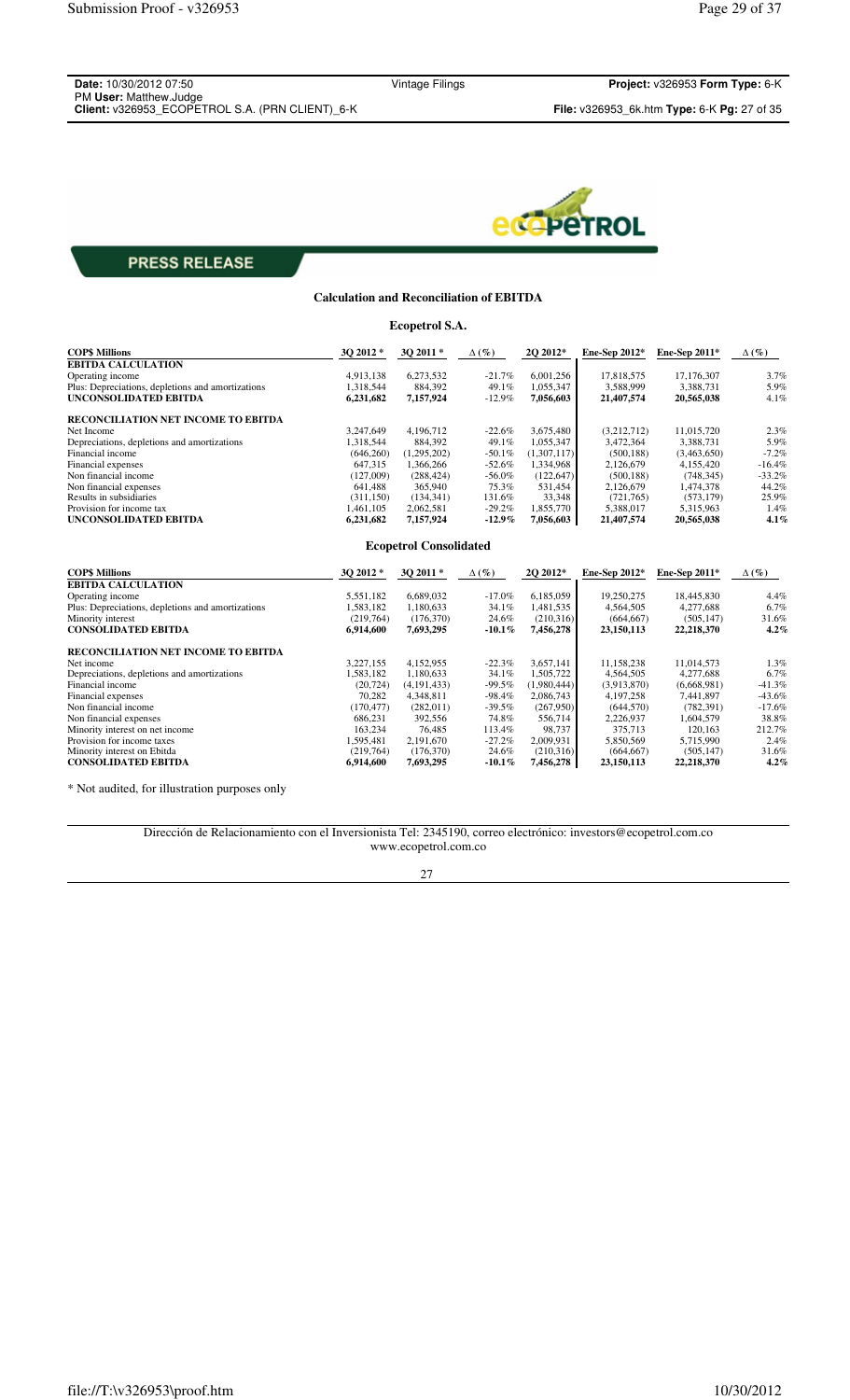| <b>Date:</b> 10/30/2012 07:50                          |  |
|--------------------------------------------------------|--|
| PM User: Matthew.Judge                                 |  |
| <b>Client:</b> v326953 ECOPETROL S.A. (PRN CLIENT) 6-K |  |

Vintage Filings **Project:** v326953 **Form Type:** 6-K



# **PRESS RELEASE**

### **VII. Exhibits: Subsidiaries results**

Note: The financial statements of subsidiaries are not audited.

#### *Exploration and Production*

### **1. Hocol**

## **Income Statement**

| (COP\$ Billion)             | 30 2012 | 30 2011 | Jan-Sep<br>2012 | Jan-Sep<br>2011 |
|-----------------------------|---------|---------|-----------------|-----------------|
| <b>Local Sales</b>          | 0.6     | 3.3     | 3.3             | 6.2             |
| <b>Export Sales</b>         | 906.3   | 905.9   | 2,912.2         | 2,694.4         |
| <b>Total Sales</b>          | 906.9   | 909.2   | 2,915.5         | 2,700.6         |
| Variable Costs              | 569.8   | 574.5   | 1,921.3         | 1,670.4         |
| <b>Fixed Costs</b>          | 102.8   | 117.9   | 315.7           | 322.8           |
| Cost of Sales               | 672.6   | 692.4   | 2,237.0         | 1,993.1         |
| Gross profit                | 234.3   | 216.8   | 678.5           | 707.4           |
| <b>Operating Expenses</b>   | 54.5    | 54.6    | 168.6           | 110.3           |
| <b>Operating Profit</b>     | 179.8   | 162.2   | 509.9           | 597.1           |
| Profit/(Loss) before taxes  | 183.0   | 171.5   | 546.0           | 634.3           |
| Income tax                  | 60.2    | 57.2    | 160.4           | 207.2           |
| Net Income/Loss             | 122.8   | 114.3   | 385.6           | 427.1           |
| <b>TOTAL EBITDA *</b>       | 222.2   | 243.1   | 703.5           | 820.4           |
| EBITDA margin               | 25%     | 27%     | 24%             | 30%             |
| <b>EBITDA to EC GROUP**</b> | 222.2   | 243.1   | 703.5           | 820.4           |

\* Total EBITDA of the company under COLGAAP

\*\*EBITDA (COLGAAP) contribution to EC group

## **Balance Sheet**

| (COP\$ Billion)                            | As of<br>September 30,<br>2012 | As of June 30,<br>2012 |
|--------------------------------------------|--------------------------------|------------------------|
| <b>Current Assets</b>                      | 996.3                          | 1,059.9                |
| Long Term Assets                           | 1,711.2                        | 1,628.5                |
| <b>Total Assets</b>                        | 2,707.5                        | 2,688.4                |
| <b>Current Liabilities</b>                 | 674.1                          | 485.0                  |
| Long Term Liabilities                      | 153.6                          | 148.6                  |
| Deferred taxes                             |                                |                        |
| <b>Total Liabilities</b>                   | 827.7                          | 633.6                  |
| Equity                                     | 1,879.8                        | 2,054.8                |
| Total Liabilities and Shareholders' Equity | 2,707.5                        | 2,688.4                |

Dirección de Relacionamiento con el Inversionista Tel: 2345190, correo electrónico: investors@ecopetrol.com.co www.ecopetrol.com.co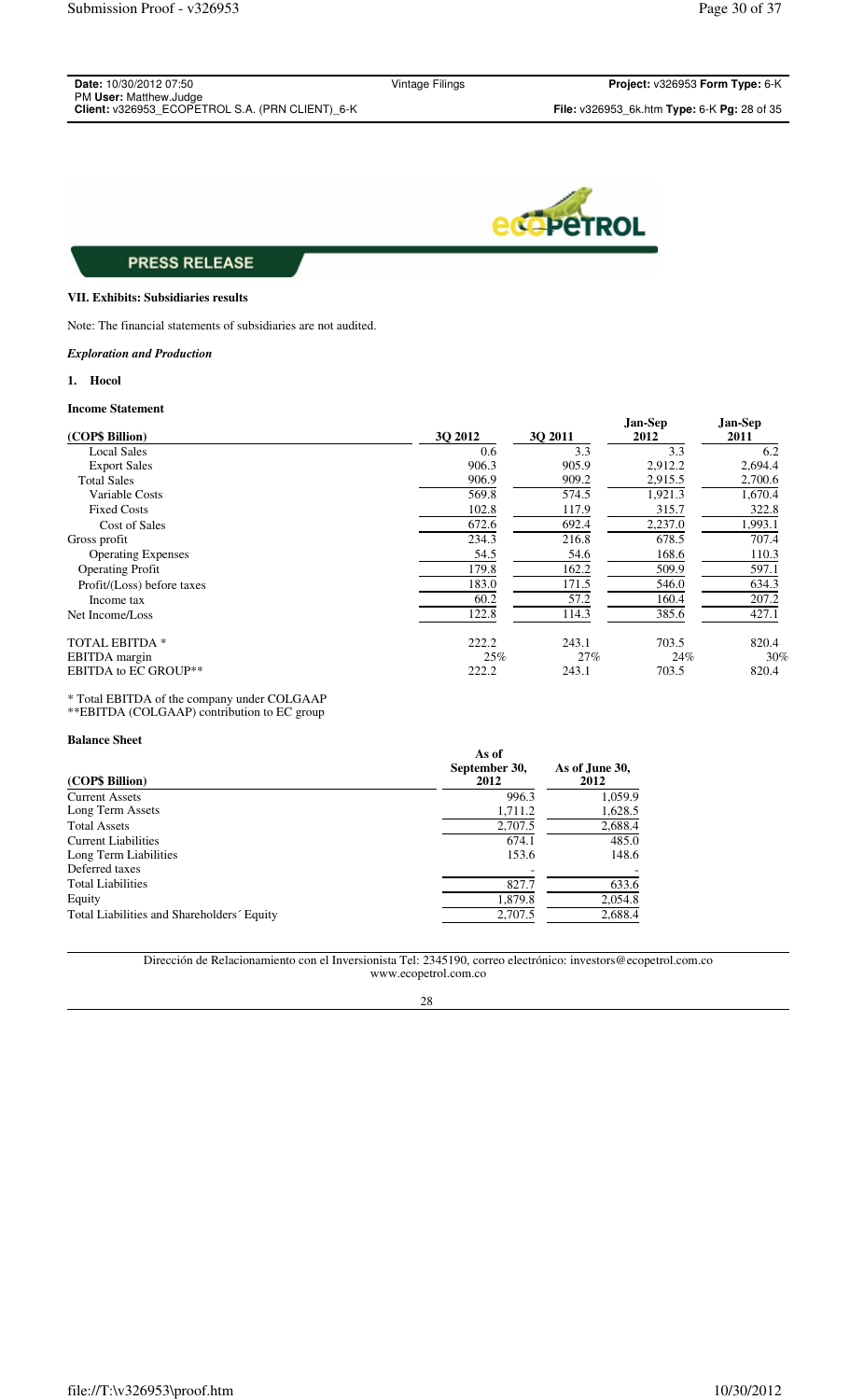| <b>Date: 10/30/2012 07:50</b>                  |
|------------------------------------------------|
| PM User: Matthew.Judge                         |
| Client: v326953 ECOPETROL S A (PRN CLIENT) 6-K |



## **2. Savia Peru**

#### **Income Statement**

| <b>US\$</b> million          | 3Q 2012 | 3Q 2011 | Jan-Sep 2012 | Jan-Sep 2011 |
|------------------------------|---------|---------|--------------|--------------|
| <b>Local Sales</b>           | 111.7   | 107.8   | 351.9        | 308.6        |
| <b>Export Sales</b>          |         |         |              |              |
| Sales of services            |         | (5.6)   |              |              |
| <b>Total Sales</b>           | 111.7   | 102.2   | 351.9        | 308.6        |
| Variable Costs               | 28.6    | 24.4    | 86.7         | 108.9        |
| <b>Fixed Costs</b>           | 33.4    | 13.6    | 90.0         | 40.0         |
| Cost of Sales                | 62.0    | 38.1    | 176.7        | 148.9        |
| Gross profit                 | 49.6    | 64.1    | 175.2        | 159.7        |
| <b>Operating Expenses</b>    | 17.5    | 29.5    | 52.9         | 54.5         |
| <b>Operating Profit</b>      | 32.1    | 34.6    | 122.3        | 105.2        |
| Profit/(Loss) before taxes   | 32.1    | 34.6    | 122.3        | 105.2        |
| Income tax                   | 9.9     | 3.8     | 34.4         | 14.6         |
| Employee profit sharing      |         |         |              |              |
| Deferred taxes               | 1.4     | 12.9    | 4.7          | 20.9         |
| Minority interest            |         |         |              |              |
| Net Income/Loss              | 20.8    | 17.9    | 83.3         | 69.8         |
| <b>TOTAL EBITDA*</b>         | 56.7    | 49.5    | 202.5        | 143.0        |
| EBITDA margin                | 51%     | 48%     | 58%          | 46%          |
| <b>EBITDA to EC GROUP***</b> |         |         |              |              |

\* Total EBITDA of the company under COLGAAP \*\*EBITDA (COLGAAP) contribution to EC group

### **Balance Sheet**

| <b>US\$</b> million                 | As of<br>September 30,<br>2012 | As of June<br>30, 2012 |
|-------------------------------------|--------------------------------|------------------------|
| <b>Current Assets</b>               | 226.9                          | 233.6                  |
| Long Term Assets                    | 641.5                          | 604.5                  |
| <b>Total Assets</b>                 | 868.5                          | 838.1                  |
| Current Liabilities                 | 194.0                          | 173.9                  |
| Long Term Liabilities               | 145.5                          | 156.0                  |
| Deferred taxes                      |                                |                        |
| <b>Total Liabilities</b>            | 339.5                          | 329.9                  |
| Equity                              | 529.0                          | 508.2                  |
| Total Liabilities and Shareholders' | 868.5                          | 838.1                  |

Dirección de Relacionamiento con el Inversionista Tel: 2345190, correo electrónico: investors@ecopetrol.com.co www.ecopetrol.com.co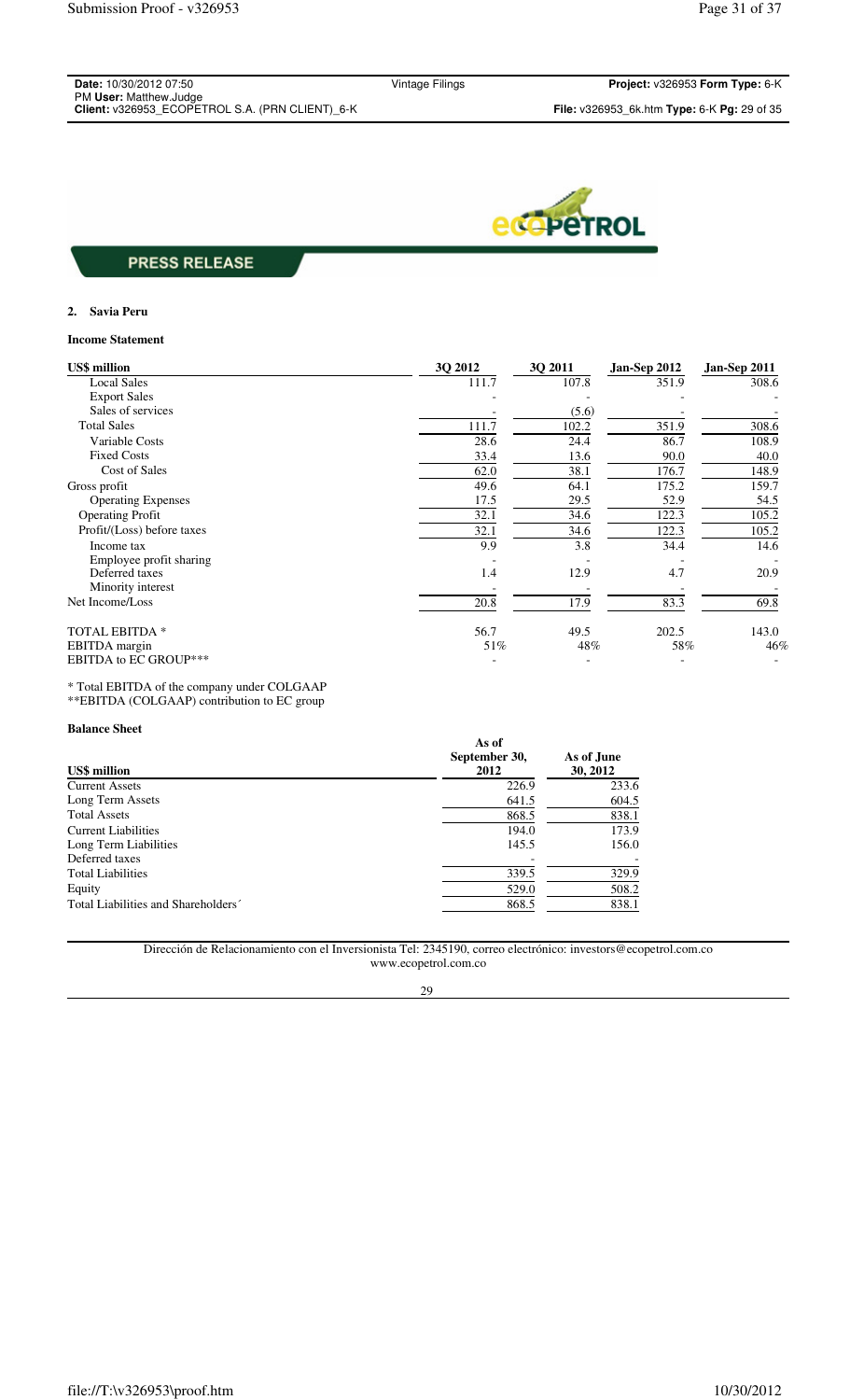| <b>Date: 10/30/2012 07:50</b>                   |
|-------------------------------------------------|
| PM User: Matthew.Judge                          |
| Client: v326953 ECOPETROL S.A. (PRN CLIENT) 6-K |



## **3. Equión**

### **Income Statement**

| (COP\$ Billion)             | 32Q 2012 | 3Q 2011 | Jan-Sep 2012 | Jan-Sep 2011 |
|-----------------------------|----------|---------|--------------|--------------|
| <b>Local Sales</b>          | 47.0     | 43.3    | 148.6        | 96.9         |
| <b>Export Sales</b>         | 539.1    | 431.8   | 1,511.0      | 1,295.5      |
| Sales of services           |          | 1.0     |              | 2.6          |
| <b>Total Sales</b>          | 586.1    | 476.1   | 1,659.6      | 1,395.0      |
| Variable Costs              | 268.8    | 256.2   | 658.1        | 704.6        |
| <b>Fixed Costs</b>          | 47.9     | 34.8    | 120.9        | 88.1         |
| <b>Cost of Sales</b>        | 316.7    | 291.0   | 779.0        | 792.7        |
| Gross profit                | 269.4    | 185.1   | 880.6        | 602.2        |
| <b>Operating Expenses</b>   | 14.3     | 22.1    | 46.9         | 147.3        |
| <b>Operating Profit</b>     | 255.1    | 163.0   | 833.7        | 455.0        |
| Profit/(Loss) before taxes  | 268.5    | 151.4   | 887.0        | 334.9        |
| Income tax                  | 66.0     | 63.9    | 283.6        | 174.6        |
| Net Income/Loss             | 202.5    | 87.5    | 603.4        | 160.3        |
| <b>TOTAL EBITDA *</b>       | 321.0    | 198.0   | 1,020.7      | 548.3        |
| EBITDA margin               | 55%      | 42%     | 62%          | 39%          |
| <b>EBITDA to EC GROUP**</b> | 163.8    | 101.0   | 520.6        | 279.6        |

#### \* Total EBITDA of the company under COLGAAP \*\*EBITDA (COLGAAP) contribution to EC group

| <b>Balance Sheet</b>                       |                 |                |
|--------------------------------------------|-----------------|----------------|
|                                            | As of September | As of June 30, |
| (COP\$ Billion)                            | 30, 2012        | 2012           |
| <b>Current Assets</b>                      | 1.491.4         | 1,217.1        |
| Long Term Assets                           | 2,313.6         | 2,246.1        |
| <b>Total Assets</b>                        | 3,805.0         | 3,463.2        |
| Current Liabilities                        | 812.3           | 658.0          |
| Long Term Liabilities                      | 181.3           | 202.3          |
| <b>Total Liabilities</b>                   | 993.6           | 860.3          |
| Equity                                     | 2,811.4         | 2,602.9        |
| Total Liabilities and Shareholders' Equity | 3,805.0         | 3,463.2        |
|                                            |                 |                |

Dirección de Relacionamiento con el Inversionista Tel: 2345190, correo electrónico: investors@ecopetrol.com.co www.ecopetrol.com.co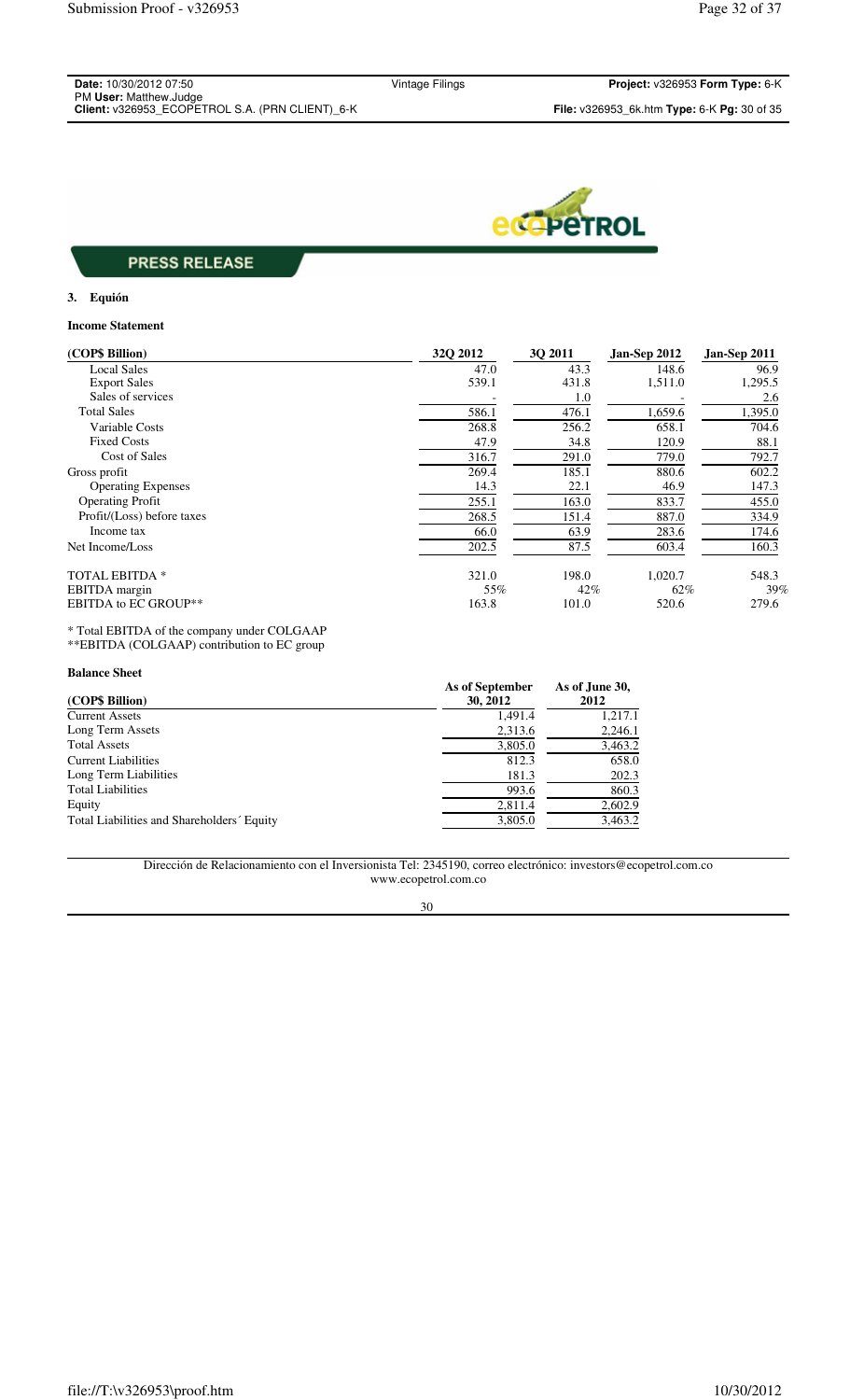| <b>Date: 10/30/2012 07:50</b>                   |  |
|-------------------------------------------------|--|
| PM User: Matthew.Judge                          |  |
| Client: v326953 FCOPFTROL S.A. (PRN CLIENT) 6-K |  |

Vintage Filings **Project:** v326953 **Form Type:** 6-K



# **PRESS RELEASE**

## **Refining and Petrochemical**

## **1) Propilco**

| Sales volume (tons)               | 3Q 2012 | <b>30 2011</b> | Jan-Sep 2012 | Jan-Sep 2011 |
|-----------------------------------|---------|----------------|--------------|--------------|
| Polypropylene                     | 113,342 | 95,591         | 306,003      | 283,061      |
| Polypropylene marketing for COMAI | 2,562   | 3,549          | 7,946        | 8,622        |
| Polyethylene marketing            | 3,576   |                | 9,021        |              |
| <b>Total</b>                      | 119,480 | 99,140         | 322,969      | 291,684      |
| <b>Income Statement</b>           |         |                |              |              |
| (COP\$ Billion)                   | 3Q 2012 | 3Q 2011        | Jan-Sep 2012 | Jan-Sep 2011 |
| <b>Local Sales</b>                | 152.5   | 189.4          | 473.2        | 551.5        |
| <b>Export Sales</b>               | 196.7   | 190.7          | 559.3        | 591.8        |
| <b>Total Sales</b>                | 349.2   | 380.2          | 1,032.5      | 1,143.3      |
| Variable Costs                    | 277.0   | 326.5          | 845.2        | 959.5        |
| <b>Fixed Costs</b>                | 28.3    | 26.5           | 82.6         | 78.6         |
| <b>Cost of Sales</b>              | 305.3   | 352.9          | 927.8        | 1,038.1      |
| Gross profit                      | 43.9    | 27.2           | 104.7        | 105.2        |
| <b>Operating Expenses</b>         | 28.4    | 25.3           | 81.8         | 74.0         |
| <b>Operating Profit</b>           | 15.5    | 1.9            | 22.9         | 31.2         |
| Profit/(Loss) before taxes        | 22.4    | 8.0            | 36.5         | 34.9         |
| Income tax                        | (1.1)   | 1.2            | (2.0)        | 4.9          |
| Minority interest                 |         |                |              |              |
| Net Income/Loss                   | 23.5    | 6.8            | 38.5         | 30.0         |
| TOTAL EBITDA *                    | 29.30   | 14.68          | 61.90        | 69.53        |
| EBITDA margin                     | 8%      | $4\%$          | 6%           | 6%           |
| <b>EBITDA to EC GROUP**</b>       | 29.3    | 14.7           | 61.9         | 69.5         |

\* Total EBITDA of the company under COLGAAP \*\*EBITDA (COLGAAP) contribution to EC group

### **Balance Sheet**

| <b>COPS Billion</b>                        | As of<br>September 30,<br>2012 | As of June 30,<br>2012 |
|--------------------------------------------|--------------------------------|------------------------|
| <b>Current Assets</b>                      | 640.0                          | 663.7                  |
| Long Term Assets                           | 505.1                          | 508.0                  |
| <b>Total Assets</b>                        | 1,145.1                        | 1,171.7                |
| <b>Current Liabilities</b>                 | 362.5                          | 401.5                  |
| Long Term Liabilities                      | 115.3                          | 126.6                  |
| <b>Total Liabilities</b>                   | 477.8                          | 528.1                  |
| Equity                                     | 667.3                          | 643.6                  |
| Total Liabilities and Shareholders' Equity | 1,145.1                        | 1.171.7                |

Dirección de Relacionamiento con el Inversionista Tel: 2345190, correo electrónico: investors@ecopetrol.com.co www.ecopetrol.com.co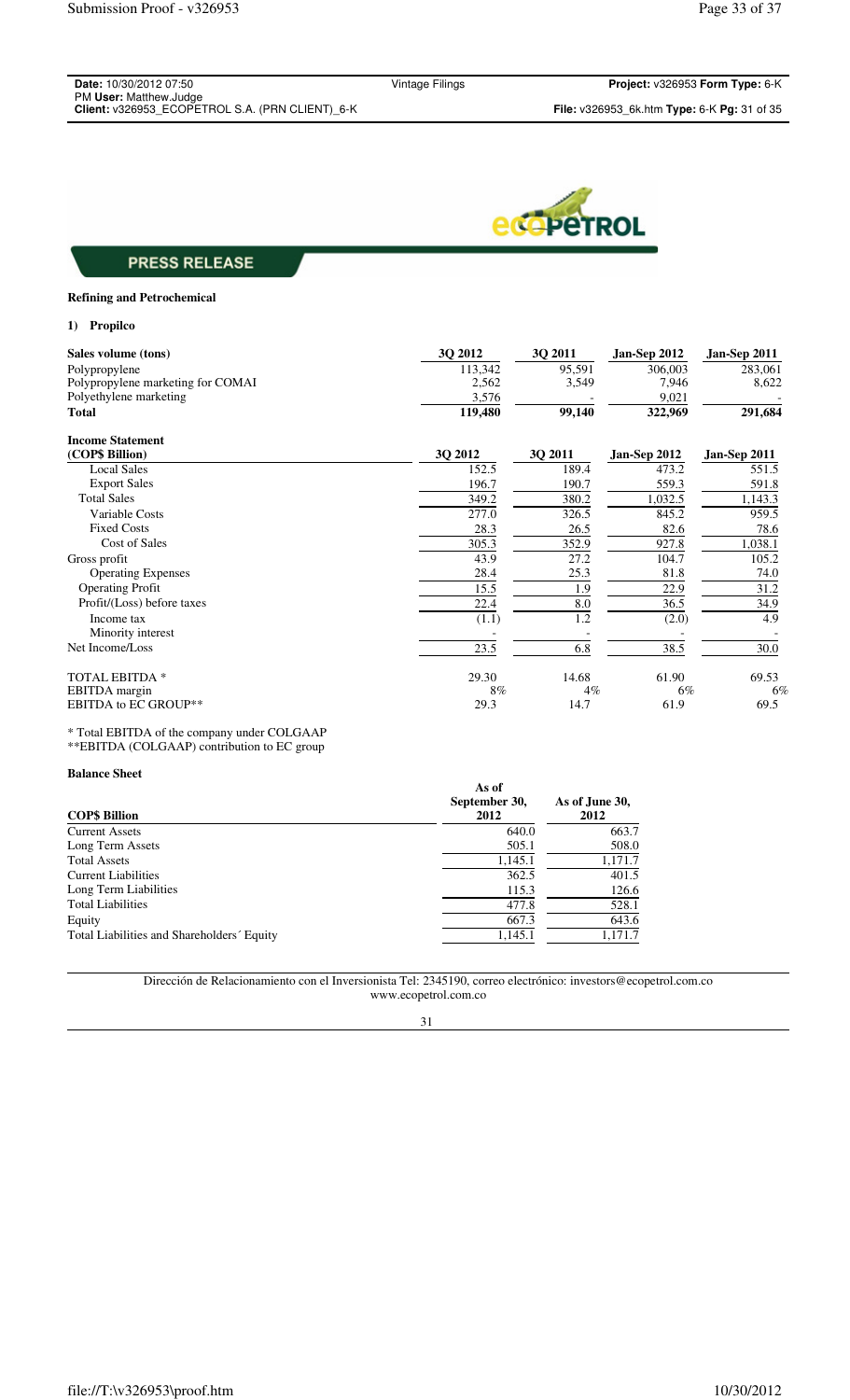| <b>Date:</b> 10/30/2012 07:50                   |  |
|-------------------------------------------------|--|
| PM User: Matthew.Judge                          |  |
| Client: v326953 FCOPETROL S.A. (PRN CLIENT) 6-K |  |



### **2. Reficar**

| <b>Sales Volume (MBD)</b>    | 3Q 2012   | 3Q 2011   | <b>Jan-Sep 2012</b> | Jan-Sep 2011 |
|------------------------------|-----------|-----------|---------------------|--------------|
| Local                        | 47.2      | 43.4      | 45.6                | 42.2         |
| International                | 51.7      | 57.1      | 52.0                | 55.4         |
| <b>Total</b>                 | 98.9      | 100.5     | 97.6                | 97.6         |
| <b>Income Statement</b>      |           |           |                     |              |
| (COP\$ Billion)              | 3Q 2012** | 3Q 2011** | Ene-Sep 2012        | Ene-Sep 2011 |
| <b>Local Sales</b>           | 920.8     | 871.3     | 2,486.2             | 2,292.3      |
| <b>Export Sales</b>          | 835.0     | 1,060.0   | 2,567.9             | 2,758.9      |
| <b>Total Sales</b>           | 1,755.8   | 1,931.2   | 5,054.1             | 5,051.2      |
| Variable Costs               | 1,672.4   | 1,820.0   | 4,981.3             | 4,729.8      |
| <b>Fixed Costs</b>           | 70.5      | 61.2      | 197.6               | 169.9        |
| Cost of Sales                | 1,742.9   | 1,881.2   | 5,178.9             | 4,899.7      |
| Gross profit                 | 12.9      | 50.0      | (124.8)             | 151.5        |
| <b>Operating Expenses</b>    | 16.4      | 28.6      | 96.7                | 100.5        |
| <b>Operating Profit</b>      | (3.5)     | 21.4      | (221.5)             | 51.0         |
| Non Operating income         | 46.3      | 46.0      | 339.0               | 137.6        |
| Non Operating expenses       | (53.4)    | (38.5)    | (178.0)             | (143.2)      |
| Profit/(Loss) before taxes   | (10.6)    | 28.9      | (60.5)              | 45.4         |
| Income tax                   | 1.1       | 1.3       | 3.0                 | 3.5          |
| Minority interest            |           |           |                     |              |
| Net Income/Loss              | (11.7)    | 27.6      | (63.5)              | 42.0         |
| TOTAL EBITDA *               | (22.10)   | 50.82     | (161.60)            | 137.07       |
| EBITDA margin                | $-0.7\%$  | 1.4%      | $-1.3\%$            | 0.8%         |
| <b>EBITDA to EC GROUP***</b> | (22.1)    | 50.8      | (161.6)             | 137.1        |

\* Total EBITDA of the company under COLGAAP

\*\* The quarter corresponds to June-August

\*\*EBITDA (COLGAAP) contribution to EC group

# **Balance Sheet**

| <b>COP\$ Billion</b>                       | As of August 31,<br>2012 | As of May 30,<br>2012 |
|--------------------------------------------|--------------------------|-----------------------|
| <b>Current Assets</b>                      | 1,653.3                  | 1,528.9               |
| Long Term Assets                           | 8,153.1                  | 7,308.5               |
| <b>Total Assets</b>                        | 9,806.4                  | 8,837.4               |
| <b>Current Liabilities</b>                 | 1,487.5                  | 1,472.0               |
| Long Term Liabilities                      | 5,823.1                  | 4,856.6               |
| <b>Total Liabilities</b>                   | 7,310.6                  | 6,328.6               |
| Equity                                     | 2,495.8                  | 2,508.8               |
| Total Liabilities and Shareholders' Equity | 9,806.4                  | 8,837.4               |

Dirección de Relacionamiento con el Inversionista Tel: 2345190, correo electrónico: investors@ecopetrol.com.co www.ecopetrol.com.co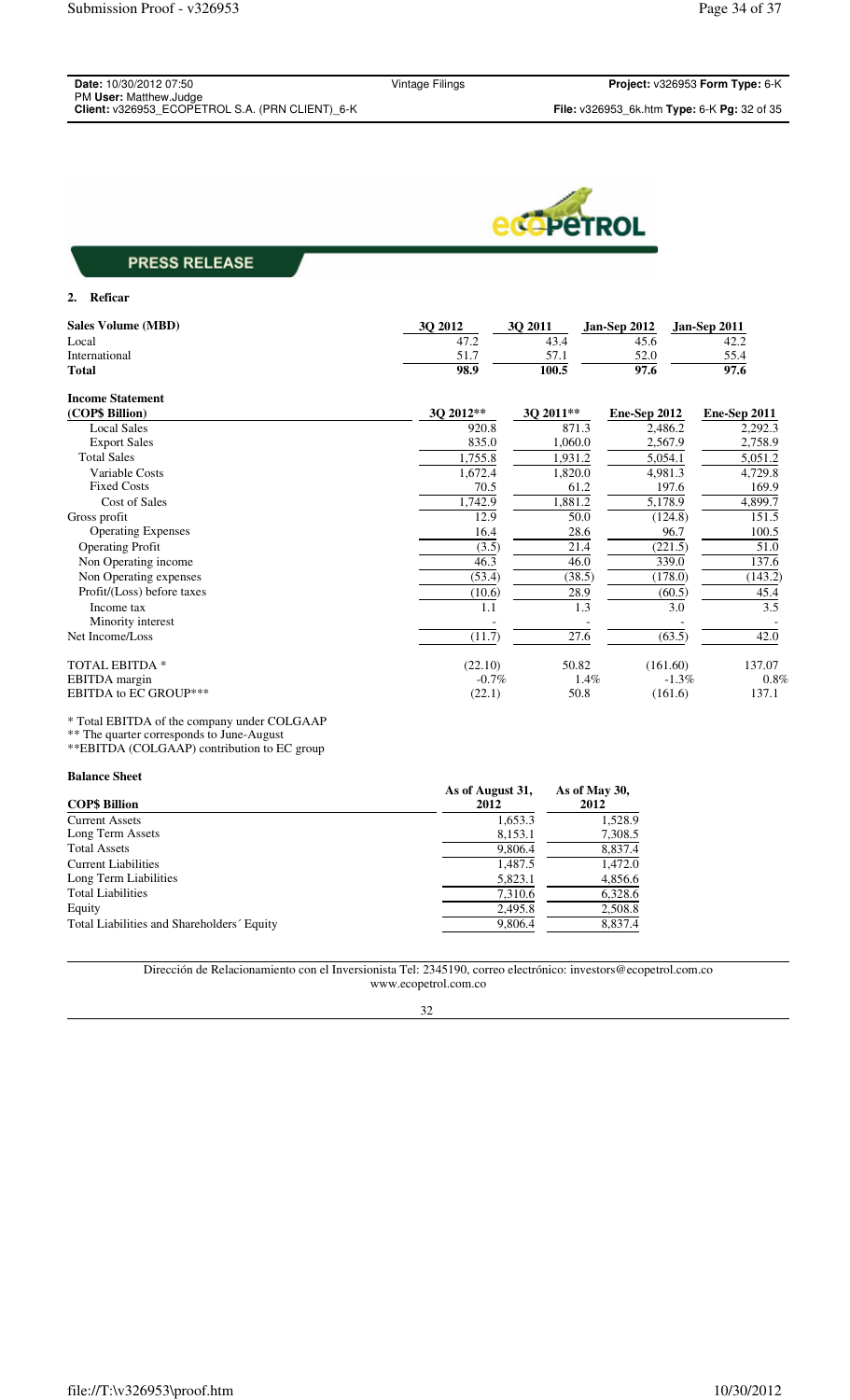| <b>Date: 10/30/2012 07:50</b>                   |
|-------------------------------------------------|
| PM User: Matthew.Judge                          |
| Client: v326953 ECOPETROL S.A. (PRN CLIENT) 6-K |



# **Transport**

## **1. Ocensa**

| <b>Transported volumes (thousand)</b> |         |         |                |                     |
|---------------------------------------|---------|---------|----------------|---------------------|
| barrels per day)                      | 30 2012 | 30 2011 | Jan-Sep $2012$ | <b>Jan-Sep 2011</b> |
| Cusiana-Porvenir                      | 158.2   | 174.9   | 163.8          | 144.4               |
| Porvenir-Vasconia                     | 558.5   | 574.8   | 583.4          | 554.9               |
| Vasconia-Coveñas                      | 383.0   | 379.0   | 400.3          | 355.5               |
| Coveñas-Export Port                   | 367.4   | 405.2   | 409.9          | 356.9               |

## **Income Statement**

| (COP\$ Billion)             | 30 2012 | 30 2011 | Jan-Sep 2012 | Jan-Sep 2011 |
|-----------------------------|---------|---------|--------------|--------------|
| Sales of services           | 234.6   | 226.0   | 744.3        | 718.6        |
| <b>Total Sales</b>          | 234.6   | 226.0   | 744.3        | 718.6        |
| <b>Cost of Sales</b>        | 172.5   | 176.4   | 492.2        | 517.1        |
| Gross profit                | 62.1    | 49.6    | 252.1        | 201.4        |
| <b>Operating Expenses</b>   | 18.2    | 14.2    | 55.3         | 45.6         |
| <b>Operating Profit</b>     | 43.9    | 35.4    | 196.8        | 155.8        |
| Profit/(Loss) before taxes  | 30.6    | 62.6    | 71.2         | 96.5         |
| Income tax                  | 4.2     | 1.3     | 6.9          | 4.0          |
| Minority interest           |         |         |              |              |
| Net Income/Loss             | 26.4    | 61.3    | 64.3         | 92.5         |
| <b>TOTAL EBITDA *</b>       | 143.7   | 140.8   | 491.4        | 472.2        |
| EBITDA margin               | 61%     | 62%     | 66%          | 66%          |
| <b>EBITDA to EC GROUP**</b> | 121.8   | 84.5    | 416.7        | 283.3        |

\* Total EBITDA of the company under COLGAAP \*\*EBITDA (COLGAAP) contribution to EC group

## **Balance Sheet**

| <b>COP\$ Billion</b>                       | As of<br>September 30,<br>2012 | As of June 30,<br>2012 |
|--------------------------------------------|--------------------------------|------------------------|
| <b>Current Assets</b>                      | 855.8                          | 872.7                  |
| Long Term Assets                           | 3,588.2                        | 3,657.6                |
| <b>Total Assets</b>                        | 4,444.0                        | 4,530.3                |
| <b>Current Liabilities</b>                 | 321.8                          | 330.3                  |
| Long Term Liabilities                      | 712.0                          | 816.0                  |
| <b>Total Liabilities</b>                   | 1,033.8                        | 1,146.3                |
| Equity                                     | 3,410.2                        | 3,384.0                |
| Total Liabilities and Shareholders' Equity | 4,444.0                        | 4,530.3                |

## Dirección de Relacionamiento con el Inversionista Tel: 2345190, correo electrónico: investors@ecopetrol.com.co www.ecopetrol.com.co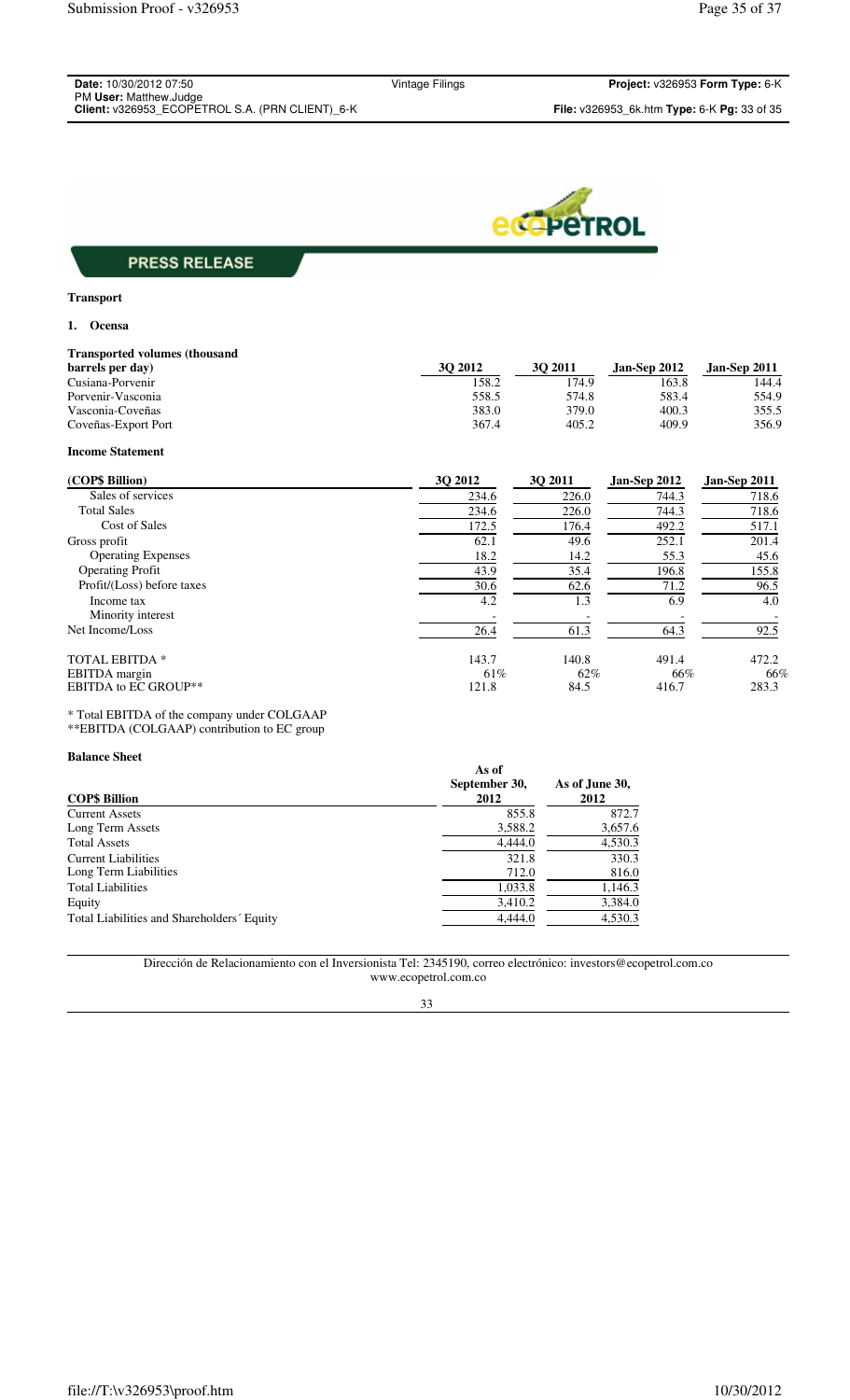| <b>Date:</b> 10/30/2012 07:50                                             | Vintage Filings | <b>Project:</b> $v326953$ Form Type: $6-K$                       |
|---------------------------------------------------------------------------|-----------------|------------------------------------------------------------------|
| PM User: Matthew.Judge<br>Client: v326953 ECOPETROL S.A. (PRN CLIENT) 6-K |                 | <b>File:</b> v326953 6k.htm <b>Type:</b> 6-K <b>Pg:</b> 34 of 35 |



**2. ODL**

|                                                | 3Q 2012 | 3Q 2011 | Jan-Sep 2012   | Jan-Sep 2011   |
|------------------------------------------------|---------|---------|----------------|----------------|
| Transported volumes (thousand barrels per day) | 205.7   | 213.9   | 215.9          | 203.9          |
| <b>Income Statement</b>                        |         |         |                |                |
|                                                |         |         | <b>Jan-Sep</b> | <b>Jan-Sep</b> |
| (COP\$ Billion)                                | 3Q 2012 | 30 2011 | 2012           | 2011           |
| Sales of services                              | 168.1   | 121.3   | 395.7          | 257.8          |
| <b>Total Sales</b>                             | 168.1   | 121.3   | 395.7          | 257.8          |
| Variable Costs                                 | 18.0    | 16.1    | 51.9           | 40.2           |
| <b>Fixed Costs</b>                             | 65.7    | 50.9    | 177.4          | 118.5          |
| Cost of Sales                                  | 83.7    | 67.0    | 229.3          | 158.6          |
| Gross profit                                   | 84.4    | 54.3    | 166.4          | 99.2           |
| <b>Operating Expenses</b>                      | 5.0     | 3.7     | 14.5           | 10.2           |
| <b>Operating Profit</b>                        | 79.4    | 50.6    | 151.9          | 88.9           |
| Profit/(Loss) before taxes                     | 166.2   | 53.6    | 198.3          | 72.3           |
| Income tax                                     | 1.6     | 1.1     | 5.1            | 3.2            |
| Minority interest                              |         |         |                |                |
| Net Income/Loss                                | 164.6   | 52.5    | 193.2          | 69.1           |
| <b>TOTAL EBITDA *</b>                          | 109.3   | 69.1    | 246.5          | 147.6          |
| EBITDA margin                                  | 65%     | 57%     | 62%            | 57%            |
| <b>EBITDA to EC GROUP**</b>                    | 71.0    | 44.9    | 160.2          | 95.9           |

\* Total EBITDA of the company under COLGAAP \*\*EBITDA (COLGAAP) contribution to EC group

## **Balance Sheet**

| ранное энсе<br><b>COPS Billion</b>         | As of<br><b>September</b><br>30, 2012 | As of June 30,<br>2012 |  |
|--------------------------------------------|---------------------------------------|------------------------|--|
| <b>Current Assets</b>                      | 310.50                                | 315.10                 |  |
| Long Term Assets                           | 2,064.30                              | 1,958.40               |  |
| <b>Total Assets</b>                        | 2,374.80                              | 2,273.50               |  |
| Current Liabilities                        | 113.00                                | 171.90                 |  |
| Long Term Liabilities                      | 1,391.00                              | 1,395.30               |  |
| <b>Total Liabilities</b>                   | 1.504.00                              | 1,567.20               |  |
| Equity                                     | 870.80                                | 706.30                 |  |
| Total Liabilities and Shareholders' Equity | 2,374.8                               | 2,273.50               |  |

Dirección de Relacionamiento con el Inversionista Tel: 2345190, correo electrónico: investors@ecopetrol.com.co www.ecopetrol.com.co